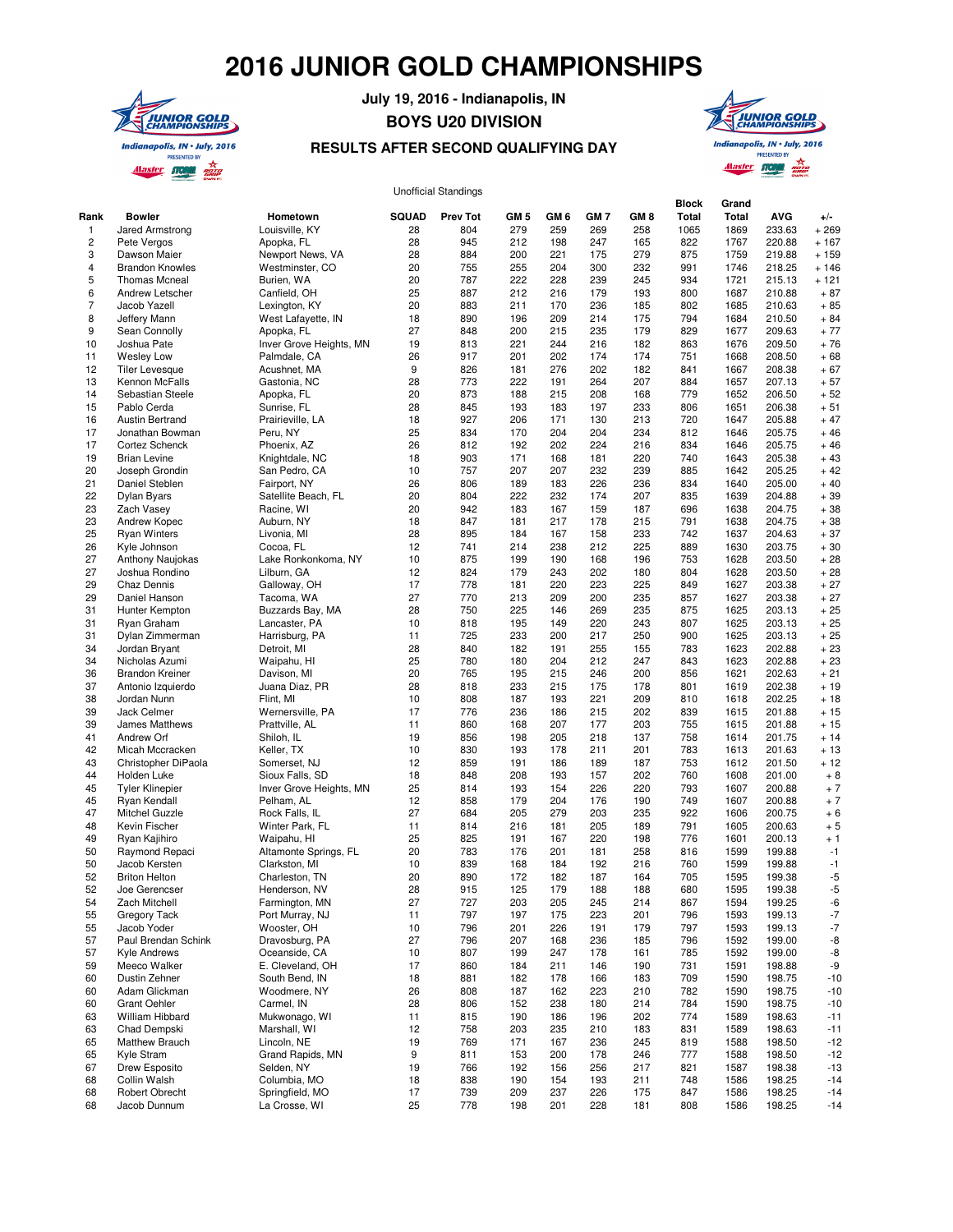| 68         | Joshua Krueger              | Green Bay, WI                 | 27       | 733        | 182        | 212        | 237        | 222        | 853        | 1586         | 198.25           | $-14$          |
|------------|-----------------------------|-------------------------------|----------|------------|------------|------------|------------|------------|------------|--------------|------------------|----------------|
|            |                             |                               |          |            |            |            |            |            |            |              |                  |                |
| 68         | Ben Hardin                  | Tampa, FL                     | 27       | 725        | 223        | 170        | 209        | 259        | 861        | 1586         | 198.25           | $-14$          |
| 73         | Jordan Dawkins              | Cibolo, TX                    | 9        | 730        | 190        | 222        | 194        | 248        | 854        | 1584         | 198.00           | $-16$          |
| 74         | Alec Karr                   | Fremont, NE                   | 25       | 796        | 201        | 191        | 191        | 203        | 786        | 1582         | 197.75           | $-18$          |
|            |                             |                               |          |            |            |            |            |            |            |              |                  |                |
| 75         | <b>Reese Hurwitz</b>        | Rochester, NY                 | 28       | 840        | 198        | 160        | 203        | 180        | 741        | 1581         | 197.63           | $-19$          |
| 76         | <b>Terry Salvant III</b>    | Memphis, TN                   | 17       | 740        | 188        | 254        | 197        | 201        | 840        | 1580         | 197.50           | $-20$          |
| 76         | Bryan Hahlen                | Greenwood, SC                 | 11       | 738        | 192        | 227        | 221        | 202        | 842        | 1580         | 197.50           | $-20$          |
| 78         | Daniel Chin                 | Daly City, CA                 | 17       | 792        | 243        | 172        | 159        | 213        | 787        | 1579         | 197.38           | $-21$          |
|            |                             |                               |          |            |            |            |            |            |            |              |                  |                |
| 79         | <b>Welby Spanton</b>        | Carmichael, CA                | 18       | 753        | 188        | 227        | 215        | 195        | 825        | 1578         | 197.25           | $-22$          |
| 79         | <b>Maxwell Roers</b>        | Maple Grove, MN               | 25       | 741        | 183        | 208        | 211        | 235        | 837        | 1578         | 197.25           | $-22$          |
| 81         | <b>Brandon Biondo</b>       | Carpentersville, IL           | 18       | 866        | 164        | 181        | 202        | 164        | 711        | 1577         | 197.13           | $-23$          |
|            |                             |                               |          |            |            |            |            |            |            |              |                  |                |
| 81         | <b>Chase Benites</b>        | Grandville, MI                | 9        | 725        | 202        | 214        | 225        | 211        | 852        | 1577         | 197.13           | $-23$          |
| 83         | Austin Kappel               | Ringle, WI                    | 18       | 833        | 181        | 172        | 177        | 213        | 743        | 1576         | 197.00           | $-24$          |
| 83         | Chris Arroyo                | Clayton, NC                   | 18       | 782        | 169        | 224        | 243        | 158        | 794        | 1576         | 197.00           | $-24$          |
|            |                             |                               |          |            |            |            |            |            |            |              |                  |                |
| 83         | Aaron Yuratovich            | Olathe, KS                    | 27       | 798        | 201        | 190        | 202        | 185        | 778        | 1576         | 197.00           | $-24$          |
| 86         | <b>Christian Francis</b>    | Baltimore, MD                 | 25       | 757        | 202        | 190        | 221        | 205        | 818        | 1575         | 196.88           | $-25$          |
| 86         | Alex Lankford               | Wichita, KS                   | 12       | 886        | 142        | 189        | 180        | 178        | 689        | 1575         | 196.88           | $-25$          |
|            |                             |                               |          |            |            |            |            |            |            |              |                  |                |
| 88         | <b>Phillip Bolt</b>         | Lakewood, WA                  | 27       | 750        | 198        | 243        | 200        | 182        | 823        | 1573         | 196.63           | $-27$          |
| 88         | Cole Meredith               | Beavercreek, OH               | 10       | 804        | 194        | 206        | 169        | 200        | 769        | 1573         | 196.63           | $-27$          |
| 88         | <b>Tyler Miller</b>         | Wapakoneta, OH                | 9        | 792        | 183        | 179        | 214        | 205        | 781        | 1573         | 196.63           | $-27$          |
|            |                             |                               |          |            |            |            |            |            |            |              |                  |                |
| 91         | Michael McCubbins           | Louisville, KY                | 20       | 784        | 155        | 206        | 235        | 192        | 788        | 1572         | 196.50           | $-28$          |
| 91         | Dennis Lane                 | Latta, SC                     | 11       | 749        | 214        | 227        | 169        | 213        | 823        | 1572         | 196.50           | $-28$          |
| 93         | Nicholas Graveel            | South Bend, IN                | 28       | 804        | 223        | 201        | 193        | 150        | 767        | 1571         | 196.38           | $-29$          |
|            |                             |                               |          |            |            |            |            |            |            |              |                  |                |
| 94         | <b>Bobby Ramsey</b>         | Holtsville, NY                | 26       | 831        | 170        | 212        | 191        | 166        | 739        | 1570         | 196.25           | $-30$          |
| 95         | Matt Lyons                  | Mantua, OH                    | 17       | 819        | 155        | 155        | 227        | 213        | 750        | 1569         | 196.13           | $-31$          |
| 95         | Jack Cook                   | Denville, NJ                  | 17       | 799        | 167        | 189        | 176        | 238        | 770        | 1569         | 196.13           | $-31$          |
|            |                             |                               |          |            |            |            |            |            |            |              |                  |                |
| 95         | <b>Chad Gilbert</b>         | Georgetown, KY                | 17       | 703        | 225        | 212        | 205        | 224        | 866        | 1569         | 196.13           | $-31$          |
| 95         | Jordan Henson               | Indianapolis, IN              | 9        | 835        | 200        | 213        | 170        | 151        | 734        | 1569         | 196.13           | $-31$          |
| 95         |                             | Albany, NY                    | 10       | 799        |            |            |            |            |            |              |                  |                |
|            | Justin Carl                 |                               |          |            | 209        | 186        | 192        | 183        | 770        | 1569         | 196.13           | $-31$          |
| 100        | EJ Baradas                  | Roseville, CA                 | 17       | 760        | 184        | 214        | 219        | 191        | 808        | 1568         | 196.00           | $-32$          |
| 101        | Michael Martell             | Brooklyn, NY                  | 26       | 794        | 180        | 186        | 186        | 221        | 773        | 1567         | 195.88           | $-33$          |
|            |                             |                               | 9        | 749        |            |            |            |            |            |              |                  |                |
| 101        | Alex Jimenez                | Lawrence, KS                  |          |            | 192        | 221        | 197        | 208        | 818        | 1567         | 195.88           | $-33$          |
| 103        | Alexander Aguirre           | Tracy, CA                     | 12       | 755        | 203        | 201        | 194        | 213        | 811        | 1566         | 195.75           | $-34$          |
| 103        | Michael McKee               | Springfield, OH               | 10       | 748        | 193        | 234        | 199        | 192        | 818        | 1566         | 195.75           | $-34$          |
|            |                             |                               |          |            |            |            |            |            |            |              |                  |                |
| 105        | <b>Teagan Smale</b>         | Boulder City, NV              | 28       | 788        | 164        | 236        | 187        | 190        | 777        | 1565         | 195.63           | $-35$          |
| 106        | Michael Ruben               | Selden, NY                    | 26       | 801        | 181        | 198        | 175        | 209        | 763        | 1564         | 195.50           | $-36$          |
| 107        | James Fitzgerald            | Helotes, TX                   | 27       | 759        | 165        | 200        | 242        | 197        | 804        | 1563         | 195.38           | $-37$          |
|            |                             |                               | 27       |            |            |            |            |            |            |              |                  |                |
| 107        | <b>Tyler DeJonge</b>        | Zeeland, MI                   |          | 714        | 202        | 224        | 223        | 200        | 849        | 1563         | 195.38           | $-37$          |
| 107        | Andrew Marotta              | Ballston Spa, NY              | 10       | 798        | 175        | 221        | 190        | 179        | 765        | 1563         | 195.38           | $-37$          |
| 107        | Robbie McKinnon             | Birch Run, MI                 | 10       | 779        | 192        | 223        | 203        | 166        | 784        | 1563         | 195.38           | $-37$          |
|            |                             |                               |          |            |            |            |            |            |            |              |                  |                |
| 107        | <b>Taylor Major</b>         | Loganville, GA                | 12       | 764        | 185        | 190        | 178        | 246        | 799        | 1563         | 195.38           | $-37$          |
| 112        | Christian (Blake) Louton    | San Antonio, TX               | 27       | 739        | 232        | 189        | 223        | 179        | 823        | 1562         | 195.25           | $-38$          |
| 112        | Jake Bowden                 | Oshawa, ON                    | 11       | 755        | 226        | 205        | 189        | 187        | 807        | 1562         | 195.25           | $-38$          |
| 114        | <b>Tyler Burkart</b>        | Holiday, FL                   | 27       | 834        | 174        | 210        | 177        | 166        | 727        | 1561         | 195.13           | $-39$          |
|            |                             |                               |          |            |            |            |            |            |            |              |                  |                |
| 114        | Alex Ouellette              | Linwood, MI                   | 12       | 796        | 196        | 201        | 195        | 173        | 765        | 1561         | 195.13           | $-39$          |
| 116        | Samuel Moss                 | Midlothian, VA                | 11       | 781        | 192        | 212        | 204        | 170        | 778        | 1559         | 194.88           | $-41$          |
|            |                             |                               | 18       | 854        | 184        |            | 186        | 161        | 704        |              |                  | $-42$          |
| 117        | <b>Chris Stichter</b>       | Leesburg, IN                  |          |            |            | 173        |            |            |            | 1558         | 194.75           |                |
| 117        | Anthony Schanen             | Glendale, CA                  | 20       | 816        | 202        | 205        | 167        | 168        | 742        | 1558         | 194.75           | $-42$          |
| 117        | <b>Blake Buffaloe</b>       | Raleigh, NC                   | 18       | 751        | 184        | 187        | 226        | 210        | 807        | 1558         | 194.75           | $-42$          |
|            |                             |                               |          | 763        |            |            |            |            |            |              |                  |                |
| 117        | Adam Turner                 | Rochester, NY                 | 26       |            | 182        | 225        | 198        | 190        | 795        | 1558         | 194.75           | $-42$          |
| 121        | Alec Reseland               | Urbandale, IA                 | 27       | 730        | 169        | 226        | 197        | 235        | 827        | 1557         | 194.63           | $-43$          |
| 122        | <b>Tyler Kurcz</b>          | Hanover Park, IL              | 18       | 776        | 183        | 214        | 192        | 191        | 780        | 1556         | 194.50           | $-44$          |
|            |                             |                               |          |            |            |            |            |            |            |              |                  |                |
| 123        | Zachary Choltco             | New Kensington, PA            | 27       | 805        | 170        | 161        | 206        | 213        | 750        | 1555         | 194.38           | $-45$          |
| 124        | <b>Austin Bull</b>          | Loves Park, IL                | 9        | 763        | 203        | 190        | 214        | 184        | 791        | 1554         | 194.25           | $-46$          |
| 125        | Denver Wilson               | Louisville, KY                | 26       | 817        | 165        | 189        | 202        | 180        | 736        | 1553         | 194.13           | $-47$          |
|            |                             |                               |          |            |            |            |            |            |            |              |                  |                |
| 125        | Anthony Allen               | Webster, NY                   | 26       | 780        | 177        | 164        | 196        | 236        | 773        | 1553         | 194.13           | $-47$          |
| 125        | Jarrett DeFalco             | Leesburg, VA                  | 11       | 782        | 179        | 211        | 211        | 170        | 771        | 1553         | 194.13           | $-47$          |
| 125        | <b>Brent Boho</b>           | Colgate, WI                   | 12       | 769        | 189        | 192        | 183        | 220        | 784        | 1553         | 194.13           | $-47$          |
|            |                             |                               |          |            |            |            |            |            |            |              |                  |                |
| 125        | Carson Opela                | Rio Rancho, NM                | 9        | 745        | 173        | 191        | 246        | 198        | 808        | 1553         | 194.13           | $-47$          |
| 125        | Collin Day                  | Loves Park, IL                | 9        | 734        | 181        | 217        | 177        | 244        | 819        | 1553         | 194.13           | $-47$          |
| 131        | Mitch Huett                 | Seminole, FL                  | 18       | 809        | 139        | 197        | 186        | 221        | 743        | 1552         | 194.00           | $-48$          |
| 132        | John Slavich                | Roselle, IL                   | 17       | 714        | 209        | 232        | 175        | 221        | 837        | 1551         | 193.88           | $-49$          |
|            |                             |                               |          |            |            |            |            |            |            |              |                  |                |
| 132        | William McGaffin            | Amsterdam, NY                 | 11       | 901        | 142        | 169        | 191        | 148        | 650        | 1551         | 193.88           | $-49$          |
| 134        | Ryan Liederbach             | Northfield, OH                | 9        | 710        | 244        | 177        | 205        | 214        | 840        | 1550         | 193.75           | $-50$          |
| 135        | David Hooper                | Greenville, SC                | 25       | 745        | 190        | 225        | 188        | 201        | 804        | 1549         | 193.63           |                |
|            |                             |                               |          |            |            |            |            |            |            |              |                  | $-51$          |
| 136        | Nicholas Howard             | St. Petersburg, FL            | 28       | 773        | 192        | 161        | 189        | 232        | 774        | 1547         | 193.38           | $-53$          |
| 136        | Kyle McGrath                | Davison, MI                   | 10       | 804        | 216        | 199        | 172        | 156        | 743        | 1547         | 193.38           | $-53$          |
|            |                             |                               |          |            |            |            |            |            |            |              |                  |                |
| 138        | <b>Tyler Trombetta</b>      | Highland, IN                  | 20       | 765        | 168        | 205        | 214        | 194        | 781        | 1546         | 193.25           | $-54$          |
| 139        | <b>Riley Corneil</b>        | Billings, MT                  | 17       | 743        | 178        | 213        | 242        | 169        | 802        | 1545         | 193.13           | $-55$          |
| 139        | Jarrod Scents               | Sandwich, IL                  | 10       | 762        | 189        | 191        | 223        | 180        | 783        | 1545         | 193.13           | $-55$          |
|            |                             |                               |          |            |            |            |            |            |            |              |                  |                |
| 139        | Shawn Gibson                | Princeton, IN                 | 12       | 758        | 170        | 200        | 232        | 185        | 787        | 1545         | 193.13           | $-55$          |
| 142        | Ryan Carlisi                | Trenton, NJ                   | 19       | 690        | 167        | 213        | 230        | 244        | 854        | 1544         | 193.00           | $-56$          |
| 142        | Jeromey Hodsdon             | Sauk City, WI                 | 12       | 757        | 175        | 230        | 177        | 205        | 787        | 1544         | 193.00           | $-56$          |
|            |                             |                               |          |            |            |            |            |            |            |              |                  |                |
| 142        | <b>Tyler Britt</b>          | Florence, SC                  | 11       | 740        | 190        | 188        | 214        | 212        | 804        | 1544         | 193.00           | $-56$          |
| 145        | Andy Cora                   | Mt. Sterling, KY              | 19       | 755        | 146        | 238        | 199        | 205        | 788        | 1543         | 192.88           | $-57$          |
| 145        | Connor Egan                 | East Northport, NY            | 28       | 786        | 146        | 192        | 205        | 214        | 757        | 1543         | 192.88           | $-57$          |
|            |                             |                               |          |            |            |            |            |            |            |              |                  |                |
| 145        | Zachery Porter              | Schenectady, NY               | 26       | 759        | 205        | 185        | 213        | 181        | 784        | 1543         | 192.88           | $-57$          |
| 148        | <b>Tucker Hale</b>          | Gainesville, FL               | 26       | 849        | 163        | 227        | 158        | 145        | 693        | 1542         | 192.75           | $-58$          |
| 149        | Jerod Hromek                | Towanda, KS                   | 26       | 801        | 150        | 213        | 175        | 201        | 739        | 1540         | 192.50           | $-60$          |
|            |                             |                               |          |            |            |            |            |            |            |              |                  |                |
| 149        | Logan Kemp                  | Brandon, FL                   | 27       | 763        | 203        | 201        | 178        | 195        | 777        | 1540         | 192.50           | $-60$          |
| 151        |                             |                               |          |            |            |            |            |            |            |              |                  |                |
|            | Dawson Loether              | Waunakee, WI                  | 17       | 761        | 179        | 226        | 185        | 188        | 778        | 1539         | 192.38           | $-61$          |
|            |                             |                               |          |            |            |            |            |            |            |              |                  |                |
| 151        | Conner Kolessides           | Great Falls, VA               | 11       | 759        | 182        | 236        | 202        | 160        | 780        | 1539         | 192.38           | $-61$          |
| 153<br>154 | Alex Glinski<br>Jacob Jones | Linfield, PA<br>La Crosse, WI | 11<br>25 | 766<br>725 | 182<br>191 | 156<br>189 | 199<br>195 | 235<br>237 | 772<br>812 | 1538<br>1537 | 192.25<br>192.13 | $-62$<br>$-63$ |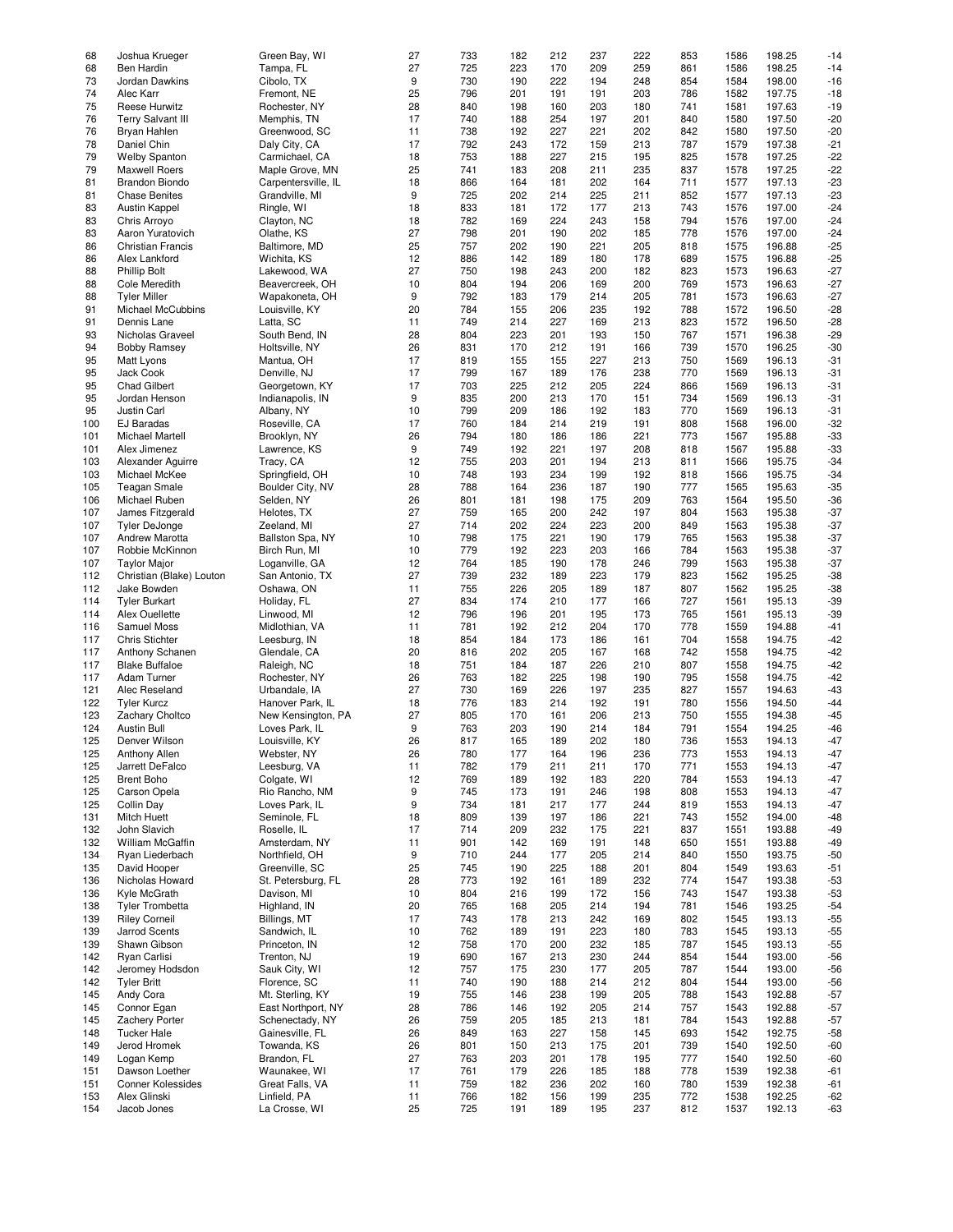|     | Noah Tom                 | San Ramon, CA       |    | 802 |     |     |     |     |     |      | 192.13 | $-63$ |
|-----|--------------------------|---------------------|----|-----|-----|-----|-----|-----|-----|------|--------|-------|
| 154 |                          |                     | 11 |     | 167 | 206 | 181 | 181 | 735 | 1537 |        |       |
| 156 | Scott Hill               | Taylorville, IL     | 25 | 683 | 174 | 255 | 213 | 211 | 853 | 1536 | 192.00 | $-64$ |
| 156 | Jordan West              | Cohoes, NY          | 10 | 758 | 147 | 215 | 169 | 247 | 778 | 1536 | 192.00 | $-64$ |
| 158 | Sean Wilcox              | Altamonte Sprgs, FL | 10 | 737 | 195 | 205 | 172 | 226 | 798 | 1535 | 191.88 | $-65$ |
|     |                          |                     |    |     |     |     |     |     |     |      |        |       |
| 159 | Daniel Bolan             | Orlando, FL         | 10 | 780 | 183 | 200 | 213 | 158 | 754 | 1534 | 191.75 | $-66$ |
| 159 | <b>Brandon Fleming</b>   | Cuyahoga Falls, OH  | 10 | 779 | 191 | 171 | 158 | 235 | 755 | 1534 | 191.75 | $-66$ |
| 161 | Joshua Schneider         | Fond Du Lac, WI     | 12 | 748 | 178 | 231 | 174 | 201 | 784 | 1532 | 191.50 | $-68$ |
|     |                          |                     |    |     |     |     |     |     |     |      |        |       |
| 162 | Chase Kaufman            | Swartz Creek, MI    | 10 | 782 | 182 | 203 | 196 | 168 | 749 | 1531 | 191.38 | $-69$ |
| 163 | <b>William Boston</b>    | Evansville, IN      | 28 | 762 | 199 | 157 | 204 | 208 | 768 | 1530 | 191.25 | $-70$ |
|     |                          |                     | 19 | 760 | 172 | 225 | 170 | 202 | 769 | 1529 | 191.13 | $-71$ |
| 164 | <b>Tristan Leyen</b>     | Perry Hall, MD      |    |     |     |     |     |     |     |      |        |       |
| 164 | Sean Taylor              | Hastings, MI        | 27 | 703 | 191 | 201 | 201 | 233 | 826 | 1529 | 191.13 | $-71$ |
| 166 | Ross Jenner              | Collierville, TN    | 20 | 780 | 188 | 131 | 210 | 219 | 748 | 1528 | 191.00 | $-72$ |
|     |                          |                     |    |     |     |     |     |     |     |      | 191.00 |       |
| 166 | Jonathan Colbaugh        | Culleoka, TN        | 19 | 758 | 176 | 202 | 168 | 224 | 770 | 1528 |        | $-72$ |
| 166 | <b>Benjamin Estes</b>    | Statesville, NC     | 28 | 783 | 228 | 199 | 154 | 164 | 745 | 1528 | 191.00 | $-72$ |
| 169 | Matthew Diamond          | Dayton, OH          | 17 | 727 | 174 | 187 | 183 | 256 | 800 | 1527 | 190.88 | $-73$ |
|     |                          |                     |    |     |     |     |     |     |     |      |        |       |
| 169 | <b>Brandon Guerin</b>    | Bayshore, NY        | 19 | 714 | 244 | 236 | 165 | 168 | 813 | 1527 | 190.88 | $-73$ |
| 171 | Gavin Sum                | Markham, ON         | 26 | 840 | 126 | 166 | 204 | 190 | 686 | 1526 | 190.75 | $-74$ |
| 171 | Anthony M Dodge          | North Bend, NE      | 26 | 802 | 160 | 202 | 170 | 192 | 724 | 1526 | 190.75 | $-74$ |
|     |                          |                     |    |     |     |     |     |     |     |      |        |       |
| 171 | Shane Barthlow           | Chesterfield, MI    | 28 | 781 | 179 | 164 | 171 | 231 | 745 | 1526 | 190.75 | $-74$ |
| 174 | Anthony Locke            | Raleigh, NC         | 18 | 757 | 175 | 164 | 210 | 219 | 768 | 1525 | 190.63 | $-75$ |
| 174 | Antar Howard             | Kalamazoo, MI       | 9  | 824 | 184 | 156 | 179 | 182 | 701 | 1525 | 190.63 | $-75$ |
|     |                          |                     |    |     |     |     |     |     |     |      |        |       |
| 176 | <b>Christopher Wiley</b> | Freeport, IL        | 25 | 742 | 209 | 201 | 211 | 161 | 782 | 1524 | 190.50 | $-76$ |
| 177 | David Eggert             | New Lenox, IL       | 28 | 809 | 176 | 192 | 158 | 188 | 714 | 1523 | 190.38 | $-77$ |
| 177 | Kyle Schellberg          | Dumont, NJ          | 26 | 757 | 199 | 187 | 188 | 192 | 766 | 1523 | 190.38 | $-77$ |
|     |                          |                     |    |     |     |     |     |     |     |      |        |       |
| 177 | Kagen Schrover           | Temperance, MI      | 11 | 820 | 176 | 192 | 144 | 191 | 703 | 1523 | 190.38 | $-77$ |
| 177 | <b>Eric Blessing</b>     | Indianapolis, IN    | 9  | 730 | 189 | 208 | 210 | 186 | 793 | 1523 | 190.38 | $-77$ |
|     |                          |                     |    |     |     |     |     |     |     |      |        |       |
| 181 | Zach Goodrich            | La Porte, IN        | 20 | 866 | 158 | 185 | 178 | 135 | 656 | 1522 | 190.25 | $-78$ |
| 181 | Jamison Peyton           | Las Vegas, NV       | 19 | 779 | 197 | 197 | 156 | 193 | 743 | 1522 | 190.25 | $-78$ |
| 181 | Adam Zimmerman           | Deer Park, NY       | 26 | 790 | 189 | 145 | 172 | 226 | 732 | 1522 | 190.25 | $-78$ |
|     |                          |                     |    |     |     |     |     |     |     |      |        |       |
| 181 | Nicholas Sommer          | Roscoe, IL          | 25 | 753 | 188 | 156 | 247 | 178 | 769 | 1522 | 190.25 | $-78$ |
| 181 | David Northouse          | Byron Center, MI    | 27 | 746 | 183 | 216 | 151 | 226 | 776 | 1522 | 190.25 | $-78$ |
| 181 | Peyton Smith             | Loganville, GA      | 25 | 710 | 175 | 238 | 207 | 192 | 812 | 1522 | 190.25 | $-78$ |
|     |                          |                     |    |     |     |     |     |     |     |      |        |       |
| 181 | <b>Matthew Smith</b>     | New Braunfels, TX   | 10 | 827 | 141 | 116 | 182 | 256 | 695 | 1522 | 190.25 | $-78$ |
| 181 | <b>Jared Shaner</b>      | Ford City, PA       | 12 | 780 | 202 | 189 | 145 | 206 | 742 | 1522 | 190.25 | $-78$ |
| 189 | Chad Severt              | Wilmington, NC      | 18 | 809 | 187 | 174 | 188 | 163 | 712 | 1521 | 190.13 | $-79$ |
|     |                          |                     |    |     |     |     |     |     |     |      |        |       |
| 190 | Kyle Bean                | Mount Vernon, IL    | 19 | 709 | 191 | 221 | 223 | 176 | 811 | 1520 | 190.00 | $-80$ |
| 190 | Kevin Nelson             | Bridgeville, PA     | 25 | 766 | 174 | 224 | 175 | 181 | 754 | 1520 | 190.00 | $-80$ |
| 192 | Max Oertling             | Slidell, LA         | 18 | 832 | 211 | 149 | 148 | 179 | 687 | 1519 | 189.88 | $-81$ |
|     |                          |                     |    |     |     |     |     |     |     |      |        |       |
| 192 | Jacob Dupre              | Houma, LA           | 18 | 736 | 234 | 162 | 209 | 178 | 783 | 1519 | 189.88 | $-81$ |
| 192 | <b>Eric Mathews</b>      | Kokomo, IN          | 27 | 808 | 190 | 190 | 188 | 143 | 711 | 1519 | 189.88 | $-81$ |
| 192 | Jonathan Henderson       | Jeanette, PA        | 27 | 764 | 232 | 167 | 171 | 185 | 755 | 1519 | 189.88 | $-81$ |
|     |                          |                     |    |     |     |     |     |     |     |      |        |       |
| 196 | Dave Callahan            | Levittown, PA       | 19 | 842 | 191 | 146 | 180 | 159 | 676 | 1518 | 189.75 | $-82$ |
| 196 | Connell Kelleher         | Chicago, IL         | 20 | 728 | 190 | 191 | 213 | 196 | 790 | 1518 | 189.75 | $-82$ |
| 196 | <b>Tanner Schmitz</b>    | Faribault, MN       | 25 | 647 | 200 | 195 | 267 | 209 | 871 | 1518 | 189.75 | $-82$ |
|     |                          |                     |    |     |     |     |     |     |     |      |        |       |
| 196 | Corben Sadowski          | Roselle, IL         | 12 | 759 | 171 | 200 | 188 | 200 | 759 | 1518 | 189.75 | $-82$ |
| 196 | Seth Wideman             | Amherst, WI         | 9  | 745 | 139 | 203 | 196 | 235 | 773 | 1518 | 189.75 | $-82$ |
| 201 | Sean Martin II           | Huber Heights, OH   | 19 | 761 | 164 | 174 | 216 | 202 | 756 | 1517 | 189.63 | $-83$ |
|     |                          |                     |    |     |     |     |     |     |     |      |        |       |
| 201 | Hunter Jones             | Cape Girardeau, MO  | 27 | 739 | 163 | 178 | 211 | 226 | 778 | 1517 | 189.63 | $-83$ |
| 203 | Dylan Aiello             | Naples, FL          | 20 | 672 | 216 | 214 | 217 | 196 | 843 | 1515 | 189.38 | $-85$ |
| 204 | Riley Johnson            | Lincoln, NE         | 26 | 766 | 172 | 145 | 211 | 220 | 748 | 1514 | 189.25 | $-86$ |
|     |                          |                     |    |     |     |     |     |     |     |      |        |       |
| 204 | Kristopher Yadao         | Pearl City, HI      | 25 | 748 | 156 | 185 | 211 | 214 | 766 | 1514 | 189.25 | $-86$ |
| 206 | Nathan Mercer            | Topeka, KS          | 18 | 789 | 177 | 203 | 176 | 166 | 722 | 1511 | 188.88 | $-89$ |
| 206 |                          |                     |    | 773 | 158 | 230 |     |     | 738 |      |        | $-89$ |
|     | Alex Denton              | Waverly, IA         | 18 |     |     |     | 167 | 183 |     | 1511 | 188.88 |       |
| 206 | Nathan Pembrook          | Rochester, NY       | 26 | 795 | 172 | 182 | 184 | 178 | 716 | 1511 | 188.88 | $-89$ |
| 206 | <b>Austin Gilbert</b>    | Clovis, CA          | 27 | 760 | 174 | 176 | 201 | 200 | 751 | 1511 | 188.88 | $-89$ |
|     |                          |                     |    |     |     |     |     |     |     |      |        |       |
| 210 | Cameron Walker           | Danville, KY        | 20 | 822 | 167 | 149 | 182 | 190 | 688 | 1510 | 188.75 | $-90$ |
| 210 | Hunter Schlegel          | Dayton, OH          | 19 | 685 | 192 | 247 | 194 | 192 | 825 | 1510 | 188.75 | $-90$ |
| 210 | Nick Postag              | Santa Clara, CA     | 11 | 778 | 197 | 167 | 165 | 203 | 732 | 1510 | 188.75 | $-90$ |
| 210 | Jacob Nimtz              | Loves Park, IL      | 9  | 688 |     | 203 | 265 |     | 822 |      | 188.75 |       |
|     |                          |                     |    |     | 174 |     |     | 180 |     | 1510 |        | $-90$ |
| 214 | Dylan Dobran             | Centerville, OH     | 17 | 750 | 195 | 187 | 177 | 200 | 759 | 1509 | 188.63 | $-91$ |
| 214 | Nicholas Squires         | Pendleton, IN       | 17 | 745 | 170 | 182 | 231 | 181 | 764 | 1509 | 188.63 | $-91$ |
|     |                          |                     |    |     |     |     |     |     |     |      |        |       |
| 214 | <b>Tyler Gromlovits</b>  | Junction City, KS   | 25 | 807 | 171 | 183 | 157 | 191 | 702 | 1509 | 188.63 | $-91$ |
| 214 | James Frankina           | Cuyahoga Falls, OH  | 10 | 816 | 173 | 143 | 200 | 177 | 693 | 1509 | 188.63 | $-91$ |
| 218 | Jonathan Kleer           | Crescent, PA        | 27 | 714 | 163 | 195 | 205 | 231 | 794 | 1508 | 188.50 | $-92$ |
|     |                          |                     |    |     |     |     |     |     |     |      |        |       |
| 218 | Joseph Alvord            | South Lyon, MI      | 10 | 741 | 199 | 186 | 180 | 202 | 767 | 1508 | 188.50 | $-92$ |
| 220 | Anthony Veney            | Columbia, SC        | 19 | 809 | 173 | 175 | 162 | 188 | 698 | 1507 | 188.38 | $-93$ |
| 220 | Matthew Rodriguez        | North Arlington, NJ | 19 | 710 | 181 | 249 | 145 | 222 | 797 | 1507 | 188.38 | $-93$ |
|     |                          |                     |    |     |     |     |     |     |     |      |        |       |
| 220 | Jim Barnett              | Pierre, SD          | 27 | 669 | 141 | 207 | 279 | 211 | 838 | 1507 | 188.38 | $-93$ |
| 220 | <b>Tedd Dickson</b>      | Garrett, IN         | 9  | 762 | 205 | 164 | 205 | 171 | 745 | 1507 | 188.38 | $-93$ |
| 224 | <b>Daniel Marriott</b>   | East Syracuse, NY   | 26 | 761 | 180 | 209 | 175 | 181 | 745 | 1506 | 188.25 | $-94$ |
|     |                          |                     |    |     |     |     |     |     |     |      |        |       |
| 224 | David Daniels            | Sebring, FL         | 28 | 727 | 221 | 164 | 211 | 183 | 779 | 1506 | 188.25 | $-94$ |
| 224 | Nathan Theune            | Sheboygan, WI       | 11 | 755 | 195 | 156 | 215 | 185 | 751 | 1506 | 188.25 | $-94$ |
| 224 | <b>Garrett Gaster</b>    | Woodward, OK        | 11 | 675 | 140 | 246 | 202 | 243 | 831 | 1506 | 188.25 | $-94$ |
|     |                          |                     |    |     |     |     |     |     |     |      |        |       |
| 228 | Phillip Reckner          | Largo, FL           | 18 | 835 | 170 | 160 | 187 | 153 | 670 | 1505 | 188.13 | $-95$ |
| 228 | Kyle Zagar               | Kenosha, WI         | 19 | 721 | 195 | 167 | 209 | 213 | 784 | 1505 | 188.13 | $-95$ |
|     |                          |                     |    |     |     |     |     |     |     |      |        |       |
| 228 | <b>Matthew Mills</b>     | Chuluota, FL        | 10 | 766 | 177 | 219 | 166 | 177 | 739 | 1505 | 188.13 | $-95$ |
| 228 | Justin Mickelson         | Sheboygan, WI       | 11 | 754 | 181 | 161 | 234 | 175 | 751 | 1505 | 188.13 | $-95$ |
| 232 | Javier Lemmons           | Tonganoxie, KS      | 9  | 751 | 162 | 203 | 188 | 200 | 753 | 1504 | 188.00 | -96   |
|     |                          |                     |    |     |     |     |     |     |     |      |        |       |
| 233 | Justin Wisler            | Davenport, FL       | 19 | 785 | 195 | 188 | 119 | 216 | 718 | 1503 | 187.88 | $-97$ |
| 233 | Hunter Machin            | Baltimore, MD       | 19 | 722 | 255 | 194 | 154 | 178 | 781 | 1503 | 187.88 | $-97$ |
| 233 | Adrian Willoughby        | Austintown, OH      | 17 | 714 | 197 | 171 | 215 | 206 | 789 | 1503 | 187.88 | $-97$ |
|     |                          |                     |    |     |     |     |     |     |     |      |        |       |
| 233 | Alex Burchard            | Cortland, IL        | 25 | 681 | 174 | 212 | 247 | 189 | 822 | 1503 | 187.88 | $-97$ |
| 233 | <b>Ranzy Collins</b>     | Dekalb, IL          | 12 | 766 | 191 | 175 | 209 | 162 | 737 | 1503 | 187.88 | $-97$ |
| 238 | Tucker Hemmila           | L'Anse, MI          | 17 | 766 | 188 | 178 | 158 | 212 | 736 | 1502 | 187.75 | -98   |
|     |                          |                     |    |     |     |     |     |     |     |      |        |       |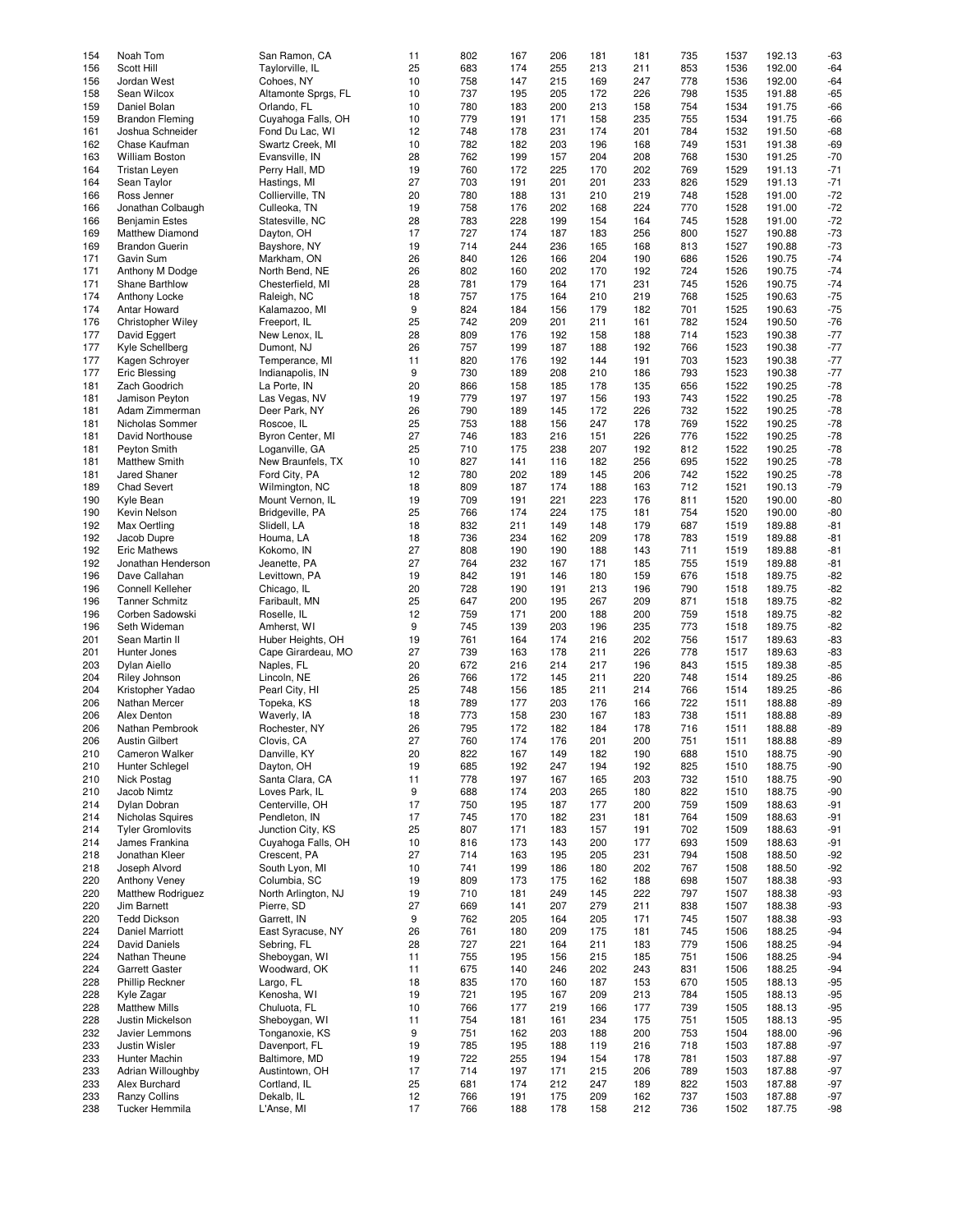| 238 | Benjy Mailloux             | Bloomington, IL         | 9  | 777 | 184 | 199 | 158 | 184 | 725 | 1502 | 187.75 | $-98$  |
|-----|----------------------------|-------------------------|----|-----|-----|-----|-----|-----|-----|------|--------|--------|
|     |                            |                         |    |     |     |     |     |     |     |      |        |        |
| 238 | Kenneth Merrick            | Port Saint Lucie, FL    | 9  | 731 | 167 | 211 | 163 | 230 | 771 | 1502 | 187.75 | $-98$  |
| 241 | Parker Hearne              | Roscoe, IL              | 20 | 800 | 184 | 187 | 150 | 180 | 701 | 1501 | 187.63 | -99    |
| 241 | <b>Billy Foertsch</b>      | Chicago, IL             | 25 | 748 | 191 | 158 | 216 | 188 | 753 | 1501 | 187.63 | $-99$  |
| 241 |                            | New Braunfels, TX       | 25 | 693 | 211 | 171 | 204 | 222 | 808 | 1501 | 187.63 | $-99$  |
|     | Antony (AJ) Sherinian      |                         |    |     |     |     |     |     |     |      |        |        |
| 241 | Jacob Balser               | Parkersburg, WV         | 12 | 772 | 162 | 135 | 231 | 201 | 729 | 1501 | 187.63 | $-99$  |
| 241 | <b>Brack Castle</b>        | Mt. Sterling, KY        | 11 | 760 | 198 | 179 | 209 | 155 | 741 | 1501 | 187.63 | $-99$  |
| 246 | <b>Bryan Cline</b>         | Cedar Rapids, IA        | 25 | 769 | 178 | 193 | 177 | 183 | 731 | 1500 | 187.50 | $-100$ |
|     |                            |                         |    |     |     |     |     |     |     |      |        |        |
| 246 | Jonah Anderson             | White House, TN         | 9  | 801 | 150 | 203 | 157 | 189 | 699 | 1500 | 187.50 | $-100$ |
| 248 | Nicholas Caruana           | Holbrook, NY            | 10 | 744 | 197 | 211 | 178 | 169 | 755 | 1499 | 187.38 | $-101$ |
| 248 | Cody Cammarata             | Lancaster, NY           | 11 | 657 | 234 | 245 | 190 | 173 | 842 | 1499 | 187.38 | $-101$ |
|     |                            |                         |    |     |     |     |     |     |     |      |        |        |
| 250 | <b>Tanner Pettit</b>       | Rochester, NY           | 26 | 708 | 154 | 201 | 228 | 207 | 790 | 1498 | 187.25 | $-102$ |
| 250 | Sam Brandt                 | Fremont, MI             | 10 | 694 | 196 | 226 | 178 | 204 | 804 | 1498 | 187.25 | $-102$ |
| 252 | <b>Charlie Forero</b>      | Miami, FL               | 9  | 782 | 170 | 150 | 198 | 197 | 715 | 1497 | 187.13 | $-103$ |
|     |                            |                         |    |     |     |     |     |     |     |      |        |        |
| 253 | Jacob Hubbs                | Romeoville, IL          | 19 | 794 | 169 | 157 | 181 | 195 | 702 | 1496 | 187.00 | $-104$ |
| 253 | Noah Baird                 | Franklin, NC            | 17 | 688 | 216 | 232 | 190 | 170 | 808 | 1496 | 187.00 | $-104$ |
| 253 | <b>Calvin Akers</b>        | South Beloit, IL        | 12 | 749 | 191 | 210 | 188 | 158 | 747 | 1496 | 187.00 | $-104$ |
|     |                            |                         |    |     |     |     |     |     |     |      |        |        |
| 256 | <b>Tommy Strauss</b>       | Three Lakes, WI         | 25 | 708 | 160 | 180 | 246 | 201 | 787 | 1495 | 186.88 | $-105$ |
| 256 | Jonathan Bratton           | West Bloomfield, MI     | 9  | 770 | 159 | 174 | 216 | 176 | 725 | 1495 | 186.88 | $-105$ |
| 256 | Alec Howser                | Herndon, VA             | 9  | 731 | 194 | 221 | 171 | 178 | 764 | 1495 | 186.88 | $-105$ |
|     |                            |                         |    |     |     |     |     |     |     |      |        |        |
| 259 | Jacob Myers                | St Petersburg, FL       | 20 | 744 | 215 | 162 | 181 | 192 | 750 | 1494 | 186.75 | $-106$ |
| 259 | Mitchell Hanson            | Bloomington, MN         | 25 | 778 | 175 | 157 | 194 | 190 | 716 | 1494 | 186.75 | $-106$ |
| 259 | <b>Brady Edwards</b>       | Lithia, FL              | 27 | 696 | 207 | 192 | 248 | 151 | 798 | 1494 | 186.75 | $-106$ |
|     |                            |                         |    | 705 |     |     |     |     |     |      |        |        |
| 259 | Alec Boyhtari              | Duluth, MN              | 11 |     | 190 | 210 | 195 | 194 | 789 | 1494 | 186.75 | $-106$ |
| 263 | Justin Stow                | Southbury, CT           | 17 | 738 | 176 | 166 | 193 | 220 | 755 | 1493 | 186.63 | $-107$ |
| 263 | Josh Vaughn                | Dunkirk, IN             | 17 | 737 | 143 | 196 | 201 | 216 | 756 | 1493 | 186.63 | $-107$ |
|     |                            |                         |    |     |     |     |     |     |     |      |        |        |
| 265 | <b>William Coffey</b>      | Danville, KY            | 20 | 772 | 195 | 140 | 199 | 186 | 720 | 1492 | 186.50 | $-108$ |
| 265 | <b>Tyler Lewis</b>         | Ponchatoula, LA         | 18 | 705 | 164 | 176 | 216 | 231 | 787 | 1492 | 186.50 | $-108$ |
| 265 | Josh Brown                 | Wichita, KS             | 25 | 753 | 237 | 163 | 149 | 190 | 739 | 1492 | 186.50 | $-108$ |
|     |                            |                         |    |     |     |     |     |     |     |      |        |        |
| 265 | Darren Hartgrove           | Severn, MD              | 11 | 769 | 153 | 140 | 209 | 221 | 723 | 1492 | 186.50 | $-108$ |
| 265 | <b>Alfred Oliveira</b>     | Rocklin, CA             | 11 | 686 | 225 | 235 | 180 | 166 | 806 | 1492 | 186.50 | $-108$ |
| 270 | <b>Brandon Dubuc</b>       | Auburn, ME              | 25 | 746 | 195 | 199 | 194 | 157 | 745 | 1491 | 186.38 | $-109$ |
|     |                            |                         |    |     |     |     |     |     |     |      |        |        |
| 271 | <b>Anthony Recsnik</b>     | Troy, MO                | 18 | 816 | 148 | 182 | 172 | 172 | 674 | 1490 | 186.25 | $-110$ |
| 271 | <b>Greg Miller</b>         | Salem, OR               | 27 | 764 | 169 | 169 | 204 | 184 | 726 | 1490 | 186.25 | $-110$ |
| 273 | Ty Falcon                  | Rapid City, SD          | 20 | 823 | 161 | 152 | 174 | 179 | 666 | 1489 | 186.13 | $-111$ |
|     |                            |                         |    |     |     |     |     |     |     |      |        |        |
| 273 | <b>Zachary Heater</b>      | Greensburg, PA          | 17 | 788 | 149 | 192 | 189 | 171 | 701 | 1489 | 186.13 | $-111$ |
| 273 | Mitchell Rusinek           | Canton, MI              | 27 | 818 | 173 | 160 | 175 | 163 | 671 | 1489 | 186.13 | $-111$ |
| 273 | Johnathan Adams            | Arnold, MO              | 25 | 786 | 168 | 183 | 162 | 190 | 703 | 1489 | 186.13 | $-111$ |
|     |                            |                         |    |     |     |     |     |     |     |      |        |        |
| 273 | Zachary Chernouski         | Burlington, WI          | 9  | 762 | 173 | 198 | 169 | 187 | 727 | 1489 | 186.13 | $-111$ |
| 273 | Nicholas Campanelli        | Linden, NJ              | 11 | 731 | 144 | 243 | 182 | 189 | 758 | 1489 | 186.13 | $-111$ |
| 273 | <b>Trevor Morgan</b>       | Kalamazoo, MI           | 11 | 720 | 170 | 158 | 186 | 255 | 769 | 1489 | 186.13 | $-111$ |
|     |                            |                         |    |     |     |     |     |     |     |      |        |        |
| 280 | Brennan Haugh              | Faribault, MN           | 25 | 753 | 171 | 217 | 176 | 171 | 735 | 1488 | 186.00 | $-112$ |
| 280 | <b>Walter Tomlin</b>       | Ranson, WV              | 10 | 812 | 160 | 138 | 168 | 210 | 676 | 1488 | 186.00 | $-112$ |
| 280 | <b>Matthew Hickey</b>      | Marietta, GA            | 12 | 764 | 129 | 236 | 191 | 168 | 724 | 1488 | 186.00 | $-112$ |
|     |                            |                         |    |     |     |     |     |     |     |      |        |        |
| 283 | Josh Kragh                 | Minot, ND               | 17 | 676 | 199 | 175 | 259 | 178 | 811 | 1487 | 185.88 | $-113$ |
| 283 | <b>McKinley Knopp</b>      | Campbellsville, KY      | 19 | 668 | 176 | 209 | 201 | 233 | 819 | 1487 | 185.88 | $-113$ |
| 283 | Jonathan Pascal            | Pembroke Pines, FL      | 28 | 747 | 224 | 175 | 174 | 167 | 740 | 1487 | 185.88 | $-113$ |
|     |                            |                         |    |     |     |     |     |     |     |      |        |        |
| 283 | Austin Purkeypile          | Roscoe, IL              | 9  | 622 | 213 | 256 | 188 | 208 | 865 | 1487 | 185.88 | $-113$ |
| 287 | Robert Borowski            | Lexington, KY           | 17 | 711 | 224 | 209 | 188 | 154 | 775 | 1486 | 185.75 | $-114$ |
| 287 | Jason Pesce                | Egg Harbor Township, NJ | 10 | 816 | 185 | 179 | 165 | 141 | 670 | 1486 | 185.75 | $-114$ |
|     |                            |                         |    |     |     |     |     |     |     |      |        |        |
| 287 | Michael Breheny            | Keansburg, NJ           | 10 | 807 | 201 | 168 | 166 | 144 | 679 | 1486 | 185.75 | $-114$ |
| 290 | Ryan Mitskavich            | Du Bois, PA             | 18 | 810 | 143 | 195 | 144 | 192 | 674 | 1484 | 185.50 | $-116$ |
| 290 | Jack Vandermeulen          | Madison, NJ             | 17 | 705 | 213 | 214 | 193 | 159 | 779 | 1484 | 185.50 | $-116$ |
|     |                            |                         |    |     |     |     |     |     |     |      |        |        |
| 290 | <b>Christopher Radliff</b> | Schenectady, NY         | 11 | 778 | 171 | 169 | 161 | 205 | 706 | 1484 | 185.50 | $-116$ |
| 290 | Devin Chalifour            | Dearborn Heights, MI    | 9  | 703 | 221 | 190 | 144 | 226 | 781 | 1484 | 185.50 | $-116$ |
| 294 | Austin Musselman           | Catoosa, OK             | 20 | 806 | 165 | 157 | 166 | 189 | 677 | 1483 | 185.38 | $-117$ |
|     |                            |                         |    |     |     |     |     |     |     |      |        |        |
| 294 | Aaron Mudlong              | West Chicago, IL        | 27 | 753 | 167 | 160 | 223 | 180 | 730 | 1483 | 185.38 | $-117$ |
| 294 | Tom Hankey                 | Great Barrington, MA    | 9  | 752 | 181 | 174 | 166 | 210 | 731 | 1483 | 185.38 | $-117$ |
| 294 | Jorge R Rodriguez          | Yauco, PR               | 10 | 697 | 214 | 187 | 223 | 162 | 786 | 1483 | 185.38 | $-117$ |
|     |                            |                         |    |     |     |     |     |     |     |      |        |        |
| 294 | Nicholas Pope              | Heath, OH               | 9  | 683 | 171 | 209 | 226 | 194 | 800 | 1483 | 185.38 | $-117$ |
| 294 | <b>Austin Foate</b>        | Macomb, MI              | 9  | 658 | 222 | 211 | 175 | 217 | 825 | 1483 | 185.38 | $-117$ |
| 300 | Arturo Cadena              | Chicago, IL             | 17 | 658 | 247 | 184 | 227 | 166 | 824 | 1482 | 185.25 | $-118$ |
|     |                            |                         |    |     |     |     |     |     |     |      |        |        |
| 300 | Jimmy Mitchell             | Grand Haven, MI         | 26 | 782 | 150 | 133 | 225 | 192 | 700 | 1482 | 185.25 | $-118$ |
| 302 | <b>Branden Russell</b>     | Olathe, KS              | 18 | 776 | 196 | 159 | 159 | 191 | 705 | 1481 | 185.13 | $-119$ |
| 302 | Bryan Dirksen              | Clarksville, TN         | 19 | 732 | 182 | 177 | 211 | 179 | 749 | 1481 | 185.13 | $-119$ |
|     |                            |                         |    |     |     |     |     |     |     |      |        |        |
| 302 | Jomar J Alvarado           | Saint Cloud, FL         | 28 | 747 | 155 | 217 | 171 | 191 | 734 | 1481 | 185.13 | $-119$ |
| 302 | Cameron Wong               | Brooklyn, NY            | 26 | 722 | 226 | 194 | 167 | 172 | 759 | 1481 | 185.13 | $-119$ |
| 302 | <b>Matthew Gibney</b>      | Keansburg, NJ           | 10 | 763 | 211 | 149 | 213 | 145 | 718 | 1481 | 185.13 | $-119$ |
|     |                            |                         |    |     |     |     |     |     |     |      |        |        |
| 302 | Michael Anderson           | Fremont, CA             | 11 | 757 | 188 | 121 | 213 | 202 | 724 | 1481 | 185.13 | $-119$ |
| 308 | Malik Grove                | Mason, OH               | 17 | 747 | 140 | 145 | 235 | 213 | 733 | 1480 | 185.00 | $-120$ |
| 308 | Joey Hansen                | Bristow, VA             | 19 | 720 | 157 | 206 | 197 | 200 | 760 | 1480 | 185.00 | $-120$ |
|     |                            |                         |    |     |     |     |     |     |     |      |        |        |
| 308 | Alex Fleetwood             | Westerville, OH         | 25 | 672 | 212 | 186 | 255 | 155 | 808 | 1480 | 185.00 | $-120$ |
| 308 | <b>Tyler Moore</b>         | Lebanon, TN             | 10 | 772 | 119 | 191 | 159 | 239 | 708 | 1480 | 185.00 | $-120$ |
| 308 | Gage Stelling              | Apopka, FL              | 12 | 712 | 167 | 163 | 209 | 229 | 768 | 1480 | 185.00 | $-120$ |
|     |                            |                         |    |     |     |     |     |     |     |      |        |        |
| 313 | <b>Blake Earnest</b>       | Wood River, NE          | 26 | 749 | 189 | 180 | 181 | 180 | 730 | 1479 | 184.88 | $-121$ |
| 313 | Samuel Mitchell            | Herndon, VA             | 10 | 802 | 160 | 193 | 165 | 159 | 677 | 1479 | 184.88 | $-121$ |
| 313 | Pierce Field               | Shirley, NY             | 9  | 735 | 154 | 190 | 233 | 167 | 744 | 1479 | 184.88 | $-121$ |
|     |                            |                         |    |     |     |     |     |     |     |      |        |        |
| 316 | Luis A Landrau             | Carolina, PR            | 20 | 791 | 180 | 164 | 187 | 156 | 687 | 1478 | 184.75 | $-122$ |
| 316 | <b>Brandon Dodge</b>       | North Bend, NE          | 26 | 786 | 137 | 169 | 164 | 222 | 692 | 1478 | 184.75 | $-122$ |
| 316 | Justin Larson              | Fairport, NY            | 26 | 780 | 203 | 154 | 180 | 161 | 698 | 1478 | 184.75 | $-122$ |
|     | <b>Austin Day</b>          | Indianapolis, IN        |    | 751 | 195 | 204 | 167 |     | 727 |      | 184.75 |        |
| 316 |                            |                         | 11 |     |     |     |     | 161 |     | 1478 |        | $-122$ |
| 320 | Dylan Catalano-Wild        | Channahon, IL           | 19 | 726 | 164 | 201 | 187 | 199 | 751 | 1477 | 184.63 | $-123$ |
| 320 | Kasey Sullivan             | Cumberland, MD          | 19 | 705 | 174 | 213 | 195 | 190 | 772 | 1477 | 184.63 | $-123$ |
| 320 | <b>Brandon Brown</b>       | Indianapolis, IN        | 10 | 749 | 198 | 152 | 190 | 188 | 728 | 1477 | 184.63 | $-123$ |
|     |                            |                         |    |     |     |     |     |     |     |      |        |        |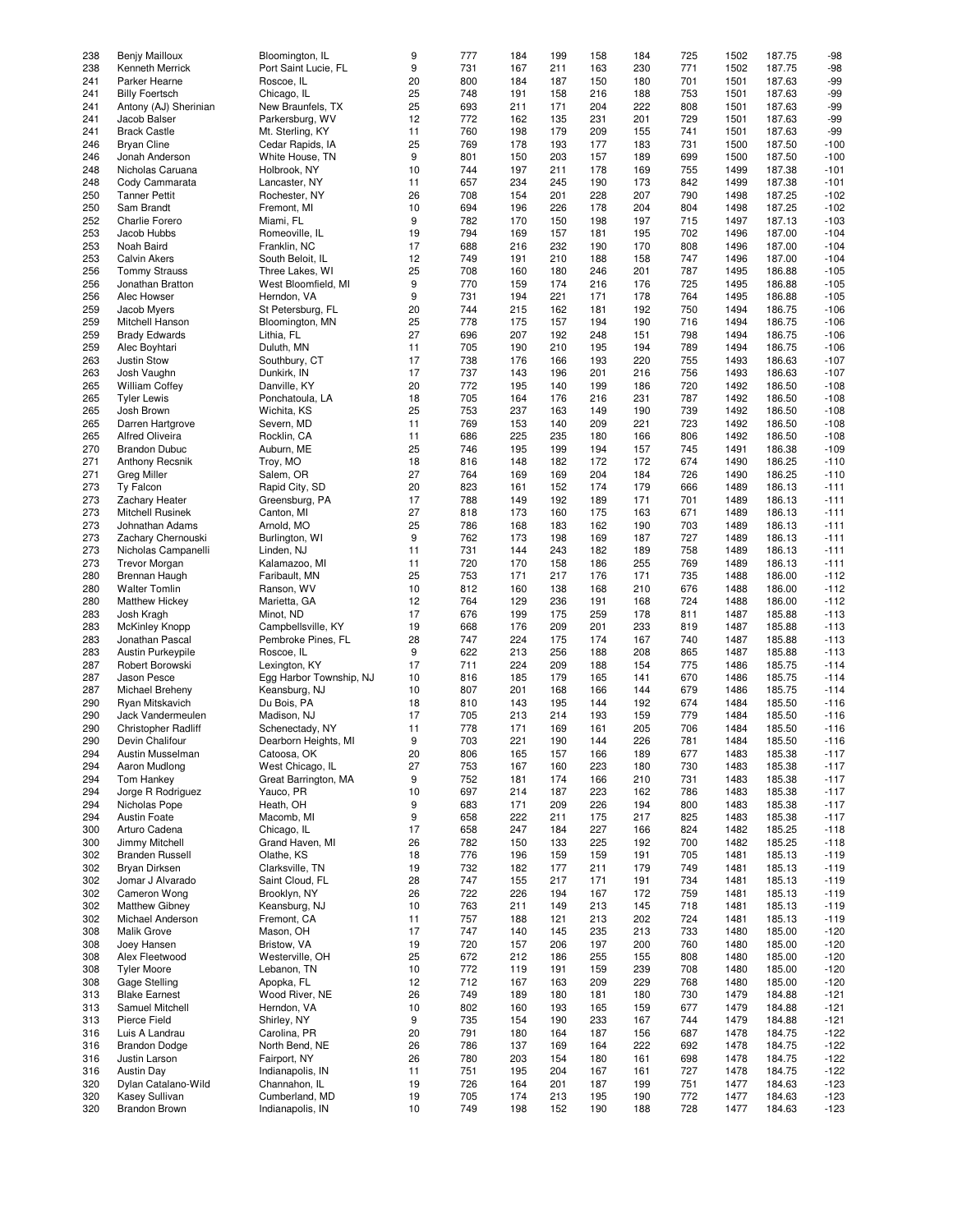| 320 | Jordan Lam                 |                       |    | 669 | 189 | 204 | 225 | 190 | 808 | 1477 | 184.63 | $-123$ |
|-----|----------------------------|-----------------------|----|-----|-----|-----|-----|-----|-----|------|--------|--------|
|     |                            | Cambridge, ON         | 11 |     |     |     |     |     |     |      |        |        |
| 324 | Manuel Sanchez             | Chicago, IL           | 17 | 723 | 193 | 190 | 181 | 189 | 753 | 1476 | 184.50 | $-124$ |
| 324 | <b>Tyler Rinehart</b>      | Virginia Beach, VA    | 28 | 807 | 157 | 186 | 154 | 172 | 669 | 1476 | 184.50 | $-124$ |
|     |                            |                       |    |     |     |     |     |     |     |      |        |        |
| 324 | Jack Freeman               | Soddy Daisy, TN       | 28 | 743 | 168 | 192 | 164 | 209 | 733 | 1476 | 184.50 | $-124$ |
| 324 |                            |                       | 26 | 721 | 169 | 164 | 189 | 233 | 755 | 1476 | 184.50 | $-124$ |
|     | Jaemes Chouinard           | Dayton, OH            |    |     |     |     |     |     |     |      |        |        |
| 324 | <b>Trevor Frauenkron</b>   | Winona, MN            | 27 | 671 | 212 | 217 | 233 | 143 | 805 | 1476 | 184.50 | $-124$ |
| 324 | Nathan Jacques             | Sylvester, GA         | 25 | 669 | 223 | 189 | 203 | 192 | 807 | 1476 | 184.50 | $-124$ |
|     |                            |                       |    |     |     |     |     |     |     |      |        |        |
| 324 | <b>Hunter Sanders</b>      | Andover, MN           | 25 | 664 | 173 | 203 | 212 | 224 | 812 | 1476 | 184.50 | $-124$ |
| 324 | Dawson Jones               | Machesney Park, IL    | 9  | 738 | 143 | 182 | 243 | 170 | 738 | 1476 | 184.50 | $-124$ |
|     |                            |                       |    |     |     |     |     |     |     |      |        |        |
| 332 | Kevin Plylev               | Richmond, IN          | 18 | 739 | 158 | 173 | 180 | 225 | 736 | 1475 | 184.38 | $-125$ |
| 332 |                            |                       | 27 | 793 | 146 | 189 | 163 | 184 | 682 | 1475 | 184.38 | $-125$ |
|     | <b>Trey Arnold</b>         | South Beloit, IL      |    |     |     |     |     |     |     |      |        |        |
| 332 | Lance Jackson              | Bay City, MI          | 12 | 771 | 202 | 213 | 112 | 177 | 704 | 1475 | 184.38 | $-125$ |
|     |                            |                       |    |     |     |     |     |     |     |      |        |        |
| 335 | John Simmer                | Andover, MN           | 26 | 698 | 192 | 214 | 168 | 202 | 776 | 1474 | 184.25 | $-126$ |
| 335 | <b>Cerell Cardines</b>     | Las Vegas, NV         | 10 | 799 | 159 | 172 | 136 | 208 | 675 | 1474 | 184.25 | $-126$ |
|     |                            |                       |    |     |     |     |     |     |     |      |        |        |
| 337 | Connor Chambers            | Merritt Island, FL    | 26 | 805 | 172 | 200 | 119 | 177 | 668 | 1473 | 184.13 | $-127$ |
| 338 | Ryan Goddard               | West Chester, PA      | 17 | 739 | 242 | 147 | 166 | 178 | 733 | 1472 | 184.00 | $-128$ |
|     |                            |                       |    |     |     |     |     |     |     |      |        |        |
| 338 | Ryan Nikolas               | Portland, OR          | 27 | 770 | 200 | 151 | 157 | 194 | 702 | 1472 | 184.00 | $-128$ |
| 338 | William Hrivnak            | Pickerington, OH      | 25 | 693 | 182 | 184 | 201 | 212 | 779 | 1472 | 184.00 | $-128$ |
|     |                            |                       | 17 | 691 |     | 195 | 200 |     |     |      |        |        |
| 341 | Clay Hartman               | Collinsville, IL      |    |     | 194 |     |     | 191 | 780 | 1471 | 183.88 | $-129$ |
| 341 | Joshua Bautista            | Brampton, ON          | 11 | 821 | 141 | 183 | 189 | 137 | 650 | 1471 | 183.88 | $-129$ |
|     |                            |                       |    |     |     |     |     |     |     |      |        |        |
| 341 | Kyler Gerl                 | Loves Park, IL        | 9  | 722 | 163 | 174 | 233 | 179 | 749 | 1471 | 183.88 | $-129$ |
| 344 | Marques Houston            | Clearwater, FL        | 18 | 721 | 221 | 153 | 191 | 183 | 748 | 1469 | 183.63 | $-131$ |
|     |                            |                       |    |     |     |     |     |     |     |      |        |        |
| 344 | Jonathan Chapman           | Cornelius, NC         | 9  | 741 | 201 | 180 | 181 | 166 | 728 | 1469 | 183.63 | $-131$ |
| 346 | <b>Brian Locke</b>         | Raleigh, NC           | 18 | 781 | 177 | 129 | 212 | 169 | 687 | 1468 | 183.50 | $-132$ |
|     |                            |                       |    |     |     |     |     |     |     |      |        |        |
| 346 | Nicholas Sheets            | Jonesborough, TN      | 28 | 782 | 145 | 188 | 208 | 145 | 686 | 1468 | 183.50 | $-132$ |
| 346 | <b>Benjamin Vanness</b>    | La Vista, NE          | 26 | 780 | 190 | 156 | 164 | 178 | 688 | 1468 | 183.50 | $-132$ |
|     |                            |                       |    |     |     |     |     |     |     |      |        |        |
| 346 | Cory Coffey                | Southgate, MI         | 26 | 717 | 186 | 215 | 169 | 181 | 751 | 1468 | 183.50 | $-132$ |
| 346 | Shawn Voehringer           | Beckley, WV           | 9  | 774 | 191 | 162 | 179 | 162 | 694 | 1468 | 183.50 | $-132$ |
|     |                            |                       |    |     |     |     |     |     |     |      |        |        |
| 351 | Camden Gutshall            | Thompsons Station, TN | 19 | 735 | 153 | 139 | 247 | 193 | 732 | 1467 | 183.38 | $-133$ |
| 351 | Sean Getchell              | Lees Summit, MO       | 17 | 667 | 192 | 204 | 165 | 239 | 800 | 1467 | 183.38 | $-133$ |
|     |                            |                       |    |     |     |     |     |     |     |      |        |        |
| 351 | Jordan Kirby               | Westport, MA          | 9  | 710 | 181 | 183 | 194 | 199 | 757 | 1467 | 183.38 | $-133$ |
| 351 | <b>Brad Kokan</b>          | Baden, PA             | 9  | 705 | 199 | 224 | 171 | 168 | 762 | 1467 | 183.38 | $-133$ |
|     |                            |                       |    |     |     |     |     |     |     |      |        |        |
| 355 | <b>Clayton Bridges III</b> | Anderson, SC          | 20 | 751 | 223 | 178 | 135 | 179 | 715 | 1466 | 183.25 | $-134$ |
| 355 | Nick Kazanow               | Arlington Heights, IL | 28 | 876 | 154 | 167 | 143 | 126 | 590 | 1466 | 183.25 | $-134$ |
|     |                            |                       |    |     |     |     |     |     |     |      |        |        |
| 355 | Elijah Rayman              | Albert Lea, MN        | 25 | 762 | 162 | 199 | 183 | 160 | 704 | 1466 | 183.25 | $-134$ |
| 355 | Kenneth Livengood          | Ravena, NY            | 26 | 754 | 170 | 167 | 202 | 173 | 712 | 1466 | 183.25 | $-134$ |
|     |                            |                       |    |     |     |     |     |     |     |      |        |        |
| 355 | Aaron Major                | Brockton, MA          | 11 | 650 | 170 | 221 | 182 | 243 | 816 | 1466 | 183.25 | $-134$ |
| 360 | Jack Baggs                 | Plainfield, IL        | 26 | 684 | 202 | 192 | 178 | 209 | 781 | 1465 | 183.13 | $-135$ |
|     |                            |                       |    |     |     |     |     |     |     |      |        |        |
| 361 | Noah Hayes                 | Irwin, PA             | 18 | 828 | 181 | 186 | 145 | 124 | 636 | 1464 | 183.00 | $-136$ |
| 361 | Joshua Sours               | Berryville, VA        | 20 | 827 | 118 | 150 | 161 | 208 | 637 | 1464 | 183.00 | $-136$ |
|     |                            |                       |    |     |     |     |     |     |     |      |        |        |
| 361 | Matt Morgan                | Raleigh, NC           | 18 | 793 | 179 | 158 | 138 | 196 | 671 | 1464 | 183.00 | $-136$ |
| 361 | David Dedman               | Atlantic Beach, FL    | 19 | 753 | 117 | 187 | 200 | 207 | 711 | 1464 | 183.00 | $-136$ |
|     |                            |                       |    |     |     |     |     |     |     |      |        |        |
| 361 | Colin Fairman              | Springfield, MA       | 9  | 712 | 220 | 182 | 143 | 207 | 752 | 1464 | 183.00 | $-136$ |
| 366 |                            |                       | 20 | 756 | 161 | 156 | 220 | 170 | 707 |      |        | $-137$ |
|     | <b>Dalton Gatlin</b>       | Cottage Grove, MN     |    |     |     |     |     |     |     | 1463 | 182.88 |        |
| 366 | Jeffrey Severson           | Portage, IN           | 20 | 731 | 135 | 236 | 196 | 165 | 732 | 1463 | 182.88 | $-137$ |
|     |                            |                       |    |     |     |     |     |     |     |      |        |        |
| 366 | Andrew Brabant             | Struthers, OH         | 28 | 860 | 171 | 135 | 136 | 161 | 603 | 1463 | 182.88 | $-137$ |
| 366 | Andrew Heritage            | Evansville, WI        | 28 | 726 | 153 | 192 | 178 | 214 | 737 | 1463 | 182.88 | $-137$ |
|     |                            |                       |    |     |     |     |     |     |     |      |        |        |
| 366 | Michael Dertz              | Tinley Park, IL       | 10 | 726 | 222 | 170 | 167 | 178 | 737 | 1463 | 182.88 | $-137$ |
| 371 | Spencer Waryas             | Tulsa, OK             | 20 | 721 | 162 | 242 | 192 | 145 | 741 | 1462 | 182.75 | $-138$ |
|     |                            |                       |    |     |     |     |     |     |     |      |        |        |
| 371 | Joey Placious              | Ontario, NY           | 26 | 779 | 157 | 200 | 174 | 152 | 683 | 1462 | 182.75 | $-138$ |
| 371 | Caleb Baker                | Alexandria, MN        | 25 | 766 | 171 | 209 | 146 | 170 | 696 | 1462 | 182.75 | $-138$ |
|     |                            |                       |    |     |     |     |     |     |     |      |        |        |
| 371 | <b>Brandon Thorpe</b>      | Sarasota, FL          | 26 | 712 | 177 | 198 | 229 | 146 | 750 | 1462 | 182.75 | $-138$ |
| 371 | RJ McMurren                | New Braunfels, TX     | 9  | 779 | 177 | 156 | 159 | 191 | 683 | 1462 | 182.75 | $-138$ |
|     |                            |                       |    |     |     |     |     |     |     |      |        |        |
| 376 | Alexander Brodsky          | Seminole, FL          | 20 | 806 | 191 | 168 | 167 | 129 | 655 | 1461 | 182.63 | $-139$ |
| 376 | Andrew Cannuli             | Moorestown, NJ        | 17 | 748 | 175 | 200 | 160 | 178 | 713 | 1461 | 182.63 | $-139$ |
|     |                            |                       |    |     |     |     |     |     |     |      |        |        |
| 378 | Joseph Cavaness            | Cedar Hill, MO        | 18 | 789 | 170 | 187 | 155 | 159 | 671 | 1460 | 182.50 | $-140$ |
| 378 | Matthew Hedgespeth         | Campbellsville, KY    | 19 | 731 | 159 | 232 | 149 | 189 | 729 | 1460 | 182.50 | $-140$ |
|     |                            |                       |    |     |     |     |     |     |     |      |        |        |
| 378 | Daniel Doss                | Clearwater, FL        | 18 | 704 | 157 | 245 | 168 | 186 | 756 | 1460 | 182.50 | $-140$ |
| 378 | Dempsey Crandell           | Easton, MD            | 25 | 723 | 185 | 188 | 193 | 171 | 737 | 1460 | 182.50 | $-140$ |
|     |                            |                       |    |     |     |     |     |     |     |      |        |        |
| 378 | Zackary Terry              | Schenectady, NY       | 11 | 732 | 166 | 187 | 201 | 174 | 728 | 1460 | 182.50 | $-140$ |
| 378 | Andrew Olson               | Sun Prairie, WI       | 12 | 731 | 204 | 192 | 167 | 166 | 729 | 1460 | 182.50 | $-140$ |
|     |                            |                       |    |     |     |     |     |     |     |      |        |        |
| 384 | <b>Tyler Lillo</b>         | Bushnell, FL          | 28 | 817 | 147 | 167 | 135 | 193 | 642 | 1459 | 182.38 | $-141$ |
| 384 | <b>Tyler Synovec</b>       | Fremont, NE           | 25 | 795 | 149 | 171 | 119 | 225 | 664 | 1459 | 182.38 | $-141$ |
|     |                            |                       |    |     |     |     |     |     |     |      |        |        |
| 384 | Jerry Jennings             | Yakima, WA            | 27 | 704 | 219 | 161 | 182 | 193 | 755 | 1459 | 182.38 | $-141$ |
|     |                            |                       | 9  | 717 |     |     |     |     | 742 |      |        |        |
| 384 | Mason Moore                | Aurora, CO            |    |     | 171 | 197 | 187 | 187 |     | 1459 | 182.38 | $-141$ |
| 388 | Ryan Stubblefield          | St Charles, MO        | 18 | 769 | 202 | 153 | 159 | 175 | 689 | 1458 | 182.25 | $-142$ |
|     |                            |                       |    |     |     |     |     |     |     |      |        |        |
| 388 | Noah Zwit                  | Homer Glen, IL        | 19 | 694 | 186 | 214 | 211 | 153 | 764 | 1458 | 182.25 | $-142$ |
| 388 | Allen Wilkerson            | Ocean Springs, MS     | 10 | 690 | 198 | 191 | 164 | 215 | 768 | 1458 | 182.25 | $-142$ |
|     |                            |                       |    |     |     |     |     |     |     |      |        |        |
| 388 | <b>Brandon Magennis</b>    | Fort Mill, SC         | 9  | 688 | 148 | 242 | 168 | 212 | 770 | 1458 | 182.25 | $-142$ |
| 392 | <b>Braijon Carter</b>      | Chicago, IL           | 19 | 694 | 192 | 176 | 168 | 227 | 763 | 1457 | 182.13 | $-143$ |
|     |                            |                       |    |     |     |     |     |     |     |      |        |        |
| 392 | Israel (Kollier) Pavy      | Madison, IN           | 25 | 660 | 203 | 186 | 189 | 219 | 797 | 1457 | 182.13 | $-143$ |
| 392 | Jonathan Murdock           | Muncie, IN            | 12 | 788 | 139 | 136 | 197 | 197 | 669 | 1457 | 182.13 | $-143$ |
|     |                            |                       |    |     |     |     |     |     |     |      |        |        |
| 395 | Donovan Thomas             | Longmont, CO          | 17 | 807 | 154 | 142 | 171 | 182 | 649 | 1456 | 182.00 | $-144$ |
| 395 | Nolan Ortbahn              | Pierre, SD            | 27 | 740 | 204 | 156 | 200 | 156 | 716 | 1456 | 182.00 | $-144$ |
|     |                            |                       |    |     |     |     |     |     |     |      |        |        |
| 395 | Logan Williams             | Anchorage, AK         | 27 | 688 | 202 | 192 | 191 | 183 | 768 | 1456 | 182.00 | $-144$ |
| 395 | Anthony Swenson            | Worcester, MA         | 9  | 771 | 181 | 194 | 134 | 176 | 685 | 1456 | 182.00 | $-144$ |
|     |                            |                       |    |     |     |     |     |     |     |      |        |        |
| 399 | Igar Rodriguez             | Miami, FL             | 28 | 739 | 194 | 166 | 158 | 198 | 716 | 1455 | 181.88 | $-145$ |
| 399 | Isaac Irwin                | Indianapolis, IN      | 12 | 807 | 138 | 172 | 144 | 194 | 648 | 1455 | 181.88 | $-145$ |
|     |                            |                       |    |     |     |     |     |     |     |      |        |        |
| 399 | Marcus Zinn                | Portland, MI          | 12 | 746 | 215 | 173 | 129 | 192 | 709 | 1455 | 181.88 | $-145$ |
| 402 | Dalton Green               | Clayton, NC           | 18 | 741 | 160 | 231 | 161 | 161 | 713 | 1454 | 181.75 | $-146$ |
|     |                            |                       |    |     |     |     |     |     |     |      |        |        |
| 402 | Dakota Deutsch             | Laurel, MD            | 18 | 704 | 152 | 195 | 210 | 193 | 750 | 1454 | 181.75 | $-146$ |
| 402 | Lucas Pejakovich           | Godfrey, IL           | 26 | 767 | 185 | 174 | 153 | 175 | 687 | 1454 | 181.75 | $-146$ |
|     |                            |                       |    |     |     |     |     |     |     |      |        |        |
| 402 | Jace Meyer                 | Langworthy, IA        | 10 | 797 | 154 | 170 | 146 | 187 | 657 | 1454 | 181.75 | $-146$ |
| 402 | Kyle Dauphin               | Shiloh, IL            | 10 | 713 | 160 | 187 | 236 | 158 | 741 | 1454 | 181.75 | $-146$ |
|     |                            |                       |    |     |     |     |     |     |     |      |        |        |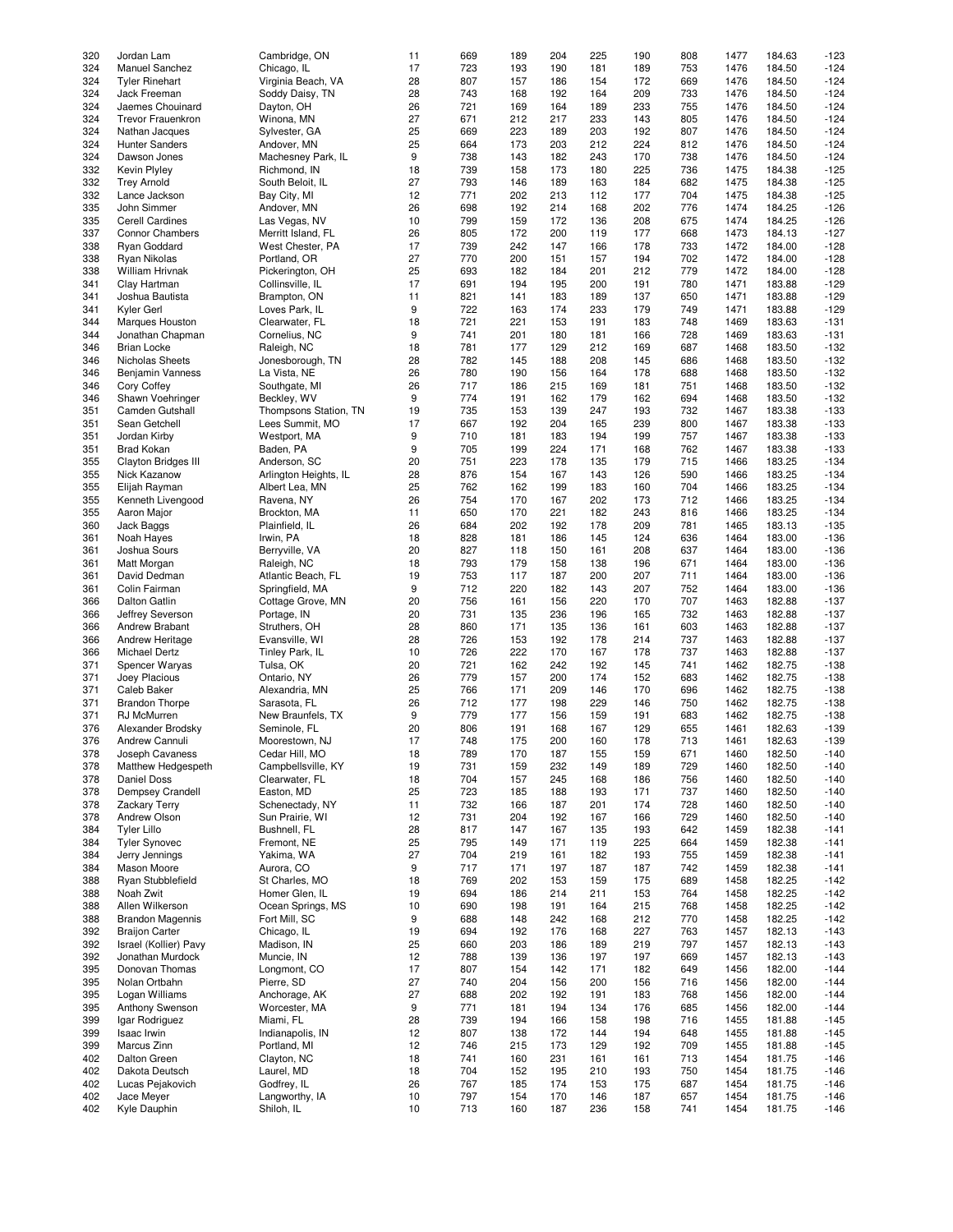|     |                              |                        |    | 774 | 172 | 149 |     | 173 | 679 | 1453 | 181.63 |        |
|-----|------------------------------|------------------------|----|-----|-----|-----|-----|-----|-----|------|--------|--------|
| 407 | Shane Johnson                | Fort Bragg, NC         | 20 |     |     |     | 185 |     |     |      |        | $-147$ |
| 407 | <b>Collin Smith</b>          | Huron, SD              | 19 | 726 | 195 | 196 | 177 | 159 | 727 | 1453 | 181.63 | $-147$ |
| 407 | Tyler Zogg                   | Chesapeake, VA         | 28 | 779 | 155 | 177 | 172 | 170 | 674 | 1453 | 181.63 | $-147$ |
| 407 |                              | Rhinelander, WI        | 10 | 819 | 124 | 150 | 178 | 182 | 634 | 1453 | 181.63 | $-147$ |
|     | Darin Bloomquist             |                        |    |     |     |     |     |     |     |      |        |        |
| 407 | Jakob Sisk                   | Rossville, IN          | 12 | 810 | 183 | 119 | 170 | 171 | 643 | 1453 | 181.63 | $-147$ |
| 407 | Zacary Preston               | Grambrills, MD         | 11 | 727 | 165 | 170 | 199 | 192 | 726 | 1453 | 181.63 | $-147$ |
|     |                              |                        | 20 | 788 |     | 223 |     | 178 |     |      |        |        |
| 413 | Landon Yazell                | Lexington, KY          |    |     | 118 |     | 145 |     | 664 | 1452 | 181.50 | $-148$ |
| 413 | Kyle Souther                 | Statesville, NC        | 25 | 708 | 192 | 197 | 220 | 135 | 744 | 1452 | 181.50 | $-148$ |
| 413 | Cade Hartsfield              | San Antonio, TX        | 27 | 707 | 225 | 176 | 181 | 163 | 745 | 1452 | 181.50 | $-148$ |
|     |                              |                        |    |     |     |     |     |     |     |      |        |        |
| 413 | Andrew Bourgeois             | Blossvale, NY          | 25 | 662 | 180 | 181 | 223 | 206 | 790 | 1452 | 181.50 | $-148$ |
| 413 | Quinn Sheehy                 | Sun Prairie, WI        | 12 | 678 | 224 | 226 | 176 | 148 | 774 | 1452 | 181.50 | $-148$ |
| 413 | Nash Medico                  | Frostproof, FL         | 11 | 652 | 174 | 215 | 224 | 187 | 800 | 1452 | 181.50 | $-148$ |
|     |                              |                        |    |     |     |     |     |     |     |      |        |        |
| 420 | Andy Campbell                | Fort Thomas, KY        | 17 | 693 | 195 | 164 | 193 | 206 | 758 | 1451 | 181.38 | $-149$ |
| 420 | Zachary Lantz                | Liberty, IL            | 11 | 760 | 191 | 191 | 162 | 147 | 691 | 1451 | 181.38 | $-149$ |
| 422 | Andrew Thorne                | Washington, DC         | 17 | 670 | 170 | 201 | 197 | 212 | 780 | 1450 | 181.25 | $-150$ |
|     |                              |                        |    |     |     |     |     |     |     |      |        |        |
| 422 | <b>Blake Eldridge</b>        | Davenport, IA          | 28 | 736 | 177 | 168 | 189 | 180 | 714 | 1450 | 181.25 | $-150$ |
| 422 | Roscoe Pretlow               | Chesapeake, VA         | 28 | 726 | 192 | 202 | 148 | 182 | 724 | 1450 | 181.25 | $-150$ |
| 422 | Kevin Hasemann               | O'Fallon, IL           | 10 | 773 | 134 | 187 | 175 | 181 | 677 | 1450 | 181.25 | $-150$ |
|     |                              |                        |    |     |     |     |     |     |     |      |        |        |
| 426 | <b>Matthew David</b>         | Butler, IN             | 17 | 822 | 170 | 155 | 145 | 157 | 627 | 1449 | 181.13 | $-151$ |
| 426 | <b>Isaiah Smith</b>          | Florissant, MO         | 20 | 735 | 121 | 188 | 169 | 236 | 714 | 1449 | 181.13 | $-151$ |
| 426 | Keith Schooler               | Dayton, OH             | 17 | 644 | 193 | 171 | 185 | 256 | 805 | 1449 | 181.13 | $-151$ |
|     |                              |                        |    |     |     |     |     |     |     |      |        |        |
| 426 | <b>Andrew Lissik</b>         | Columbia, MD           | 28 | 774 | 234 | 158 | 125 | 158 | 675 | 1449 | 181.13 | $-151$ |
| 426 | <b>Trevor Blessing Light</b> | Urbandale, IA          | 27 | 706 | 171 | 169 | 203 | 200 | 743 | 1449 | 181.13 | $-151$ |
| 426 | Caleb Demel                  |                        | 26 | 691 | 202 | 187 | 190 | 179 | 758 | 1449 | 181.13 | $-151$ |
|     |                              | Salina, KS             |    |     |     |     |     |     |     |      |        |        |
| 426 | <b>Bradley Solomon</b>       | O Fallon, IL           | 10 | 783 | 132 | 172 | 160 | 202 | 666 | 1449 | 181.13 | $-151$ |
| 413 | Eric Bator                   | Brunswick, OH          | 9  | 695 | 191 | 181 | 236 | 149 | 757 | 1452 | 181.50 | $-148$ |
|     |                              |                        |    |     |     |     |     |     |     |      |        |        |
| 433 | <b>Layton Yarus</b>          | Du Bois, PA            | 18 | 663 | 202 | 218 | 202 | 163 | 785 | 1448 | 181.00 | $-152$ |
| 433 | <b>Bryce DeNoon</b>          | Fairview, WV           | 26 | 761 | 181 | 216 | 153 | 137 | 687 | 1448 | 181.00 | $-152$ |
| 433 | Zachary Arachikavitz         | Freeport, IL           | 25 | 713 | 166 | 204 | 193 | 172 | 735 | 1448 | 181.00 | $-152$ |
|     |                              |                        |    |     |     |     |     |     |     |      |        |        |
| 433 | Tre' Manning                 | Ft Sam Houston, TX     | 12 | 753 | 196 | 133 | 176 | 190 | 695 | 1448 | 181.00 | $-152$ |
| 437 | <b>CJ Bakoylis</b>           | Davenport, IA          | 19 | 747 | 176 | 199 | 178 | 147 | 700 | 1447 | 180.88 | $-153$ |
| 437 | Christian Caban              | Park City, IL          | 27 | 704 | 162 | 185 | 215 | 181 | 743 | 1447 | 180.88 | $-153$ |
|     |                              |                        |    |     |     |     |     |     |     |      |        |        |
| 439 | <b>Robert Gronefeld</b>      | Louisville, KY         | 20 | 737 | 183 | 212 | 166 | 148 | 709 | 1446 | 180.75 | $-154$ |
| 439 | Zachary Schroeder            | Westminster, CO        | 10 | 756 | 177 | 167 | 183 | 163 | 690 | 1446 | 180.75 | $-154$ |
| 441 | Kyle Mann                    | Stafford, VA           | 26 | 773 | 169 | 171 | 181 | 151 | 672 | 1445 | 180.63 | $-155$ |
|     |                              |                        |    |     |     |     |     |     |     |      |        |        |
| 442 | Christian Denoon             | Fairview, WV           | 17 | 737 | 180 | 175 | 176 | 176 | 707 | 1444 | 180.50 | $-156$ |
| 442 | Lucas Pinkus                 | Buffalo Grove, IL      | 9  | 713 | 137 | 217 | 197 | 180 | 731 | 1444 | 180.50 | $-156$ |
| 444 | Nick Agnew                   | Arlington, TN          | 20 | 755 | 135 | 125 | 226 | 202 | 688 | 1443 | 180.38 | $-157$ |
|     |                              |                        |    |     |     |     |     |     |     |      |        |        |
| 444 | Derek Poole                  | Rockford, IL           | 27 | 684 | 181 | 182 | 177 | 219 | 759 | 1443 | 180.38 | $-157$ |
| 444 | <b>Briley Haugh</b>          | Faribault, MN          | 25 | 665 | 233 | 206 | 171 | 168 | 778 | 1443 | 180.38 | $-157$ |
| 444 | <b>Brandon Kennard</b>       | Wapakoneta, OH         | 9  | 754 | 186 | 127 | 211 | 165 | 689 | 1443 | 180.38 | $-157$ |
|     |                              |                        |    |     |     |     |     |     |     |      |        |        |
| 444 | James Bomboy                 | Lawton, OK             | 9  | 688 | 198 | 220 | 164 | 173 | 755 | 1443 | 180.38 | $-157$ |
| 449 | Nathan Porter                | Pleasant View, UT      | 18 | 735 | 174 | 184 | 202 | 147 | 707 | 1442 | 180.25 | $-158$ |
| 449 | <b>Myles Mitchell</b>        | Marshalltown, IA       | 18 | 711 | 185 | 148 | 197 | 201 | 731 | 1442 | 180.25 | $-158$ |
|     |                              |                        |    |     |     |     |     |     |     |      |        |        |
| 449 | Eli Denmead                  | Fremont, CA            | 11 | 698 | 157 | 197 | 204 | 186 | 744 | 1442 | 180.25 | $-158$ |
| 452 | Jacob Brown                  | Russiaville, IN        | 17 | 636 | 212 | 185 | 186 | 222 | 805 | 1441 | 180.13 | $-159$ |
| 453 | Corey Hegberg                | Rosemount, MN          | 25 | 752 | 196 | 156 | 155 | 181 | 688 | 1440 | 180.00 | $-160$ |
|     |                              |                        |    |     |     |     |     |     |     |      |        |        |
| 453 | Dean Mudlong                 | West Chicago, IL       | 27 | 718 | 169 | 228 | 159 | 166 | 722 | 1440 | 180.00 | $-160$ |
| 453 | Logan Dalbol                 | West Fargo, ND         | 11 | 684 | 210 | 210 | 159 | 177 | 756 | 1440 | 180.00 | $-160$ |
| 456 | Kodie Lovejoy                | Wakonda, SD            | 17 | 703 | 150 | 231 | 153 | 202 | 736 | 1439 | 179.88 | $-161$ |
|     |                              |                        |    |     |     |     |     |     |     |      |        |        |
| 457 | Christopher Trotta           | Shirley, NY            | 19 | 711 | 171 | 199 | 180 | 177 | 727 | 1438 | 179.75 | $-162$ |
| 457 | <b>Thomas Gunter</b>         | Baltimore, MD          | 19 | 695 | 152 | 236 | 183 | 172 | 743 | 1438 | 179.75 | $-162$ |
|     |                              |                        |    |     |     |     |     |     |     |      |        |        |
| 457 | Zachary Sasser               | Trevor, WI             | 28 | 639 | 180 | 224 | 192 | 203 | 799 | 1438 | 179.75 | $-162$ |
| 460 | Ryan Sage                    | Roebling, NJ           | 18 | 754 | 171 | 201 | 145 | 166 | 683 | 1437 | 179.63 | $-163$ |
| 460 | <b>Brandon Traynum</b>       | Cincinnati, OH         | 12 | 804 | 141 | 166 | 164 | 162 | 633 | 1437 | 179.63 | $-163$ |
|     |                              |                        |    |     |     |     |     |     |     |      |        |        |
| 460 | Marcel Mullen                | Hastings, NE           | 12 | 756 | 180 | 198 | 137 | 166 | 681 | 1437 | 179.63 | $-163$ |
| 460 | Sam Manausa                  | North Myrtle Beach, SC | 12 | 754 | 149 | 169 | 187 | 178 | 683 | 1437 | 179.63 | $-163$ |
| 464 | Nicholas Chow                | Somerset, NJ           | 18 | 791 | 161 | 166 | 182 | 136 | 645 | 1436 | 179.50 | $-164$ |
|     |                              |                        |    |     |     |     |     |     |     |      |        |        |
| 464 | Matthew Long                 | Soddy Daisy, TN        | 19 | 700 | 182 | 196 | 225 | 133 | 736 | 1436 | 179.50 | $-164$ |
| 464 | James Wakefield              | Orangevale, CA         | 18 | 687 | 206 | 144 | 195 | 204 | 749 | 1436 | 179.50 | $-164$ |
| 464 | John Bredehoeft              | Leavenworth, KS        | 28 | 773 | 182 | 169 | 165 | 147 | 663 | 1436 | 179.50 | $-164$ |
|     |                              |                        |    |     |     |     |     |     |     |      |        |        |
| 464 | <b>Trustin Givens</b>        | Rockford, IL           | 27 | 708 | 186 | 201 | 177 | 164 | 728 | 1436 | 179.50 | $-164$ |
| 464 | Jacob Bennett                | Imperial, MO           | 27 | 672 | 169 | 236 | 160 | 199 | 764 | 1436 | 179.50 | $-164$ |
| 464 | Eric Ullian                  | New Lenox, IL          | 10 | 714 | 139 | 245 | 170 | 168 | 722 | 1436 | 179.50 | $-164$ |
|     |                              |                        |    |     |     |     |     |     |     |      |        |        |
| 464 | Nick Haugen                  | Menomonee Falls, WI    | 12 | 679 | 174 | 203 | 188 | 192 | 757 | 1436 | 179.50 | $-164$ |
| 472 | <b>Austin Montgomery</b>     | Elizabethtown, KY      | 19 | 693 | 170 | 165 | 228 | 179 | 742 | 1435 | 179.38 | $-165$ |
| 472 | Rashaad Jordan               | Tucson, AZ             | 25 | 732 | 209 | 193 | 170 | 131 | 703 | 1435 | 179.38 | $-165$ |
|     |                              |                        |    |     |     |     |     |     |     |      |        |        |
| 472 | Kai Devine                   | Minooka, IL            | 28 | 715 | 168 | 193 | 192 | 167 | 720 | 1435 | 179.38 | $-165$ |
| 475 | Logan Rosing                 | Highland, IN           | 20 | 852 | 120 | 153 | 152 | 157 | 582 | 1434 | 179.25 | $-166$ |
| 475 | <b>Brady Blowers</b>         | Isanti, MN             | 9  | 785 | 157 | 123 | 212 | 157 | 649 | 1434 | 179.25 | $-166$ |
|     |                              |                        |    |     |     |     |     |     |     |      |        |        |
| 475 | <b>Baker Schmidt</b>         | Fond Du Lac, WI        | 12 | 686 | 190 | 177 | 191 | 190 | 748 | 1434 | 179.25 | $-166$ |
| 478 | Keegan Baatz                 | Sioux Falls, SD        | 18 | 747 | 154 | 193 | 192 | 147 | 686 | 1433 | 179.13 | $-167$ |
|     | David Santay                 | Mokena, IL             |    | 736 | 209 | 148 | 166 | 174 | 697 |      | 179.13 | $-167$ |
| 478 |                              |                        | 28 |     |     |     |     |     |     | 1433 |        |        |
| 478 | Daniel Watkinson             | Palm Bay, FL           | 12 | 767 | 150 | 149 | 202 | 165 | 666 | 1433 | 179.13 | $-167$ |
| 481 | Kaan Kurt                    | Leland, NC             | 18 | 776 | 177 | 155 | 172 | 152 | 656 | 1432 | 179.00 | $-168$ |
|     |                              |                        |    |     |     |     |     |     |     |      |        |        |
| 481 | Alejandro Maldonado          | Trujillo Alto, PR      | 20 | 746 | 214 | 165 | 162 | 145 | 686 | 1432 | 179.00 | $-168$ |
| 481 | <b>Gunther Grinde</b>        | Prior Lake, MN         | 25 | 752 | 151 | 225 | 156 | 148 | 680 | 1432 | 179.00 | $-168$ |
| 481 | Easton Andreas               | Montevideo, MN         | 26 | 714 | 171 | 198 | 184 | 165 | 718 | 1432 | 179.00 | $-168$ |
|     |                              |                        |    |     |     |     |     |     |     |      |        |        |
| 481 | Kellen Lavery                | Neenah, WI             | 12 | 763 | 198 | 137 | 150 | 184 | 669 | 1432 | 179.00 | $-168$ |
| 481 | Justin Hess                  | O'Fallon, IL           | 9  | 721 | 178 | 214 | 168 | 151 | 711 | 1432 | 179.00 | $-168$ |
| 481 | <b>Gregory Francis</b>       | Chester, VA            | 11 | 651 | 199 | 154 | 237 | 191 | 781 | 1432 | 179.00 | $-168$ |
|     |                              |                        |    |     |     |     |     |     |     |      |        |        |
| 488 | Conner Novak                 | Northfield, OH         | 17 | 684 | 256 | 191 | 139 | 161 | 747 | 1431 | 178.88 | $-169$ |
| 488 | Ryan Burton                  | Los Altos, CA          | 11 | 755 | 191 | 211 | 116 | 158 | 676 | 1431 | 178.88 | $-169$ |
| 488 | Steven Welsh                 | Patchogue, NY          | 10 | 713 | 161 | 197 | 222 | 138 | 718 | 1431 | 178.88 | $-169$ |
|     |                              |                        |    |     |     |     |     |     |     |      |        |        |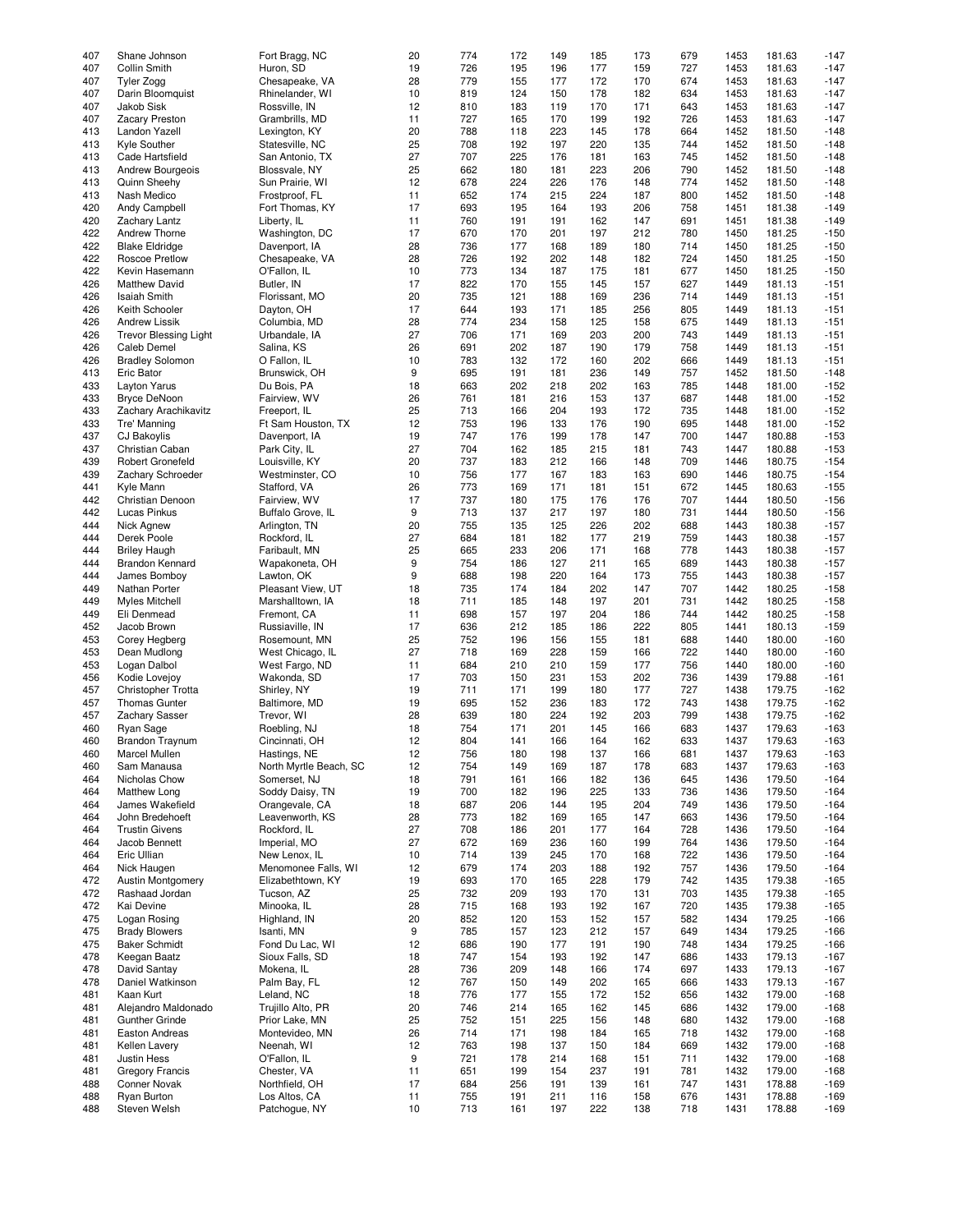| 488 | Alexander Sorge          | Monmouth Jct, NJ      | 11 | 685 | 193 | 223 | 139 | 191 | 746 | 1431 | 178.88 | $-169$ |
|-----|--------------------------|-----------------------|----|-----|-----|-----|-----|-----|-----|------|--------|--------|
|     |                          |                       |    |     |     |     |     |     |     |      |        |        |
| 492 | Gordon Granger           | Richmond, VA          | 17 | 747 | 158 | 210 | 148 | 167 | 683 | 1430 | 178.75 | $-170$ |
| 492 | Jarryd Cornelious        | Baton Rouge, LA       | 17 | 744 | 173 | 199 | 169 | 145 | 686 | 1430 | 178.75 | $-170$ |
| 492 | <b>Isaiah Days</b>       | Syracuse, NY          | 18 | 719 | 176 | 171 | 174 | 190 | 711 | 1430 | 178.75 | $-170$ |
|     |                          |                       |    |     |     |     |     |     |     |      |        |        |
| 492 | Evan Halperin            | Yorktown Heights, NY  | 19 | 693 | 204 | 137 | 179 | 217 | 737 | 1430 | 178.75 | $-170$ |
| 492 | Aleksander Zajchowski    | Roscoe, IL            | 17 | 689 | 205 | 185 | 158 | 193 | 741 | 1430 | 178.75 | $-170$ |
| 492 | Zachary Vitelli          | Annandale, NJ         | 12 | 740 | 217 | 185 | 155 | 133 | 690 | 1430 | 178.75 | $-170$ |
| 492 | <b>Blake Schmidt</b>     |                       | 12 | 736 | 160 | 146 | 172 | 216 | 694 | 1430 | 178.75 | $-170$ |
|     |                          | Fond Du Lac, WI       |    |     |     |     |     |     |     |      |        |        |
| 492 | Lowell Lynde             | Elgin, IL             | 12 | 727 | 180 | 150 | 193 | 180 | 703 | 1430 | 178.75 | $-170$ |
| 492 | David Zweiban            | Manassas, VA          | 9  | 700 | 194 | 192 | 164 | 180 | 730 | 1430 | 178.75 | $-170$ |
| 492 | <b>Brandon Freese</b>    | Marshalltown, IA      | 11 | 699 | 190 | 163 | 169 | 209 | 731 | 1430 | 178.75 | $-170$ |
|     |                          |                       |    |     |     |     |     |     |     |      |        |        |
| 492 | Justus Lewis             | Hanover, MD           | 9  | 653 | 199 | 213 | 160 | 205 | 777 | 1430 | 178.75 | $-170$ |
| 503 | <b>Tyler Gray</b>        | Winchester, VA        | 20 | 781 | 154 | 127 | 180 | 187 | 648 | 1429 | 178.63 | $-171$ |
| 503 | Justin Kime              | Stewartville, MN      | 20 | 746 | 168 | 183 | 152 | 180 | 683 | 1429 | 178.63 | $-171$ |
|     |                          |                       |    |     |     |     |     |     |     |      |        |        |
| 503 | Christian Harris         | Cleveland, OH         | 20 | 724 | 147 | 181 | 203 | 174 | 705 | 1429 | 178.63 | $-171$ |
| 503 | <b>Ryan Dewey</b>        | Mount Juliet, TN      | 28 | 754 | 143 | 193 | 184 | 155 | 675 | 1429 | 178.63 | $-171$ |
| 503 | Jason Hilowitz           | Virginia Beach, VA    | 28 | 734 | 147 | 168 | 209 | 171 | 695 | 1429 | 178.63 | $-171$ |
|     |                          |                       |    |     |     |     |     |     |     |      |        |        |
| 503 | <b>Tyler Lerman</b>      | Scarborough, ME       | 27 | 718 | 229 | 190 | 168 | 124 | 711 | 1429 | 178.63 | $-171$ |
| 503 | Stephen Sabo             | Imperial, MO          | 25 | 663 | 178 | 245 | 186 | 157 | 766 | 1429 | 178.63 | $-171$ |
| 503 | Alex Henry               | Sayville, NY          | 10 | 757 | 168 | 168 | 172 | 164 | 672 | 1429 | 178.63 | $-171$ |
|     |                          |                       |    |     |     |     |     |     |     |      |        |        |
| 511 | Alexander Seymour        | Hurdle Mills, NC      | 18 | 732 | 181 | 210 | 164 | 141 | 696 | 1428 | 178.50 | $-172$ |
| 512 | Domenic Volo             | Fairport, NY          | 26 | 697 | 162 | 159 | 229 | 180 | 730 | 1427 | 178.38 | $-173$ |
| 512 | Christian Carcioppolo    | Winter Springs, FL    | 12 | 752 | 167 | 186 | 174 | 148 | 675 | 1427 | 178.38 | $-173$ |
|     |                          |                       | 17 |     |     |     |     |     |     |      |        |        |
| 514 | Douglas Gray             | Belleville, IL        |    | 699 | 142 | 186 | 187 | 212 | 727 | 1426 | 178.25 | $-174$ |
| 514 | James Jordan             | Louisville, KY        | 25 | 701 | 167 | 184 | 226 | 148 | 725 | 1426 | 178.25 | $-174$ |
| 514 | Kristian Sieradzki       | Seminole, FL          | 28 | 691 | 206 | 168 | 202 | 159 | 735 | 1426 | 178.25 | $-174$ |
|     |                          |                       |    |     |     |     |     |     |     |      |        |        |
| 514 | Rodante Moorehead        | Duluth, GA            | 25 | 560 | 187 | 176 | 257 | 246 | 866 | 1426 | 178.25 | $-174$ |
| 514 | Bryan Mancini            | Seekonk, MA           | 12 | 752 | 164 | 176 | 165 | 169 | 674 | 1426 | 178.25 | $-174$ |
| 514 | Bryan Bilanin            | Gilbertsville, PA     | 11 | 735 | 159 | 152 | 190 | 190 | 691 | 1426 | 178.25 | $-174$ |
|     |                          |                       |    |     |     |     |     |     |     |      |        |        |
| 514 | Dakota Solonka           | Indianapolis, IN      | 11 | 707 | 158 | 143 | 204 | 214 | 719 | 1426 | 178.25 | $-174$ |
| 514 | <b>Zachary Brandt</b>    | Kalamazoo, MI         | 11 | 695 | 174 | 177 | 193 | 187 | 731 | 1426 | 178.25 | $-174$ |
| 522 | Keegan Ratobylski        | Clinton Township, MI  | 20 | 732 | 182 | 182 | 131 | 198 | 693 | 1425 | 178.13 | $-175$ |
|     |                          |                       |    |     |     |     |     |     |     |      |        |        |
| 522 | Shawn Stacy              | Hampton, VA           | 28 | 732 | 135 | 172 | 154 | 232 | 693 | 1425 | 178.13 | $-175$ |
| 522 | Clayton Coogan           | Durand, IL            | 27 | 705 | 154 | 119 | 198 | 249 | 720 | 1425 | 178.13 | $-175$ |
| 522 |                          |                       | 26 | 695 | 169 | 170 | 204 | 187 | 730 | 1425 | 178.13 | $-175$ |
|     | Gage Schatz              | West Fargo, ND        |    |     |     |     |     |     |     |      |        |        |
| 522 | Michael Waltz            | Hyattsville, MD       | 12 | 770 | 153 | 148 | 183 | 171 | 655 | 1425 | 178.13 | $-175$ |
| 527 | <b>Garret Endres</b>     | New Baltimore, MI     | 28 | 768 | 157 | 146 | 170 | 183 | 656 | 1424 | 178.00 | $-176$ |
| 527 | <b>Bryan Kimmel</b>      | Apollo Beach, FL      | 27 | 685 | 186 | 176 | 218 | 159 | 739 | 1424 | 178.00 | $-176$ |
|     |                          |                       |    |     |     |     |     |     |     |      |        |        |
| 527 | Elijah Buck              | Gray, TN              | 10 | 696 | 165 | 135 | 192 | 236 | 728 | 1424 | 178.00 | $-176$ |
| 530 | <b>Tommy Markiewicz</b>  | Mentor, OH            | 17 | 716 | 175 | 184 | 159 | 189 | 707 | 1423 | 177.88 | $-177$ |
| 530 | <b>Tyler Wollenberg</b>  | New Lenox, IL         | 28 | 801 | 200 | 121 | 154 | 147 | 622 | 1423 | 177.88 | $-177$ |
|     |                          |                       |    |     |     |     |     |     |     |      |        |        |
| 530 | Joshua Ramos             | Oviedo, FL            | 10 | 722 | 194 | 154 | 185 | 168 | 701 | 1423 | 177.88 | $-177$ |
| 530 | Jeffery (Jay) Oliver     | Mayfield, KY          | 10 | 684 | 217 | 146 | 183 | 193 | 739 | 1423 | 177.88 | $-177$ |
| 534 | Cody Partain             | Fairland, IN          | 18 | 759 | 156 | 158 | 156 | 193 | 663 | 1422 | 177.75 | $-178$ |
|     |                          |                       |    |     |     |     |     |     |     |      |        |        |
| 534 | Montez Thompson          | Indianapolis, IN      | 28 | 656 | 211 | 183 | 182 | 190 | 766 | 1422 | 177.75 | $-178$ |
| 534 | <b>Bryson Rose</b>       | Greensboro, NC        | 10 | 776 | 179 | 166 | 171 | 130 | 646 | 1422 | 177.75 | $-178$ |
| 534 | Nicholas Flake           | Pomfret Center, CT    | 11 | 727 | 172 | 145 | 192 | 186 | 695 | 1422 | 177.75 | $-178$ |
|     |                          |                       |    |     |     |     |     |     |     |      |        |        |
| 538 | Dustin Brakefield        | Lebanon, TN           | 17 | 682 | 177 | 173 | 177 | 212 | 739 | 1421 | 177.63 | $-179$ |
| 538 | Jake Grund               | Irma, WI              | 28 | 735 | 198 | 171 | 162 | 155 | 686 | 1421 | 177.63 | $-179$ |
| 538 | <b>Trevor Redmond</b>    | West Valley City, UT  | 25 | 721 | 225 | 159 | 192 | 124 | 700 | 1421 | 177.63 | $-179$ |
|     |                          |                       |    |     |     |     |     |     |     |      |        |        |
| 538 | Christopher Smith        | Palm Harbor, FL       | 28 | 679 | 195 | 188 | 166 | 193 | 742 | 1421 | 177.63 | $-179$ |
| 538 | Alex Badger              | Pierre, SD            | 27 | 642 | 247 | 182 | 179 | 171 | 779 | 1421 | 177.63 | $-179$ |
| 538 | Lucas Leandro            | Sayreville, NJ        | 11 | 669 | 201 | 198 | 193 | 160 | 752 | 1421 | 177.63 | $-179$ |
|     |                          |                       |    |     |     |     |     |     |     |      |        |        |
| 544 | Elijah Simmons           | White Plains, NY      | 19 | 686 | 178 | 179 | 203 | 174 | 734 | 1420 | 177.50 | $-180$ |
| 544 | <b>Brenden Sramek</b>    | Bellevue, NE          | 28 | 768 | 158 | 162 | 162 | 170 | 652 | 1420 | 177.50 | $-180$ |
| 544 | <b>Matthew Carpenter</b> | San Diego, CA         | 10 | 739 | 166 | 179 | 186 | 150 | 681 | 1420 | 177.50 | -180   |
|     |                          |                       |    |     |     |     |     |     |     |      |        |        |
| 544 | Jacob Freand             | Jerseyville, IL       | 10 | 737 | 139 | 187 | 185 | 172 | 683 | 1420 | 177.50 | $-180$ |
| 544 | Daniel Hartman           | Commack, NY           | 11 | 713 | 182 | 214 | 168 | 143 | 707 | 1420 | 177.50 | $-180$ |
| 549 | <b>Ty Sexton</b>         | Greenville, IL        | 20 | 708 | 165 | 178 | 158 | 210 | 711 | 1419 | 177.38 | $-181$ |
|     |                          |                       |    |     |     |     |     |     |     |      |        |        |
| 549 | Jarrod Jourdan           | Papillion, NE         | 28 | 747 | 181 | 168 | 164 | 159 | 672 | 1419 | 177.38 | $-181$ |
| 549 | <b>Tyler Kelley</b>      | Pocatello, ID         | 10 | 753 | 213 | 140 | 168 | 145 | 666 | 1419 | 177.38 | $-181$ |
| 549 | Andrew Benslay           | Indianapolis, IN      | 11 | 704 | 139 | 173 | 214 | 189 | 715 | 1419 | 177.38 | $-181$ |
|     |                          |                       |    |     |     |     |     |     |     |      |        |        |
| 553 | Livio Bolzon             | Chicago, IL           | 18 | 688 | 198 | 193 | 156 | 183 | 730 | 1418 | 177.25 | $-182$ |
| 553 | John Leshikar            | O Fallon, IL          | 28 | 818 | 122 | 139 | 161 | 178 | 600 | 1418 | 177.25 | $-182$ |
| 553 | Cory Shorter             | Easton, MD            | 25 | 704 | 152 | 148 | 235 | 179 | 714 | 1418 | 177.25 | $-182$ |
| 556 | <b>Tyler Davis</b>       | Zephyrhills, FL       | 28 | 680 | 175 | 150 | 200 | 212 | 737 | 1417 | 177.13 | $-183$ |
|     |                          |                       |    |     |     |     |     |     |     |      |        |        |
| 556 | Morgan Moore             | Aurora, CO            | 9  | 743 | 199 | 140 | 177 | 158 | 674 | 1417 | 177.13 | $-183$ |
| 556 | Aaron Pierson            | Greenfield, IN        | 11 | 651 | 214 | 201 | 208 | 143 | 766 | 1417 | 177.13 | $-183$ |
|     |                          |                       |    |     |     |     |     |     |     |      |        |        |
| 556 | <b>Trevor Morgan</b>     | Henrico, VA           | 11 | 587 | 214 | 179 | 204 | 233 | 830 | 1417 | 177.13 | $-183$ |
| 560 | Thorsten Przychocki      | Sebring, FL           | 19 | 738 | 169 | 153 | 179 | 177 | 678 | 1416 | 177.00 | $-184$ |
| 560 | Nicholas Cenzoprano      | Cary, NC              | 18 | 709 | 172 | 181 | 180 | 174 | 707 | 1416 | 177.00 | $-184$ |
|     |                          |                       |    |     |     |     |     |     |     |      |        |        |
| 560 | Corey Hommel             | Clifton Park, NY      | 10 | 780 | 168 | 158 | 161 | 149 | 636 | 1416 | 177.00 | $-184$ |
| 563 | Chad Stephen             | Flint, MI             | 26 | 732 | 176 | 167 | 154 | 186 | 683 | 1415 | 176.88 | $-185$ |
| 563 | Aaron Althoff            | North Plains, OR      | 28 | 648 | 159 | 220 | 189 | 199 | 767 | 1415 | 176.88 | $-185$ |
|     |                          |                       |    |     |     |     |     |     |     |      |        |        |
| 563 | Chris McCarty            | Columbus, OH          | 10 | 748 | 162 | 168 | 175 | 162 | 667 | 1415 | 176.88 | $-185$ |
| 563 | Christian Baitinger      | Greenfield Center, NY | 11 | 667 | 166 | 183 | 225 | 174 | 748 | 1415 | 176.88 | $-185$ |
| 567 | <b>Tucker Riffle</b>     | Charlotte, MI         | 17 | 666 | 174 | 213 | 181 | 180 | 748 | 1414 | 176.75 | $-186$ |
|     |                          |                       |    |     |     |     |     |     |     |      |        |        |
| 567 | Adam Morse               | West Des Moines, IA   | 27 | 715 | 158 | 143 | 193 | 205 | 699 | 1414 | 176.75 | $-186$ |
| 569 | Adam Ziervogel           | Columbia, MO          | 18 | 743 | 210 | 149 | 159 | 152 | 670 | 1413 | 176.63 | $-187$ |
| 569 | Tyler Goodman            | Sonora, KY            | 19 | 637 | 151 | 179 | 233 | 213 | 776 | 1413 | 176.63 | $-187$ |
|     | Jacob Gosse              | Vinton, IA            | 27 |     |     |     |     |     |     |      |        |        |
| 569 |                          |                       |    | 707 | 177 | 199 | 181 | 149 | 706 | 1413 | 176.63 | $-187$ |
| 569 | <b>Bryce Lawson</b>      | Freeport, IL          | 25 | 641 | 239 | 186 | 188 | 159 | 772 | 1413 | 176.63 | $-187$ |
| 569 | Jackson Davis            | Tornado, WV           | 12 | 706 | 167 | 178 | 201 | 161 | 707 | 1413 | 176.63 | $-187$ |
| 569 | Kyle Lewis               | Lansing, MI           | 9  | 633 | 214 | 188 | 179 | 199 | 780 | 1413 | 176.63 | $-187$ |
|     |                          |                       |    |     |     |     |     |     |     |      |        |        |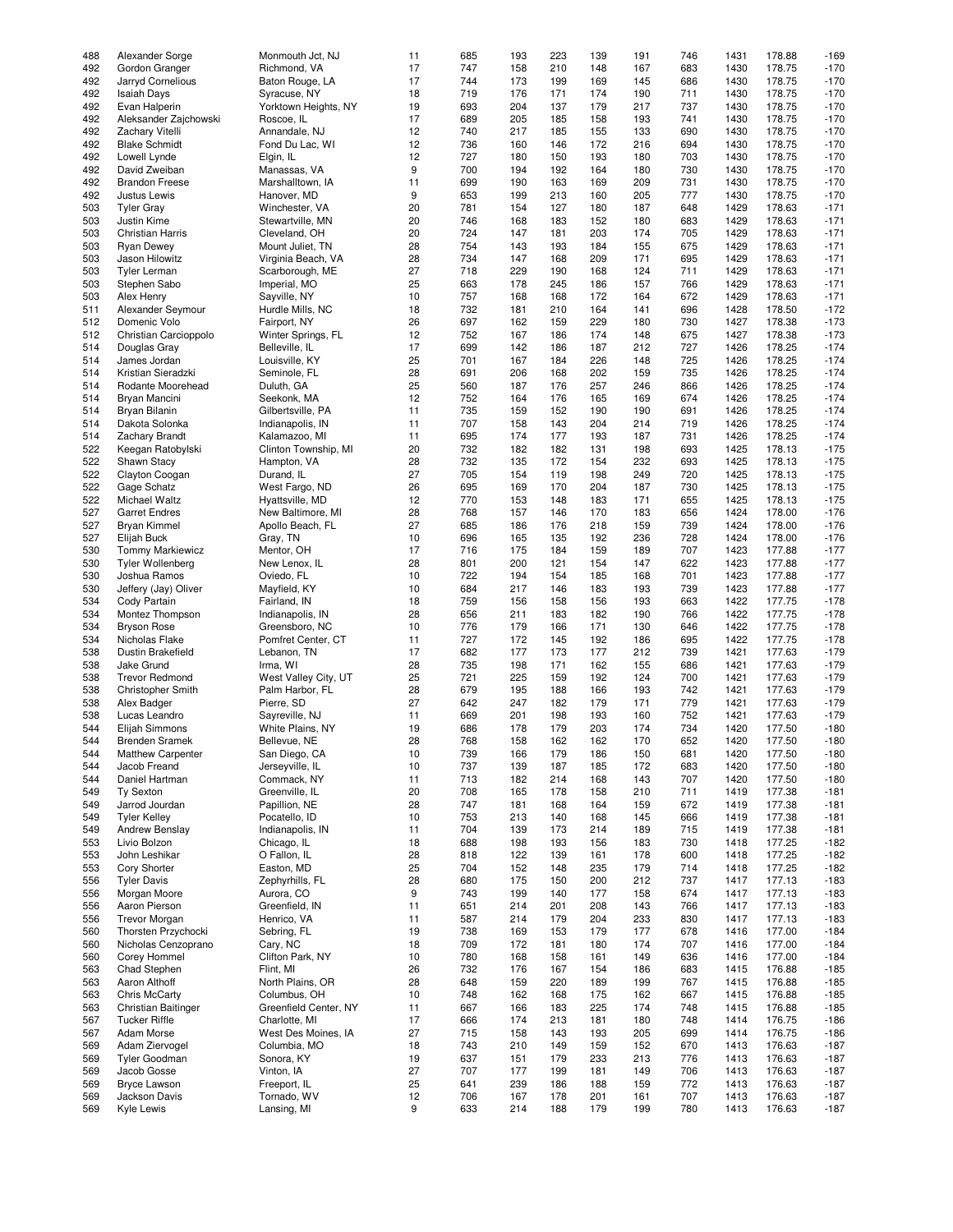| 575        | Marc Gonzalez                   | Chicago, IL               | 17       | 736        | 183        | 141        | 157        | 195        | 676        | 1412         | 176.50           | $-188$           |
|------------|---------------------------------|---------------------------|----------|------------|------------|------------|------------|------------|------------|--------------|------------------|------------------|
|            |                                 |                           |          |            |            |            |            |            |            |              |                  |                  |
| 575        | William Clukay                  | Winchendon, MA            | 19       | 720        | 151        | 191        | 194        | 156        | 692        | 1412         | 176.50           | $-188$           |
| 575        | Andrew Lazarchick               | Brick, NJ                 | 17       | 694        | 223        | 177        | 184        | 134        | 718        | 1412         | 176.50           | $-188$           |
| 575        | <b>Brandon Mooney</b>           | Roscoe, IL                | 27       | 680        | 200        | 153        | 224        | 155        | 732        | 1412         | 176.50           | $-188$           |
|            | Kyle Brewer                     | Cahokia, IL               |          | 716        |            |            |            |            |            |              | 176.50           |                  |
| 575        |                                 |                           | 10       |            | 164        | 181        | 144        | 207        | 696        | 1412         |                  | $-188$           |
| 575        | lan Huetter                     | Des Plaines, IL           | 12       | 666        | 181        | 198        | 189        | 178        | 746        | 1412         | 176.50           | $-188$           |
| 581        | Robbie Guzman                   | Bricktown, NJ             | 20       | 801        | 113        | 181        | 139        | 177        | 610        | 1411         | 176.38           | $-189$           |
| 581        | <b>Christian Prechtl</b>        | Dunkirk, NY               | 17       | 741        | 177        | 186        | 139        | 168        | 670        | 1411         | 176.38           | $-189$           |
|            |                                 |                           |          |            |            |            |            |            |            |              |                  |                  |
| 581        | Sean Mantzel                    | Seffner, FL               | 17       | 645        | 133        | 267        | 208        | 158        | 766        | 1411         | 176.38           | $-189$           |
| 581        | Joshua Truong                   | Rochester, NY             | 26       | 742        | 140        | 176        | 176        | 177        | 669        | 1411         | 176.38           | $-189$           |
| 581        | Lochlaen Neurohr                | Round Rock, TX            | 26       | 738        | 135        | 198        | 159        | 181        | 673        | 1411         | 176.38           | $-189$           |
| 581        |                                 |                           | 28       | 726        | 189        | 118        | 187        | 191        | 685        | 1411         | 176.38           | $-189$           |
|            | Joseph Malyack                  | Wayne, NJ                 |          |            |            |            |            |            |            |              |                  |                  |
| 581        | Jake Taylor                     | Blaine, MN                | 25       | 702        | 146        | 166        | 213        | 184        | 709        | 1411         | 176.38           | $-189$           |
| 581        | <b>Troy White</b>               | Carolina Beach, NC        | 25       | 690        | 174        | 145        | 235        | 167        | 721        | 1411         | 176.38           | $-189$           |
| 581        | John Helbach                    | Sheboygan, WI             | 11       | 652        | 206        | 226        | 181        | 146        | 759        | 1411         | 176.38           | $-189$           |
|            |                                 |                           |          |            |            |            |            |            |            |              |                  |                  |
| 590        | Andy Hayes                      | Chicago, IL               | 19       | 722        | 196        | 157        | 165        | 170        | 688        | 1410         | 176.25           | $-190$           |
| 590        | Cody McDaniel                   | Wake Forest, NC           | 18       | 716        | 180        | 181        | 192        | 141        | 694        | 1410         | 176.25           | $-190$           |
| 590        | Jordan Shepherd                 | Noblesville, IN           | 28       | 700        | 214        | 154        | 161        | 181        | 710        | 1410         | 176.25           | $-190$           |
|            |                                 |                           |          |            |            |            | 208        |            | 774        |              | 176.25           |                  |
| 590        | Kyle Miller                     | Salina, KS                | 28       | 636        | 180        | 202        |            | 184        |            | 1410         |                  | $-190$           |
| 590        | <b>Brandon Wolf</b>             | Schenectady, NY           | 11       | 687        | 172        | 161        | 216        | 174        | 723        | 1410         | 176.25           | $-190$           |
| 590        | Jacob Mickelson                 | Sheboygan, WI             | 11       | 684        | 162        | 184        | 146        | 234        | 726        | 1410         | 176.25           | $-190$           |
| 596        | <b>Marcus Samuels</b>           | Panama City, FL           | 28       | 690        | 188        | 172        | 187        | 172        | 719        | 1409         | 176.13           | $-191$           |
|            |                                 |                           |          |            |            |            |            |            |            |              |                  |                  |
| 596        | Stephen Major                   | Brockton, MA              | 11       | 796        | 155        | 126        | 150        | 182        | 613        | 1409         | 176.13           | $-191$           |
| 598        | Seth Cushman                    | Rockford, IL              | 25       | 698        | 222        | 173        | 167        | 148        | 710        | 1408         | 176.00           | $-192$           |
| 598        | <b>Zachary Singer</b>           | Buffalo Grove, IL         | 12       | 753        | 147        | 175        | 152        | 181        | 655        | 1408         | 176.00           | $-192$           |
|            |                                 |                           |          |            |            |            |            |            |            |              |                  |                  |
| 600        | lan Draughon                    | Broken Arrow, OK          | 20       | 734        | 151        | 192        | 163        | 167        | 673        | 1407         | 175.88           | $-193$           |
| 600        | <b>Tyler Lowenstein</b>         | Penfield, NY              | 26       | 717        | 178        | 181        | 176        | 155        | 690        | 1407         | 175.88           | $-193$           |
| 600        | Philip Weyl                     | Ewa Beach, HI             | 25       | 660        | 192        | 212        | 164        | 179        | 747        | 1407         | 175.88           | $-193$           |
| 600        | Kennison Andrews                | Oceanside, CA             | 10       | 747        | 157        | 220        | 148        | 135        | 660        | 1407         | 175.88           | $-193$           |
|            |                                 |                           |          |            |            |            |            |            |            |              |                  |                  |
| 600        | Evan Howell                     | Homer, MI                 | 9        | 675        | 197        | 169        | 158        | 208        | 732        | 1407         | 175.88           | $-193$           |
| 600        | Marcus Cole                     | Golden, CO                | 9        | 654        | 165        | 244        | 146        | 198        | 753        | 1407         | 175.88           | $-193$           |
| 606        | <b>Brendan Adams</b>            | Flint, MI                 | 19       | 677        | 207        | 141        | 183        | 198        | 729        | 1406         | 175.75           | $-194$           |
|            |                                 |                           |          |            |            |            |            |            |            |              |                  |                  |
| 606        | Kyle Gilbert                    | Phelan, CA                | 26       | 691        | 169        | 155        | 215        | 176        | 715        | 1406         | 175.75           | $-194$           |
| 606        | Jacob Mullen                    | Bellingham, WA            | 27       | 662        | 167        | 185        | 201        | 191        | 744        | 1406         | 175.75           | $-194$           |
| 606        | Justin DeMartin                 | Flemington, NJ            | 12       | 703        | 170        | 197        | 142        | 194        | 703        | 1406         | 175.75           | $-194$           |
|            | Joey Ciufo                      |                           |          | 718        | 198        |            |            |            | 687        | 1405         | 175.63           | $-195$           |
| 610        |                                 | Bel Air, MD               | 19       |            |            | 161        | 166        | 162        |            |              |                  |                  |
| 610        | Donovan Grubaugh                | Salem, OR                 | 17       | 683        | 181        | 168        | 169        | 204        | 722        | 1405         | 175.63           | $-195$           |
| 610        | Steven Faulkner                 | Butner, NC                | 28       | 725        | 157        | 198        | 167        | 158        | 680        | 1405         | 175.63           | $-195$           |
| 610        | Devon Covert                    | Nerstrand, MN             | 25       | 724        | 141        | 187        | 142        | 211        | 681        | 1405         | 175.63           | $-195$           |
|            |                                 |                           |          |            |            |            |            |            |            |              |                  |                  |
| 610        | Raychon Brown                   | Bronx, NY                 | 26       | 716        | 154        | 206        | 158        | 171        | 689        | 1405         | 175.63           | $-195$           |
| 610        | Stephen McLanahan               | Apex, NC                  | 12       | 715        | 181        | 202        | 162        | 145        | 690        | 1405         | 175.63           | $-195$           |
| 610        | Sam Bortnick                    | East Brunswick, NJ        | 11       | 701        | 178        | 169        | 191        | 166        | 704        | 1405         | 175.63           | $-195$           |
|            |                                 |                           |          |            |            |            |            |            |            |              |                  |                  |
| 610        | Erik Trigger                    | Swartz Creek, MI          | 10       | 688        | 165        | 187        | 189        | 176        | 717        | 1405         | 175.63           | $-195$           |
| 618        | <b>Isaak Carlton</b>            | Mchenry, IL               | 20       | 785        | 141        | 144        | 177        | 157        | 619        | 1404         | 175.50           | $-196$           |
| 618        | Alec Johnson                    | Largo, FL                 | 18       | 694        | 180        | 162        | 187        | 181        | 710        | 1404         | 175.50           | $-196$           |
| 618        | Evan Kaag                       | Saint Louis, MO           | 25       | 673        | 150        | 165        | 193        | 223        | 731        | 1404         | 175.50           | $-196$           |
|            |                                 |                           |          |            |            |            |            |            |            |              |                  |                  |
| 618        | Logan Glover                    | Enterprise, AL            | 9        | 709        | 179        | 159        | 188        | 169        | 695        | 1404         | 175.50           | $-196$           |
| 622        | Devin Klotz                     | Columbia, MO              | 18       | 798        | 121        | 169        | 168        | 147        | 605        | 1403         | 175.38           | $-197$           |
| 622        | Brandon Matchen                 | Wheeling, IL              | 18       | 797        | 169        | 188        | 134        | 115        | 606        | 1403         | 175.38           | $-197$           |
|            |                                 |                           |          |            |            |            |            |            |            |              |                  |                  |
| 622        | Leon Laroya                     | Honolulu, HI              | 25       | 697        | 212        | 144        | 168        | 182        | 706        | 1403         | 175.38           | $-197$           |
| 622        | Zayne LaForty                   | Clermont, FL              | 27       | 652        | 168        | 203        | 185        | 195        | 751        | 1403         | 175.38           | $-197$           |
| 622        | Connor Bixby                    | Evansville, IN            | 11       | 671        | 222        | 166        | 187        | 157        | 732        | 1403         | 175.38           | $-197$           |
| 622        | Andrew McCann                   |                           | 9        | 667        |            | 212        |            | 160        |            |              | 175.38           | $-197$           |
|            |                                 | Lawton, OK                |          |            | 173        |            | 191        |            | 736        | 1403         |                  |                  |
| 622        | Zach Price                      | Athens, TN                | 9        | 654        | 198        | 169        | 211        | 171        | 749        | 1403         | 175.38           | $-197$           |
| 629        | Zach Johnson                    | Branford, CT              | 19       | 652        | 180        | 176        | 180        | 214        | 750        | 1402         | 175.25           | $-198$           |
| 629        | Taran Heersma                   | Shelby Township, MI       | 25       | 701        | 163        | 160        | 173        | 205        | 701        | 1402         | 175.25           | $-198$           |
|            |                                 |                           |          |            |            |            |            |            |            |              |                  |                  |
| 629        | Keenan Kihara                   | Pearl City, HI            | 25       | 688        | 174        | 187        | 190        | 163        | 714        | 1402         | 175.25           | $-198$           |
| 629        | Jonathan Lovett                 | Columbia, SC              | 28       | 651        | 157        | 144        | 214        | 236        | 751        | 1402         | 175.25           | $-198$           |
| 633        | <b>Adam Beasley</b>             | Fort Worth, TX            | 10       | 742        | 165        | 186        | 129        | 179        | 659        | 1401         | 175.13           | $-199$           |
| 634        | Mikoel Blondino                 | Virginia Beach, VA        | 28       | 789        | 142        | 166        | 147        | 156        | 611        | 1400         | 175.00           | $-200$           |
|            |                                 |                           |          |            |            |            |            |            |            |              |                  |                  |
| 634        | <b>Trevor Cross</b>             | Mooresville, NC           | 26       | 709        | 196        | 150        | 181        | 164        | 691        | 1400         | 175.00           | $-200$           |
| 634        | Jacob Moorefield                | Chattanooga, TN           | 9        | 732        | 179        | 134        | 184        | 171        | 668        | 1400         | 175.00           | $-200$           |
| 634        | Freddy Petersen                 | Muskego, WI               | 12       | 608        | 227        | 185        | 178        | 202        | 792        | 1400         | 175.00           | $-200$           |
| 638        | Ryan Wright                     | Woodhaven, MI             | 18       | 757        | 152        | 161        | 158        | 171        | 642        | 1399         | 174.88           | $-201$           |
|            |                                 |                           |          |            |            |            |            |            |            |              |                  |                  |
| 638        | Jeffrey Geise                   | Lima, OH                  | 17       | 735        | 180        | 157        | 166        | 161        | 664        | 1399         | 174.88           | $-201$           |
| 638        | <b>Brad Delmarle</b>            | Warren, MI                | 18       | 731        | 157        | 188        | 167        | 156        | 668        | 1399         | 174.88           | $-201$           |
| 638        | Kyle Jonson                     | Seattle, WA               | 20       | 723        | 150        | 144        | 182        | 200        | 676        | 1399         | 174.88           | $-201$           |
|            |                                 |                           |          |            |            |            |            |            |            |              |                  |                  |
| 638        | R. Alexander Diercks            | Marion, IA                | 27       | 676        | 162        | 192        | 174        | 195        | 723        | 1399         | 174.88           | $-201$           |
| 638        | Nicholas Jewell                 | Grand Island, NE          | 26       | 674        | 190        | 170        | 156        | 209        | 725        | 1399         | 174.88           | $-201$           |
| 638        | Josh Hendricks                  | Greer, SC                 | 11       | 695        | 145        | 171        | 191        | 197        | 704        | 1399         | 174.88           | $-201$           |
| 645        | Paul Loomis                     | Warren, MI                | 18       | 695        | 168        | 204        | 148        | 183        | 703        | 1398         | 174.75           | $-202$           |
|            |                                 |                           |          |            |            |            |            |            |            |              |                  |                  |
| 645        | Corey McDaniel                  | Lexington, KY             | 17       | 634        | 173        | 183        | 197        | 211        | 764        | 1398         | 174.75           | $-202$           |
| 645        | D'Ontae Rhone                   | Dallas, TX                | 10       | 734        | 182        | 153        | 162        | 167        | 664        | 1398         | 174.75           | $-202$           |
| 645        | <b>Brandon Smith</b>            | New City, NY              | 10       | 717        | 164        | 155        | 193        | 169        | 681        | 1398         | 174.75           | $-202$           |
|            | Mathieu Morin                   | Cocoa, FL                 | 12       | 656        |            |            |            |            |            |              | 174.75           | $-202$           |
| 645        |                                 |                           |          |            | 148        | 162        | 221        | 211        | 742        | 1398         |                  |                  |
| 650        | <b>Austin Schultz</b>           | Valparaiso, IN            | 20       | 739        | 147        | 173        | 170        | 168        | 658        | 1397         | 174.63           | $-203$           |
|            |                                 | New Castle, IN            | 20       | 714        | 183        | 127        | 169        | 204        | 683        | 1397         | 174.63           | $-203$           |
| 650        | <b>Patrick Dalton</b>           |                           |          |            |            |            |            |            |            |              |                  |                  |
|            |                                 |                           |          |            |            |            |            |            |            |              |                  |                  |
| 650        | <b>Terry Creech</b>             | Fairfield, OH             | 17       | 683        | 197        | 141        | 187        | 189        | 714        | 1397         | 174.63           | $-203$           |
| 650        | John Haynes                     | Taylors, SC               | 28       | 782        | 185        | 157        | 146        | 127        | 615        | 1397         | 174.63           | $-203$           |
| 650        | Jake Farley                     | Fort Thomas, KY           | 25       | 741        | 164        | 161        | 156        | 175        | 656        | 1397         | 174.63           | $-203$           |
|            |                                 |                           |          |            |            |            |            |            |            |              |                  |                  |
| 650        | Joey Kavanagh                   | Huntsville, AL            | 26       | 639        | 167        | 197        | 203        | 191        | 758        | 1397         | 174.63           | $-203$           |
| 650        | <b>Adam Clauss</b>              | Saginaw, MI               | 12       | 741        | 138        | 144        | 174        | 200        | 656        | 1397         | 174.63           | $-203$           |
| 650<br>650 | Austin Windham<br>Khyle Bentley | Wetumpka, AL<br>Macon, GA | 10<br>10 | 710<br>685 | 181<br>165 | 168<br>151 | 187<br>207 | 151<br>189 | 687<br>712 | 1397<br>1397 | 174.63<br>174.63 | $-203$<br>$-203$ |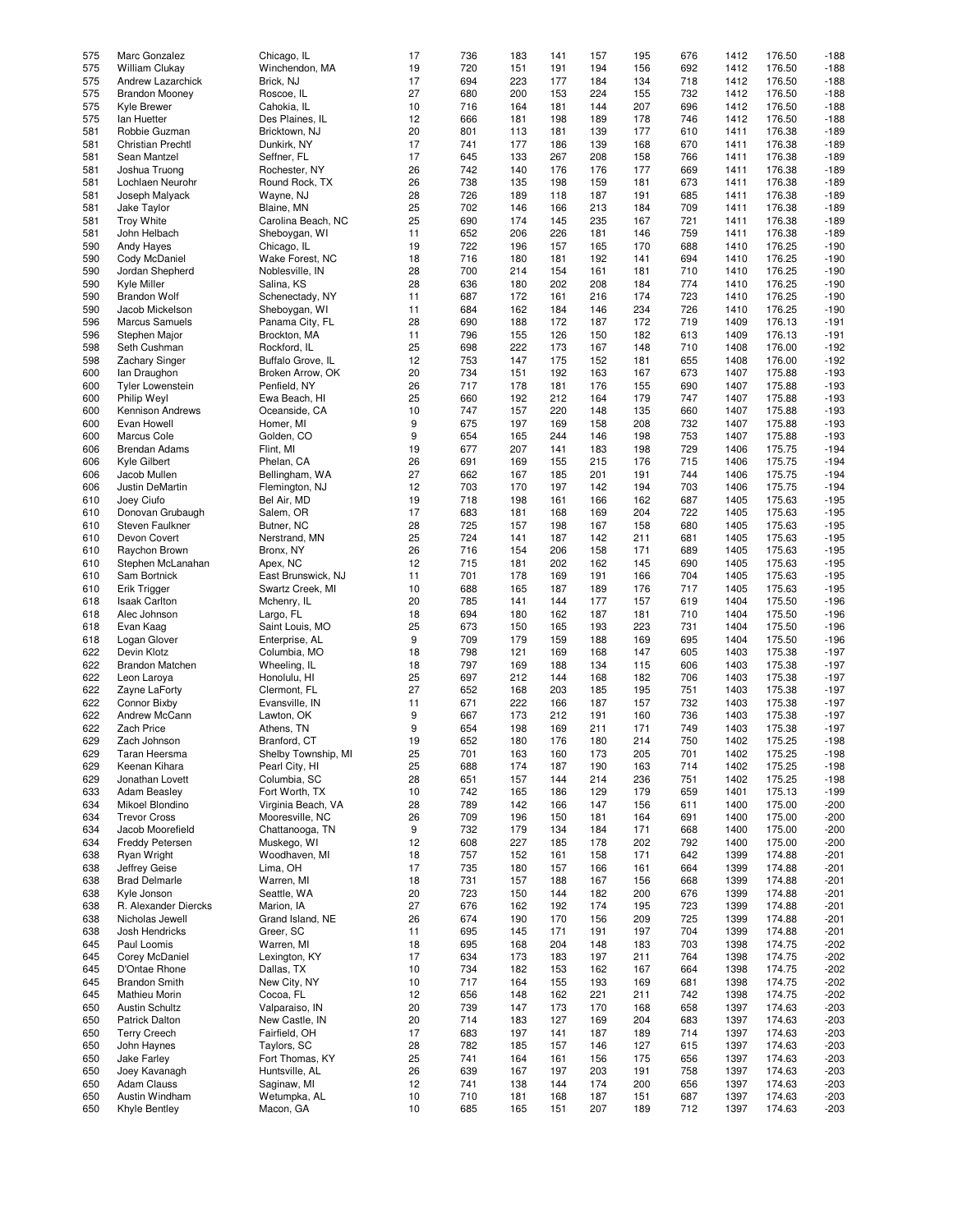| 659        | Philip Khuu                      | Skokie, IL                    | 20       | 739        | 106        | 160        | 234        | 157        | 657        | 1396         | 174.50           | $-204$           |
|------------|----------------------------------|-------------------------------|----------|------------|------------|------------|------------|------------|------------|--------------|------------------|------------------|
|            |                                  |                               |          |            |            |            |            |            |            |              | 174.50           |                  |
| 659        | Jackson Cross                    | Lafayette, IN                 | 27       | 727        | 179        | 166        | 171        | 153        | 669        | 1396         |                  | $-204$           |
| 659        | Cole Garwood                     | Vinton, IA                    | 27       | 725        | 176        | 156        | 173        | 166        | 671        | 1396         | 174.50           | $-204$           |
| 659        | <b>Tyler Hogstrom</b>            | Seattle, WA                   | 12       | 790        | 148        | 127        | 161        | 170        | 606        | 1396         | 174.50           | $-204$           |
| 659        | Anthony Favaloro                 | Manteca, CA                   | 12       | 699        | 166        | 199        | 164        | 168        | 697        | 1396         | 174.50           | $-204$           |
|            |                                  |                               |          |            |            |            |            |            |            |              |                  |                  |
| 659        | Parker Aucoin                    | Greenwell Springs, LA         | 12       | 678        | 174        | 173        | 161        | 210        | 718        | 1396         | 174.50           | $-204$           |
| 665        | <b>Michael Carney</b>            | Alexandria, IN                | 28       | 790        | 167        | 148        | 142        | 148        | 605        | 1395         | 174.38           | $-205$           |
| 665        | Derek Vonarx                     | Saint Louis, MO               | 25       | 694        | 191        | 163        | 180        | 167        | 701        | 1395         | 174.38           | $-205$           |
|            |                                  |                               |          |            |            |            |            |            |            |              |                  |                  |
| 665        | Kyle Molto                       | London, ON                    | 11       | 653        | 167        | 186        | 225        | 164        | 742        | 1395         | 174.38           | $-205$           |
| 668        | Nolan Hughes                     | Raleigh, NC                   | 18       | 763        | 159        | 162        | 146        | 164        | 631        | 1394         | 174.25           | $-206$           |
| 668        | Zac Miller                       | Powell, OH                    | 19       | 665        | 209        | 176        | 153        | 191        | 729        | 1394         | 174.25           | $-206$           |
|            |                                  |                               |          |            |            |            |            |            |            |              |                  |                  |
| 668        | Kurtis Tewell                    | New Castle, IN                | 11       | 720        | 190        | 118        | 216        | 150        | 674        | 1394         | 174.25           | $-206$           |
| 671        | <b>Zachary Carter</b>            | Portage, IN                   | 20       | 698        | 183        | 164        | 199        | 149        | 695        | 1393         | 174.13           | $-207$           |
| 671        | Gage Echevarria                  | Panama City, FL               | 28       | 684        | 181        | 154        | 196        | 178        | 709        | 1393         | 174.13           | $-207$           |
|            | <b>Daniel Powell</b>             |                               |          | 727        |            |            |            |            |            |              |                  |                  |
| 671        |                                  | Des Plaines, IL               | 12       |            | 188        | 151        | 136        | 191        | 666        | 1393         | 174.13           | $-207$           |
| 671        | <b>Travis Knox</b>               | Augusta, GA                   | 10       | 711        | 166        | 139        | 190        | 187        | 682        | 1393         | 174.13           | $-207$           |
| 671        | <b>Ethan Brander</b>             | Cherry Valley, IL             | 11       | 708        | 158        | 165        | 184        | 178        | 685        | 1393         | 174.13           | $-207$           |
|            |                                  |                               |          |            |            |            |            |            |            |              |                  |                  |
| 676        | Jason Waltman                    | Phoenixville, PA              | 19       | 679        | 151        | 221        | 166        | 175        | 713        | 1392         | 174.00           | $-208$           |
| 676        | Zac Sharpe                       | Willow Spring, NC             | 18       | 676        | 157        | 190        | 194        | 175        | 716        | 1392         | 174.00           | $-208$           |
| 676        | Dylan Moore                      | Evansville, IN                | 11       | 641        | 175        | 159        | 205        | 212        | 751        | 1392         | 174.00           | $-208$           |
| 679        | Cameron Hanson                   | St. Louis, MO                 | 19       | 742        | 148        | 173        | 210        | 118        | 649        | 1391         | 173.88           | $-209$           |
|            |                                  |                               |          |            |            |            |            |            |            |              |                  |                  |
| 679        | <b>Matthew Meyers</b>            | Yorktown Heights, NY          | 19       | 681        | 189        | 181        | 176        | 164        | 710        | 1391         | 173.88           | $-209$           |
| 679        | <b>Brian Kennedy</b>             | Philadelphia, PA              | 19       | 632        | 191        | 176        | 168        | 224        | 759        | 1391         | 173.88           | $-209$           |
| 679        | Arek Jumper                      | Hollywood, FL                 | 25       | 627        | 188        | 194        | 199        | 183        | 764        | 1391         | 173.88           | $-209$           |
|            |                                  |                               |          |            |            |            |            |            |            |              |                  |                  |
| 679        | <b>Cameron Bennett</b>           | Alexandria, LA                | 10       | 681        | 193        | 201        | 156        | 160        | 710        | 1391         | 173.88           | $-209$           |
| 679        | Jay Hadcock                      | Johnstown, NY                 | 9        | 666        | 162        | 163        | 222        | 178        | 725        | 1391         | 173.88           | $-209$           |
| 679        | Connor Fox                       | Charlotte, MI                 | 11       | 635        | 172        | 196        | 195        | 193        | 756        | 1391         | 173.88           | $-209$           |
|            |                                  |                               |          |            |            |            |            |            |            |              |                  |                  |
| 686        | <b>Brendan Welsh</b>             | Freeland, MI                  | 20       | 756        | 161        | 144        | 160        | 169        | 634        | 1390         | 173.75           | $-210$           |
| 686        | Trenton Johnston                 | Fremont, NE                   | 26       | 747        | 166        | 151        | 156        | 170        | 643        | 1390         | 173.75           | $-210$           |
| 686        | Cody Rogers                      | Milledgeville, GA             | 26       | 717        | 159        | 161        | 174        | 179        | 673        | 1390         | 173.75           | $-210$           |
|            |                                  |                               |          |            |            |            |            |            |            |              |                  |                  |
| 686        | Jace Miyagi                      | Chicago, IL                   | 12       | 728        | 159        | 143        | 164        | 196        | 662        | 1390         | 173.75           | $-210$           |
| 686        | Nicholas Munson                  | Cottage Grove, MN             | 9        | 707        | 146        | 186        | 158        | 193        | 683        | 1390         | 173.75           | $-210$           |
| 691        | <b>Bradley Behrends</b>          | Oswego, IL                    | 19       | 719        | 220        | 136        | 183        | 131        | 670        | 1389         | 173.63           | $-211$           |
|            |                                  |                               |          |            |            |            |            |            |            |              |                  |                  |
| 691        | <b>Carlos Gonzales</b>           | St Louis, MO                  | 25       | 783        | 154        | 181        | 117        | 154        | 606        | 1389         | 173.63           | $-211$           |
| 691        | <b>Casey Friese</b>              | Rockport, WV                  | 26       | 682        | 168        | 224        | 173        | 142        | 707        | 1389         | 173.63           | $-211$           |
| 691        | <b>Drake Slates</b>              | Wichita, KS                   | 26       | 675        | 175        | 181        | 181        | 177        | 714        | 1389         | 173.63           | $-211$           |
| 695        | Justin Coose                     | Houma, LA                     | 20       | 775        | 155        | 158        | 165        | 135        | 613        | 1388         | 173.50           | $-212$           |
|            |                                  |                               |          |            |            |            |            |            |            |              |                  |                  |
| 695        | <b>Trenton Farmer</b>            | Utica, KY                     | 17       | 645        | 170        | 189        | 187        | 197        | 743        | 1388         | 173.50           | $-212$           |
| 695        | Jason Britain                    | Rogerville, MO                | 27       | 602        | 197        | 190        | 181        | 218        | 786        | 1388         | 173.50           | $-212$           |
| 698        | Joshua Large                     | Tonawanda, NY                 | 18       | 710        | 191        | 172        | 157        | 157        | 677        | 1387         | 173.38           | $-213$           |
|            |                                  |                               |          |            |            |            |            |            |            |              |                  |                  |
| 698        | Joshua Imhoff                    | Cabot, AR                     | 18       | 707        | 201        | 142        | 177        | 160        | 680        | 1387         | 173.38           | $-213$           |
| 698        | Kasey Horwath                    | Madison, WI                   | 17       | 676        | 186        | 174        | 146        | 205        | 711        | 1387         | 173.38           | $-213$           |
| 698        | Alexander Jensen                 | Chicago, IL                   | 27       | 617        | 172        | 210        | 210        | 178        | 770        | 1387         | 173.38           | $-213$           |
|            |                                  |                               |          |            |            |            |            |            |            |              |                  |                  |
| 698        | <b>Justin Peacock</b>            | O'Fallon, IL                  | 12       | 723        | 156        | 162        | 173        | 173        | 664        | 1387         | 173.38           | $-213$           |
| 698        | Jacob Koles                      | Oregon, OH                    | 11       | 716        | 150        | 184        | 165        | 172        | 671        | 1387         | 173.38           | $-213$           |
| 698        | Drew Turberville                 | Tupelo, MS                    | 10       | 702        | 156        | 188        | 164        | 177        | 685        | 1387         | 173.38           | $-213$           |
|            |                                  |                               |          |            |            |            |            |            |            |              |                  |                  |
| 698        | Johnny Baggett                   | White House, TN               | 9        | 651        | 184        | 230        | 157        | 165        | 736        | 1387         | 173.38           | $-213$           |
| 706        | Noah Prima                       | Hammond, LA                   | 18       | 723        | 131        | 172        | 199        | 161        | 663        | 1386         | 173.25           | $-214$           |
| 706        | Cooper Tate                      | Hugo, MN                      | 25       | 696        | 155        | 166        | 170        | 199        | 690        | 1386         | 173.25           | $-214$           |
|            |                                  |                               |          |            |            |            |            |            |            |              |                  |                  |
| 706        | <b>Brenden Kosanke</b>           | Portage, MI                   | 12       | 712        | 169        | 140        | 203        | 162        | 674        | 1386         | 173.25           | $-214$           |
| 709        | Ricardo Leal                     | Preston, MO                   | 17       | 654        | 189        | 173        | 196        | 172        | 730        | 1384         | 173.00           | $-216$           |
| 709        | <b>Brandon Richard</b>           | Burton, MI                    | 28       | 744        | 152        | 195        | 118        | 175        | 640        | 1384         | 173.00           | $-216$           |
|            |                                  |                               |          |            |            |            |            |            |            |              |                  |                  |
| 709        | Connor Kottke                    | Lake Zurich, IL               | 28       | 675        | 158        | 176        | 187        | 188        | 709        | 1384         | 173.00           | $-216$           |
| 709        | <b>Larry Tripamer</b>            | Belvidere, IL                 | 12       | 751        | 139        | 164        | 157        | 173        | 633        | 1384         | 173.00           | $-216$           |
| 709        | <b>Matthew Dumont</b>            | Derby, VT                     | 12       | 689        | 155        | 185        | 175        | 180        | 695        | 1384         | 173.00           | $-216$           |
|            |                                  |                               |          |            |            |            |            |            |            |              |                  |                  |
| 714        | Josh Driver                      | Waterloo, WI                  | 12       | 720        | 166        | 166        | 149        | 182        | 663        | 1383         | 172.88           | $-217$           |
| 714        | Drew Hicks                       | Grimes, IA                    | 12       | 697        | 219        | 126        | 182        | 159        | 686        | 1383         | 172.88           | $-217$           |
| 714        | Kenston Fuller                   | Roxboro, NC                   | 9        | 693        | 178        | 188        | 162        | 162        | 690        | 1383         | 172.88           | $-217$           |
| 714        | Justin O'shaughnessy             | Canton, MI                    | 12       | 690        | 162        | 158        | 192        | 181        | 693        | 1383         | 172.88           | $-217$           |
|            |                                  |                               |          |            |            |            |            |            |            |              |                  |                  |
| 714        | <b>Richard Hochecker</b>         | Ballwin, MO                   | 10       | 652        | 163        | 189        | 195        | 184        | 731        | 1383         | 172.88           | $-217$           |
| 719        | Josiah Youngblood                | Columbia, MO                  | 18       | 700        | 182        | 150        | 184        | 165        | 681        | 1381         | 172.63           | $-219$           |
| 719        | <b>Robert Bennett</b>            | Dunnigan, CA                  | 17       | 654        | 225        | 166        | 198        | 138        | 727        | 1381         | 172.63           | $-219$           |
|            |                                  |                               |          | 674        |            |            |            |            |            |              |                  |                  |
| 719        | Jakob Harzewski                  | Dixmont, ME                   | 27       |            | 146        | 173        | 190        | 198        | 707        | 1381         | 172.63           | $-219$           |
| 719        | Ty Peterson                      | Amherst, WI                   | 9        | 618        | 181        | 199        | 172        | 211        | 763        | 1381         | 172.63           | $-219$           |
| 719        | Cody Depa                        | Holdingford, MN               | 11       | 604        | 178        | 183        | 200        | 216        | 777        | 1381         | 172.63           | $-219$           |
| 724        | Sergio Torres                    | Henderson, NV                 | 26       | 714        | 164        | 135        | 211        | 156        | 666        | 1380         | 172.50           |                  |
|            |                                  |                               |          |            |            |            |            |            |            |              |                  | $-220$           |
| 724        | Cole Skelley                     | North Canton, OH              | 10       | 708        | 169        | 189        | 149        | 165        | 672        | 1380         | 172.50           | $-220$           |
| 724        | Kyle Bilawsky                    | Fords, NJ                     | 11       | 702        | 144        | 157        | 227        | 150        | 678        | 1380         | 172.50           | $-220$           |
| 724        | <b>Garrett Bartlett</b>          | Troy, NY                      | 12       | 688        | 164        | 182        | 175        | 171        | 692        | 1380         | 172.50           | $-220$           |
|            |                                  |                               |          |            |            |            |            |            |            |              |                  |                  |
| 728        | Michael Gleason                  | Orlando, FL                   | 20       | 697        | 191        | 167        | 151        | 173        | 682        | 1379         | 172.38           | $-221$           |
| 728        |                                  |                               | 18       | 676        | 202        | 171        | 159        | 171        | 703        | 1379         | 172.38           | $-221$           |
| 730        | Patrick Huebschman               | Jasper, IN                    |          |            |            |            |            |            |            |              |                  |                  |
|            |                                  |                               |          |            |            |            |            |            |            |              |                  |                  |
|            | Kole Matzke                      | Laporte, IN                   | 20       | 709        | 167        | 164        | 179        | 159        | 669        | 1378         | 172.25           | $-222$           |
| 730        | Adam Cifra                       | Struthers, OH                 | 12       | 682        | 189        | 178        | 152        | 177        | 696        | 1378         | 172.25           | $-222$           |
| 732        | <b>Ross Dewey</b>                | Mount Juliet, TN              | 28       | 705        | 146        | 134        | 175        | 217        | 672        | 1377         | 172.13           | $-223$           |
|            |                                  |                               |          |            |            |            |            |            |            |              |                  |                  |
| 732        | Rusty Johnston                   | Austin, TX                    | 28       | 702        | 132        | 191        | 197        | 155        | 675        | 1377         | 172.13           | $-223$           |
| 734        | Roman Dacasin                    | Daly City, CA                 | 20       | 740        | 188        | 150        | 165        | 133        | 636        | 1376         | 172.00           | $-224$           |
| 734        | <b>Brandon Allen</b>             | Saint Louis, MO               | 20       | 697        | 198        | 158        | 149        | 174        | 679        | 1376         | 172.00           | $-224$           |
|            |                                  |                               |          |            |            |            |            |            |            |              |                  |                  |
| 734        | <b>Tommy Frost</b>               | O Fallon, IL                  | 20       | 661        | 136        | 177        | 200        | 202        | 715        | 1376         | 172.00           | $-224$           |
| 734        | Nick Behrens                     | Lansing, MI                   | 28       | 695        | 137        | 178        | 160        | 206        | 681        | 1376         | 172.00           | $-224$           |
| 734        | Collin Young                     | Seattle, WA                   | 28       | 693        | 179        | 128        | 171        | 205        | 683        | 1376         | 172.00           | $-224$           |
| 734        | <b>Chandler Carr</b>             | Lutz, FL                      | 28       | 688        | 173        | 120        | 222        | 173        | 688        | 1376         | 172.00           | $-224$           |
|            |                                  |                               |          |            |            |            |            |            |            |              |                  |                  |
| 740        | <b>Christian Miller</b>          | Homosassa, FL                 | 19       | 661        | 162        | 207        | 189        | 156        | 714        | 1375         | 171.88           | $-225$           |
| 740<br>742 | James Watkinson<br>Jacob Horrell | Palm Bay, FL<br>Lexington, KY | 12<br>17 | 668<br>688 | 167<br>183 | 161<br>194 | 210<br>149 | 169<br>160 | 707<br>686 | 1375<br>1374 | 171.88<br>171.75 | $-225$<br>$-226$ |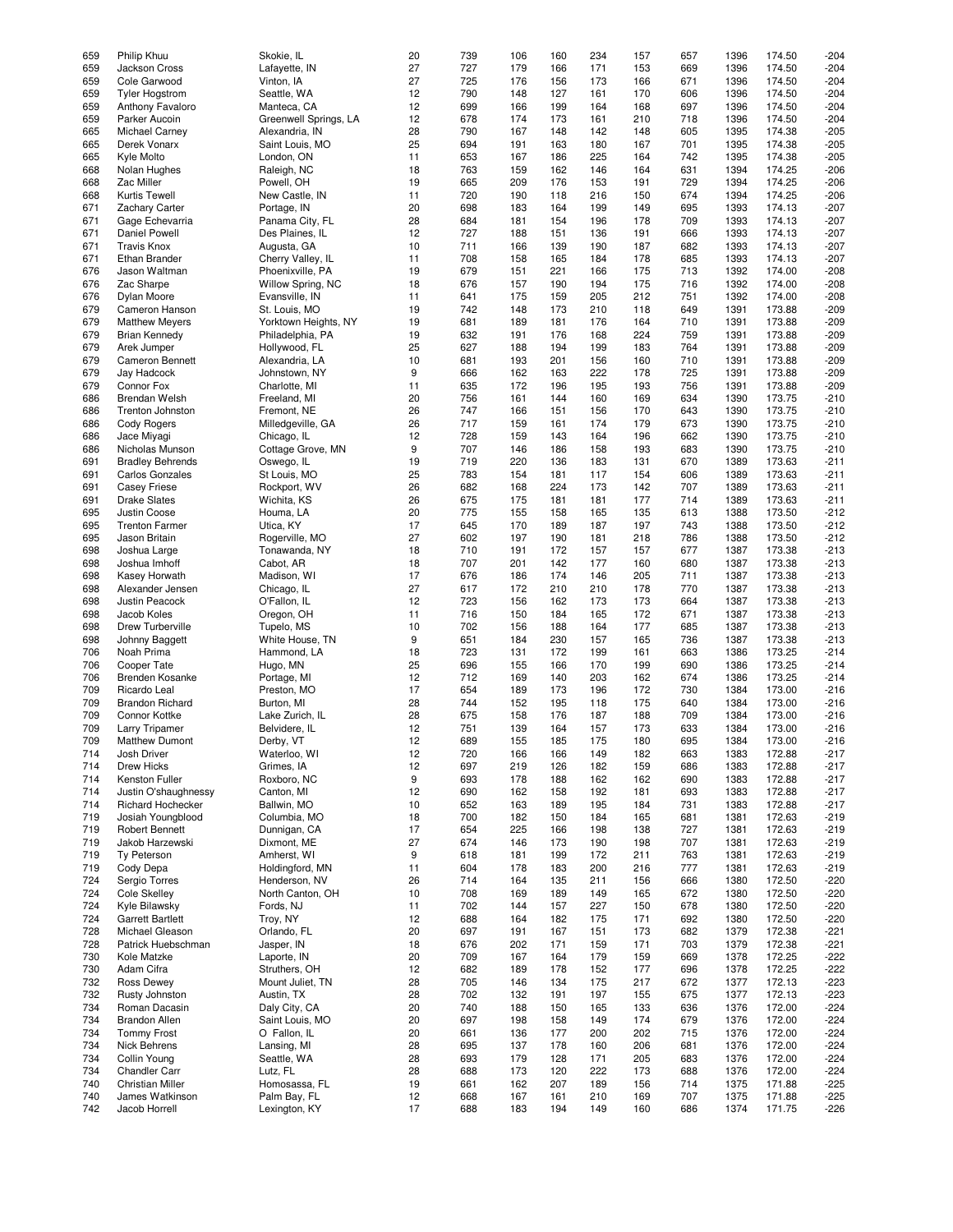| 742 | John Baeten            | Topeka, KS           | 27 | 634 | 197 | 176 | 176 | 191 | 740 | 1374 | 171.75 | $-226$ |
|-----|------------------------|----------------------|----|-----|-----|-----|-----|-----|-----|------|--------|--------|
|     |                        |                      |    |     |     |     |     |     |     |      |        |        |
| 742 | Caleb James            | Indian Trail, NC     | 9  | 663 | 183 | 200 | 147 | 181 | 711 | 1374 | 171.75 | $-226$ |
| 745 | Kyle Eister            | Charles Town, WV     | 20 | 770 | 168 | 127 | 152 | 156 | 603 | 1373 | 171.63 | $-227$ |
| 745 | James Berckhemer       | Melbourne, FL        | 20 | 700 | 166 | 137 | 212 | 158 | 673 | 1373 | 171.63 | $-227$ |
| 745 |                        |                      |    |     |     |     |     |     |     |      | 171.63 |        |
|     | Mathew Woodall         | Norfolk, VA          | 28 | 647 | 148 | 183 | 211 | 184 | 726 | 1373 |        | $-227$ |
| 745 | Jared Durant           | Rice, MN             | 25 | 636 | 213 | 176 | 161 | 187 | 737 | 1373 | 171.63 | $-227$ |
| 745 | Kristofer Koesema      | Joliet, IL           | 10 | 691 | 188 | 144 | 192 | 158 | 682 | 1373 | 171.63 | $-227$ |
| 750 | Justin Hall            | Naples, FL           | 20 | 717 | 180 | 142 | 153 | 180 | 655 | 1372 | 171.50 | $-228$ |
|     |                        |                      |    |     |     |     |     |     |     |      |        |        |
| 750 | Aaron Tibbett          | Rockford, IL         | 11 | 649 | 183 | 164 | 201 | 175 | 723 | 1372 | 171.50 | $-228$ |
| 752 | <b>Quentin Nietz</b>   | Pickerington, OH     | 25 | 683 | 163 | 206 | 174 | 145 | 688 | 1371 | 171.38 | $-229$ |
| 753 | Bryan McLeod           | Erwin, NC            | 18 | 766 | 194 | 142 | 144 | 124 | 604 | 1370 | 171.25 | $-230$ |
|     |                        |                      |    |     |     |     |     |     |     |      |        |        |
| 753 | Seth Gass              | Dix, IL              | 20 | 740 | 180 | 146 | 174 | 130 | 630 | 1370 | 171.25 | $-230$ |
| 753 | Carson Clark           | Lowell, MI           | 28 | 719 | 166 | 166 | 139 | 180 | 651 | 1370 | 171.25 | $-230$ |
| 753 | Nathan Starke          | Colorado Springs, CO | 27 | 693 | 160 | 135 | 216 | 166 | 677 | 1370 | 171.25 | $-230$ |
| 753 |                        |                      |    | 693 |     | 138 | 190 |     | 677 | 1370 | 171.25 | $-230$ |
|     | Alexander Mramor       | Delaware, OH         | 11 |     | 188 |     |     | 161 |     |      |        |        |
| 753 | Michael Vandeest       | Maize, KS            | 10 | 657 | 158 | 213 | 181 | 161 | 713 | 1370 | 171.25 | $-230$ |
| 753 | Michael Puzo           | Worcester, MA        | 11 | 609 | 183 | 182 | 187 | 209 | 761 | 1370 | 171.25 | $-230$ |
| 760 | Justin Brauch          | Lincoln, NE          | 19 | 642 | 205 | 172 | 192 | 158 | 727 | 1369 | 171.13 | $-231$ |
|     |                        |                      |    |     |     |     |     |     |     |      |        |        |
| 760 | Jeremy Labombard       | Tampa, FL            | 28 | 717 | 169 | 181 | 135 | 167 | 652 | 1369 | 171.13 | $-231$ |
| 760 | Dominick Casale        | North Babylon, NY    | 26 | 673 | 171 | 170 | 184 | 171 | 696 | 1369 | 171.13 | $-231$ |
| 760 | Jacob Stewart          | Bay City, MI         | 10 | 727 | 148 | 155 | 143 | 196 | 642 | 1369 | 171.13 | $-231$ |
|     |                        |                      |    |     |     |     |     |     |     |      |        |        |
| 760 | Shawn Kollmer          | Forked River, NJ     | 10 | 726 | 129 | 199 | 168 | 147 | 643 | 1369 | 171.13 | $-231$ |
| 760 | <b>Richy Zenner</b>    | Hawthorn Woods, IL   | 11 | 649 | 164 | 158 | 201 | 197 | 720 | 1369 | 171.13 | $-231$ |
| 760 | <b>Tyler Kolassa</b>   | Center Line, MI      | 9  | 644 | 172 | 193 | 199 | 161 | 725 | 1369 | 171.13 | $-231$ |
| 767 | Matthew Eggert         | Tinley Park, IL      | 26 | 660 | 192 | 200 | 162 | 154 | 708 | 1368 | 171.00 | $-232$ |
|     |                        |                      |    |     |     |     |     |     |     |      |        |        |
| 767 | Alex Alesio            | Schenectady, NY      | 10 | 708 | 166 | 167 | 177 | 150 | 660 | 1368 | 171.00 | $-232$ |
| 767 | Dawson Miller          | Huntingtown, MD      | 9  | 681 | 203 | 151 | 167 | 166 | 687 | 1368 | 171.00 | $-232$ |
| 770 | Jesse Brown            | New Castle, DE       | 19 | 681 | 192 | 157 | 181 | 156 | 686 | 1367 | 170.88 | $-233$ |
|     |                        |                      |    |     |     |     |     |     |     |      |        |        |
| 770 | <b>Robert Poole</b>    | Sanford, FL          | 27 | 631 | 162 | 156 | 226 | 192 | 736 | 1367 | 170.88 | $-233$ |
| 772 | Jake Kramer            | La Crosse, WI        | 17 | 713 | 171 | 189 | 145 | 148 | 653 | 1366 | 170.75 | $-234$ |
| 772 | Alan Koch              | Slocomb, AL          | 17 | 674 | 191 | 177 | 173 | 151 | 692 | 1366 | 170.75 | $-234$ |
|     |                        |                      |    |     |     |     |     |     |     |      |        |        |
| 772 | <b>Ted Tapas</b>       | Long Grove, IL       | 19 | 654 | 140 | 167 | 202 | 203 | 712 | 1366 | 170.75 | $-234$ |
| 772 | Marco Garcia           | Brookfield, IL       | 27 | 644 | 173 | 183 | 163 | 203 | 722 | 1366 | 170.75 | $-234$ |
| 772 | Justin Meyers          | Ark, VA              | 12 | 746 | 165 | 169 | 132 | 154 | 620 | 1366 | 170.75 | $-234$ |
| 772 | David Farmer           | Tullahoma, TN        |    | 712 | 146 |     | 198 |     |     |      | 170.75 |        |
|     |                        |                      | 12 |     |     | 152 |     | 158 | 654 | 1366 |        | $-234$ |
| 778 | Alex Acosta            | Bolingbrook, IL      | 26 | 720 | 214 | 157 | 144 | 130 | 645 | 1365 | 170.63 | $-235$ |
| 778 | Noah Melfe             | Havertown, PA        | 26 | 714 | 139 | 173 | 159 | 180 | 651 | 1365 | 170.63 | $-235$ |
| 778 | <b>Cortney Rhodes</b>  | San Antonio, TX      | 9  | 665 | 210 | 147 | 173 | 170 | 700 | 1365 | 170.63 | $-235$ |
|     |                        |                      |    |     |     |     |     |     |     |      |        |        |
| 781 | Robbie Parr            | Windsor, CA          | 18 | 767 | 164 | 172 | 106 | 155 | 597 | 1364 | 170.50 | $-236$ |
| 781 | Dean Fassero           | Howell, MI           | 27 | 636 | 150 | 212 | 200 | 166 | 728 | 1364 | 170.50 | $-236$ |
| 781 | Michael Smith          | Englewood, CO        | 10 | 724 | 211 | 145 | 140 | 144 | 640 | 1364 | 170.50 | $-236$ |
|     |                        |                      |    | 692 |     |     | 169 |     |     |      |        |        |
| 781 | Evan Place             | Powell, OH           | 9  |     | 178 | 126 |     | 199 | 672 | 1364 | 170.50 | $-236$ |
| 785 | Spenser Moore          | Greeneville, TN      | 19 | 681 | 154 | 144 | 184 | 200 | 682 | 1363 | 170.38 | $-237$ |
| 785 | Jarred Bradshaw        | Lebanon, TN          | 26 | 693 | 190 | 146 | 198 | 136 | 670 | 1363 | 170.38 | $-237$ |
| 785 | <b>Tyler Hoppe</b>     | Rockford, IL         | 25 | 677 | 151 | 176 | 169 | 190 | 686 | 1363 | 170.38 | $-237$ |
|     |                        |                      |    |     |     |     |     |     |     |      |        |        |
| 785 | Daniel Cole            | Durand, MI           | 10 | 744 | 158 | 154 | 145 | 162 | 619 | 1363 | 170.38 | $-237$ |
| 789 | Zachary Tackett        | Virginia Beach, VA   | 20 | 735 | 151 | 165 | 170 | 141 | 627 | 1362 | 170.25 | $-238$ |
| 789 | Mark Liffiton          | Bethesda, MD         | 18 | 709 | 159 | 188 | 159 | 147 | 653 | 1362 | 170.25 | $-238$ |
|     |                        |                      |    |     |     |     |     |     |     |      |        |        |
| 789 | Izak Atherton          | Owensboro, KY        | 26 | 676 | 175 | 154 | 170 | 187 | 686 | 1362 | 170.25 | $-238$ |
| 789 | <b>Nick Erwin</b>      | Tulsa, OK            | 11 | 584 | 237 | 232 | 169 | 140 | 778 | 1362 | 170.25 | $-238$ |
| 793 | <b>Richard Allison</b> | Ypsilanti, MI        | 26 | 738 | 136 | 147 | 163 | 177 | 623 | 1361 | 170.13 | $-239$ |
|     |                        |                      |    |     |     |     |     |     |     |      |        |        |
| 793 | Salvatore Capriglione  | West Palm Beach, FL  | 10 | 708 | 162 | 170 | 178 | 143 | 653 | 1361 | 170.13 | $-239$ |
| 793 | Zack Denton            | Waverly, IA          | 10 | 682 | 150 | 198 | 163 | 168 | 679 | 1361 | 170.13 | $-239$ |
| 796 | David Halperin         | Yorktown Heights, NY | 19 | 644 | 162 | 189 | 167 | 198 | 716 | 1360 | 170.00 | $-240$ |
| 796 |                        | Brandon, FL          | 27 | 610 | 204 |     |     |     | 750 |      | 170.00 | $-240$ |
|     | Dalton Kemp            |                      |    |     |     | 185 | 184 | 177 |     | 1360 |        |        |
| 798 | Chad Conard            | Geismar, LA          | 18 | 710 | 145 | 146 | 150 | 208 | 649 | 1359 | 169.88 | $-241$ |
| 798 | Edward Zurawski        | Woodstock, IL        | 18 | 701 | 139 | 153 | 174 | 192 | 658 | 1359 | 169.88 | $-241$ |
| 798 | Joshua Fearing         | Tucson, AZ           | 17 | 645 | 206 | 186 | 192 | 130 | 714 | 1359 | 169.88 | $-241$ |
|     |                        |                      |    |     |     |     |     |     |     |      |        |        |
| 798 | <b>Tyler Harris</b>    | Commerce City, CO    | 28 | 700 | 211 | 153 | 136 | 159 | 659 | 1359 | 169.88 | $-241$ |
| 798 | Austin Long            | Sunbury, PA          | 12 | 742 | 196 | 131 | 130 | 160 | 617 | 1359 | 169.88 | $-241$ |
| 798 | <b>Bret Downs</b>      | Brick, NJ            | 12 | 735 | 163 | 131 | 165 | 165 | 624 | 1359 | 169.88 | $-241$ |
| 798 | Nick Caner             | Torrance, CA         | 11 | 627 | 147 | 157 | 223 | 205 | 732 | 1359 | 169.88 | $-241$ |
|     |                        |                      |    |     |     |     |     |     |     |      |        |        |
| 805 | <b>Cory Matthews</b>   | Alpharetta, GA       | 17 | 674 | 165 | 126 | 162 | 231 | 684 | 1358 | 169.75 | $-242$ |
| 805 | <b>Mike McKittrick</b> | Bayonne, NJ          | 19 | 645 | 197 | 177 | 150 | 189 | 713 | 1358 | 169.75 | $-242$ |
| 805 | Junnell Calatrava      | Columbia, SC         | 28 | 766 | 146 | 116 | 160 | 170 | 592 | 1358 | 169.75 | $-242$ |
|     |                        |                      |    |     |     |     |     |     |     |      |        |        |
| 805 | Logan Langer           | Owatonna, MN         | 25 | 667 | 224 | 168 | 164 | 135 | 691 | 1358 | 169.75 | $-242$ |
| 805 | Keaton Green           | Princeton, IN        | 11 | 660 | 182 | 160 | 174 | 182 | 698 | 1358 | 169.75 | $-242$ |
| 810 | William (Clay) Adams   | Plano, TX            | 18 | 690 | 155 | 189 | 157 | 166 | 667 | 1357 | 169.63 | $-243$ |
|     |                        |                      |    |     |     |     |     |     |     |      |        |        |
| 810 | <b>Reginald Petty</b>  | Chicago, IL          | 26 | 672 | 164 | 182 | 167 | 172 | 685 | 1357 | 169.63 | $-243$ |
| 812 | <b>Travis Bowman</b>   | Pinellas Park, FL    | 18 | 701 | 151 | 154 | 157 | 193 | 655 | 1356 | 169.50 | $-244$ |
| 812 | Hayden Capper          | Carlisle, PA         | 18 | 677 | 177 | 151 | 180 | 171 | 679 | 1356 | 169.50 | $-244$ |
| 812 | <b>Tyler Guerin</b>    | Bayshore, NY         | 19 | 676 | 143 | 144 | 177 | 216 | 680 | 1356 | 169.50 | $-244$ |
|     |                        |                      |    |     |     |     |     |     |     |      |        |        |
| 812 | Austin Kercher         | Gillette, WY         | 12 | 732 | 138 | 168 | 121 | 197 | 624 | 1356 | 169.50 | $-244$ |
| 812 | <b>Chris McNeeley</b>  | Semmes, AL           | 9  | 594 | 177 | 161 | 210 | 214 | 762 | 1356 | 169.50 | $-244$ |
| 817 | <b>Matthew Rice</b>    | Lagrangeville, NY    | 19 | 692 | 181 | 177 | 158 | 147 | 663 | 1355 | 169.38 | $-245$ |
|     |                        |                      |    |     |     |     |     |     |     |      |        |        |
| 817 | Robert Kekahbah        | North Platte, NE     | 26 | 655 | 189 | 189 | 188 | 134 | 700 | 1355 | 169.38 | $-245$ |
| 817 | <b>Bryce Campbell</b>  | Boise, ID            | 25 | 644 | 140 | 195 | 214 | 162 | 711 | 1355 | 169.38 | $-245$ |
| 817 | David Thomas           | Greensburg, PA       | 27 | 625 | 192 | 144 | 198 | 196 | 730 | 1355 | 169.38 | $-245$ |
|     |                        | Clearwater, FL       | 28 | 625 |     | 149 |     | 237 |     |      | 169.38 |        |
| 817 | Stephen-Lee Delong     |                      |    |     | 191 |     | 153 |     | 730 | 1355 |        | $-245$ |
| 817 | Darius Moye            | Macon, GA            | 10 | 703 | 151 | 209 | 136 | 156 | 652 | 1355 | 169.38 | $-245$ |
| 823 | Zach Bremer            | Lake City, MN        | 18 | 713 | 182 | 153 | 174 | 132 | 641 | 1354 | 169.25 | $-246$ |
| 823 | <b>Wyatt Patterson</b> | Westmoreland, TN     | 17 | 708 | 182 | 154 | 174 | 136 | 646 | 1354 | 169.25 | -246   |
|     |                        |                      |    |     |     |     |     |     |     |      |        |        |
| 823 | Daniel Coleman         | Winston Salem, NC    | 20 | 701 | 134 | 178 | 144 | 197 | 653 | 1354 | 169.25 | $-246$ |
| 823 | Kyle Ward              | Byron, IL            | 17 | 694 | 151 | 166 | 170 | 173 | 660 | 1354 | 169.25 | $-246$ |
|     |                        |                      |    |     |     |     |     |     |     |      |        |        |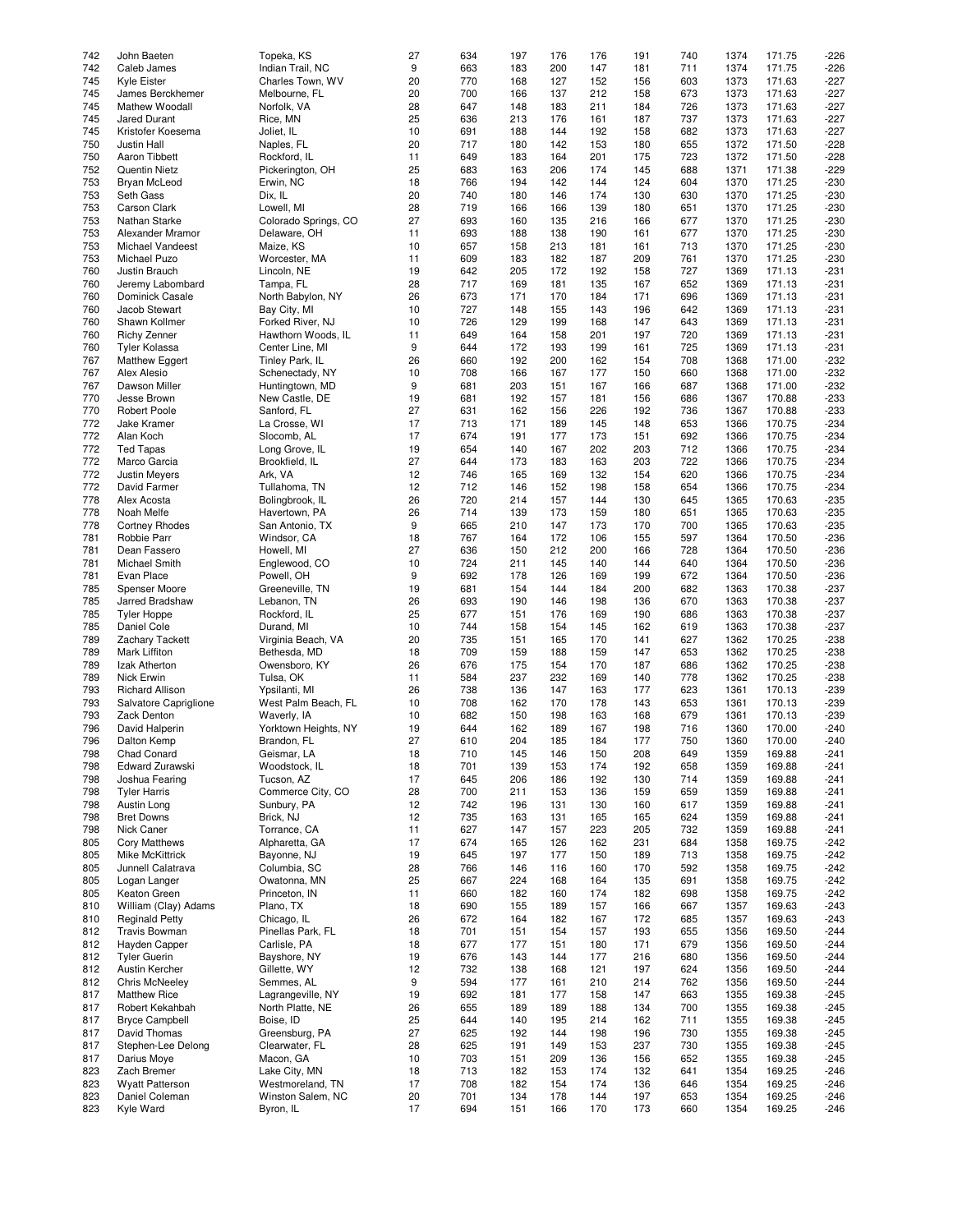| 823 | Dustin Mahmot                  | Gaithersburg, MD    | 9  | 684 | 152 | 136 | 168 | 214 | 670 | 1354 | 169.25 | $-246$ |
|-----|--------------------------------|---------------------|----|-----|-----|-----|-----|-----|-----|------|--------|--------|
|     |                                |                     |    |     |     |     |     |     |     |      |        |        |
| 823 | Cody Stisher                   | Mableton, GA        | 9  | 615 | 171 | 162 | 213 | 193 | 739 | 1354 | 169.25 | $-246$ |
| 829 | <b>Terrance Stayce</b>         | Springfield, MO     | 17 | 700 | 195 | 127 | 161 | 170 | 653 | 1353 | 169.13 | $-247$ |
| 829 | Jack McDonell                  | Chicago, IL         | 18 | 684 | 185 | 164 | 181 | 139 | 669 | 1353 | 169.13 | $-247$ |
|     |                                |                     |    |     |     |     |     |     |     |      |        |        |
| 829 | Jerred Perry                   | Danville, KY        | 20 | 655 | 208 | 167 | 170 | 153 | 698 | 1353 | 169.13 | $-247$ |
| 829 | Austin Schomig                 | Channahon, IL       | 19 | 642 | 187 | 207 | 168 | 149 | 711 | 1353 | 169.13 | $-247$ |
| 829 | <b>Matthew Butler</b>          | Spring Hill, TN     | 19 | 636 | 181 | 168 | 145 | 223 | 717 | 1353 | 169.13 | $-247$ |
|     |                                |                     |    |     |     |     |     |     |     |      |        |        |
| 829 | <b>Tyler Balandes</b>          | Oak Lawn, IL        | 17 | 584 | 193 | 180 | 180 | 216 | 769 | 1353 | 169.13 | $-247$ |
| 829 | Seamus Scanlon                 | Media, PA           | 26 | 761 | 130 | 144 | 165 | 153 | 592 | 1353 | 169.13 | $-247$ |
| 829 | Josh Kennedy                   | Blaine, MN          | 26 | 648 | 180 | 180 | 170 | 175 | 705 | 1353 | 169.13 | $-247$ |
|     |                                |                     |    |     |     |     |     |     |     |      |        |        |
| 829 | Matt Goldberg                  | West Milford, NJ    | 10 | 635 | 197 | 175 | 191 | 155 | 718 | 1353 | 169.13 | $-247$ |
| 838 | Caleb McNutt                   | Tomah, WI           | 26 | 641 | 183 | 169 | 202 | 157 | 711 | 1352 | 169.00 | $-248$ |
| 838 | Nick DeCesaro                  | Kenosha, WI         | 12 | 634 | 167 | 201 | 188 | 162 | 718 | 1352 | 169.00 | $-248$ |
|     |                                |                     |    |     |     |     |     |     |     |      |        |        |
| 840 | Austin Jordan                  | Knox, IN            | 18 | 657 | 152 | 214 | 190 | 138 | 694 | 1351 | 168.88 | $-249$ |
| 840 | Joey Stevens                   | Cincinnati, OH      | 11 | 663 | 181 | 176 | 172 | 159 | 688 | 1351 | 168.88 | $-249$ |
| 840 | William Kaso                   | Aldie, VA           | 9  | 658 | 186 | 172 | 182 | 153 | 693 | 1351 | 168.88 | $-249$ |
|     |                                |                     |    |     |     |     |     |     |     |      |        |        |
| 843 | <b>Scott Vedros</b>            | Gretna, LA          | 18 | 741 | 138 | 168 | 119 | 184 | 609 | 1350 | 168.75 | $-250$ |
| 843 | <b>Brian Edwards</b>           | Avon, IN            | 12 | 690 | 185 | 171 | 150 | 154 | 660 | 1350 | 168.75 | $-250$ |
| 843 | Daniel Quan                    | Woodbridge, ON      | 12 | 659 | 133 | 187 | 199 | 172 | 691 | 1350 | 168.75 | $-250$ |
|     |                                |                     |    |     |     |     |     |     |     |      |        |        |
| 843 | Luke Parish                    | Longwood, FL        | 11 | 601 | 209 | 183 | 179 | 178 | 749 | 1350 | 168.75 | $-250$ |
| 847 | Jonathan Kanno                 | Honolulu, HI        | 19 | 665 | 137 | 158 | 204 | 185 | 684 | 1349 | 168.63 | $-251$ |
| 847 | <b>Grant Schaefer</b>          | West Fargo, ND      | 19 | 630 | 191 | 189 | 160 | 179 | 719 | 1349 | 168.63 | $-251$ |
|     |                                |                     |    |     |     |     |     |     |     |      |        |        |
| 847 | Brandon Campana                | Elmwood Park, IL    | 25 | 621 | 157 | 225 | 172 | 174 | 728 | 1349 | 168.63 | $-251$ |
| 847 | Jack Berkowitz                 | Waxhaw, NC          | 9  | 705 | 191 | 159 | 168 | 126 | 644 | 1349 | 168.63 | $-251$ |
| 847 | <b>Phillip Blake</b>           | Titusville, FL      | 12 | 702 | 139 | 149 | 185 | 174 | 647 | 1349 | 168.63 | $-251$ |
|     |                                |                     |    |     |     |     |     |     |     |      |        |        |
| 847 | <b>Thomas White</b>            | Commack, NY         | 11 | 658 | 139 | 170 | 205 | 177 | 691 | 1349 | 168.63 | $-251$ |
| 853 | <b>Keith Davis</b>             | Kernersville, NC    | 20 | 685 | 145 | 171 | 181 | 166 | 663 | 1348 | 168.50 | $-252$ |
|     | Kaleb Moses                    |                     | 17 |     |     |     |     |     |     |      |        |        |
| 853 |                                | Memphis, TN         |    | 659 | 153 | 201 | 172 | 163 | 689 | 1348 | 168.50 | $-252$ |
| 853 | <b>Deandrew Clark</b>          | Upper Marlboro, MD  | 26 | 681 | 175 | 137 | 201 | 154 | 667 | 1348 | 168.50 | $-252$ |
| 853 | Levi Schoenbaechler            | Evansville, IN      | 11 | 679 | 174 | 156 | 170 | 169 | 669 | 1348 | 168.50 | $-252$ |
|     |                                |                     |    |     |     |     |     |     |     |      |        |        |
| 853 | Ryan Franz                     | Orange Park, FL     | 9  | 673 | 201 | 156 | 157 | 161 | 675 | 1348 | 168.50 | $-252$ |
| 858 | Diego Santiago                 | Toa Alta, PR        | 20 | 681 | 170 | 166 | 149 | 181 | 666 | 1347 | 168.38 | $-253$ |
| 858 | Bladyn Hogan                   | Hastings, NE        | 20 | 638 | 212 | 169 | 138 | 190 | 709 | 1347 | 168.38 | $-253$ |
|     |                                |                     |    |     |     |     |     |     |     |      |        |        |
| 858 | <b>Isaac Melvin</b>            | Uniontown, PA       | 27 | 639 | 179 | 163 | 155 | 211 | 708 | 1347 | 168.38 | $-253$ |
| 858 | Mitchell Hehn                  | Cincinnati, OH      | 11 | 682 | 136 | 186 | 156 | 187 | 665 | 1347 | 168.38 | $-253$ |
| 858 | <b>Brandon Kraus</b>           | Wichita, KS         | 11 | 627 | 179 | 189 | 191 | 161 | 720 | 1347 | 168.38 | $-253$ |
|     |                                |                     |    |     |     |     |     |     |     |      |        |        |
| 863 | Aaron Goad                     | Bloomington, IN     | 20 | 755 | 133 | 158 | 149 | 151 | 591 | 1346 | 168.25 | $-254$ |
| 863 | Jacob Merki                    | Tucson, AZ          | 17 | 655 | 197 | 195 | 148 | 151 | 691 | 1346 | 168.25 | $-254$ |
| 863 | lan Johnson                    | Lincoln, NE         | 26 | 707 | 178 | 169 | 147 | 145 | 639 | 1346 | 168.25 | $-254$ |
|     |                                |                     |    |     |     |     |     |     |     |      |        |        |
| 863 | Jonathan Dean                  | Casco, MI           | 28 | 663 | 178 | 179 | 175 | 151 | 683 | 1346 | 168.25 | $-254$ |
| 863 | Dylan Lamon                    | Sevierville, TN     | 26 | 662 | 188 | 168 | 158 | 170 | 684 | 1346 | 168.25 | $-254$ |
| 863 | <b>Eduardo Santos</b>          | Carolina, PR        | 25 | 646 | 234 | 153 | 141 | 172 | 700 | 1346 | 168.25 | $-254$ |
|     |                                |                     |    |     |     |     |     |     |     |      |        |        |
| 863 | Jonah Starmer                  | Waukee, IA          | 12 | 736 | 159 | 115 | 186 | 150 | 610 | 1346 | 168.25 | $-254$ |
| 870 | <b>Michael Alfers</b>          | Huntersville, NC    | 18 | 741 | 149 | 137 | 161 | 157 | 604 | 1345 | 168.13 | $-255$ |
| 870 | Christian Drescher             | O Fallon, MO        | 18 | 712 | 164 | 172 | 157 | 140 | 633 | 1345 | 168.13 | $-255$ |
|     |                                |                     |    |     |     |     |     |     |     |      |        |        |
| 870 | Nathan Woods                   | Sault Ste Marie, ON | 10 | 720 | 168 | 188 | 117 | 152 | 625 | 1345 | 168.13 | $-255$ |
| 870 | Devin Crepp                    | Ellwood City, PA    | 10 | 708 | 134 | 119 | 191 | 193 | 637 | 1345 | 168.13 | $-255$ |
| 870 | Kyle Klapan                    | Butte, MT           | 11 | 663 | 173 | 159 | 178 | 172 | 682 | 1345 | 168.13 | $-255$ |
|     |                                |                     |    |     |     |     |     |     |     |      |        |        |
| 870 | <b>Travis Anthony Losongco</b> | Fremont, CA         | 11 | 587 | 184 | 172 | 242 | 160 | 758 | 1345 | 168.13 | $-255$ |
| 876 | <b>Fabian Ponce</b>            | Carolina, PR        | 20 | 686 | 123 | 175 | 172 | 188 | 658 | 1344 | 168.00 | $-256$ |
|     |                                |                     |    |     |     |     |     |     |     |      |        |        |
| 876 | Kyle Dotson                    | Tullahoma, TN       | 18 | 652 | 187 | 169 | 173 | 163 | 692 | 1344 | 168.00 | $-256$ |
| 876 | <b>Richard Marten</b>          | Great Falls, MT     | 25 | 713 | 161 | 175 | 125 | 170 | 631 | 1344 | 168.00 | $-256$ |
| 876 | <b>Matthew Spause</b>          | Hanover, MD         | 11 | 689 | 148 | 147 | 186 | 174 | 655 | 1344 | 168.00 | $-256$ |
|     |                                |                     |    |     |     |     |     |     |     |      |        |        |
| 880 | Ryan Lee                       | Los Angeles, CA     | 20 | 707 | 119 | 166 | 155 | 196 | 636 | 1343 | 167.88 | $-257$ |
| 880 | Luciano Otiniano               | Caguas, PR          | 20 | 698 | 134 | 141 | 205 | 165 | 645 | 1343 | 167.88 | $-257$ |
| 880 | <b>Steve Volling</b>           | Bolingbrook, IL     | 18 | 672 | 163 | 181 | 172 | 155 | 671 | 1343 | 167.88 | $-257$ |
|     |                                |                     |    |     |     |     |     |     |     |      |        |        |
| 880 | <b>Tyler Winters</b>           | Kingston, NY        | 19 | 665 | 215 | 158 | 175 | 130 | 678 | 1343 | 167.88 | $-257$ |
| 880 | Caleb Limes                    | Wichita, KS         | 27 | 638 | 138 | 195 | 192 | 180 | 705 | 1343 | 167.88 | $-257$ |
| 880 | Cody Johnston                  | Sandusky, MI        | 10 | 627 | 162 | 214 | 157 | 183 | 716 | 1343 | 167.88 | $-257$ |
|     |                                |                     |    |     |     |     |     |     |     |      |        |        |
| 880 | Nicholas Hicks                 | Shady Spring, WV    | 11 | 583 | 201 | 157 | 191 | 211 | 760 | 1343 | 167.88 | $-257$ |
| 887 | James Bolish                   | Toms River, NJ      | 10 | 674 | 139 | 168 | 169 | 192 | 668 | 1342 | 167.75 | $-258$ |
| 888 | <b>Austin Wiley</b>            | San Antonio, TX     | 17 | 702 | 163 | 150 | 154 | 172 | 639 | 1341 | 167.63 | $-259$ |
|     |                                | Kenner, LA          | 18 | 664 |     |     | 197 |     | 677 | 1341 | 167.63 | $-259$ |
| 888 | Alex Dupuy                     |                     |    |     | 121 | 181 |     | 178 |     |      |        |        |
| 888 | Devon Squier                   | Shortsville, NY     | 26 | 738 | 127 | 194 | 123 | 159 | 603 | 1341 | 167.63 | $-259$ |
| 888 | <b>Trevor Smith</b>            | Sycamore, IL        | 27 | 697 | 138 | 214 | 182 | 110 | 644 | 1341 | 167.63 | $-259$ |
| 888 | Zachary Johnson                | St. Charles, MO     | 25 | 643 | 156 | 156 | 188 | 198 | 698 | 1341 | 167.63 | $-259$ |
|     |                                |                     |    |     |     |     |     |     |     |      |        |        |
| 893 | <b>Collin Lovejoy</b>          | Wakonda, SD         | 17 | 665 | 133 | 159 | 198 | 185 | 675 | 1340 | 167.50 | $-260$ |
| 893 | <b>Kyler Adams</b>             | Hutchinson, MN      | 26 | 680 | 158 | 158 | 163 | 181 | 660 | 1340 | 167.50 | $-260$ |
|     | Nico Mead                      |                     |    |     |     |     |     |     |     |      |        |        |
| 895 |                                | Algonquin, IL       | 25 | 645 | 206 | 185 | 153 | 150 | 694 | 1339 | 167.38 | $-261$ |
| 895 | David Jerrido                  | Durham, NC          | 27 | 607 | 191 | 155 | 204 | 182 | 732 | 1339 | 167.38 | $-261$ |
| 895 | Allen Halacy                   | Douglas, MA         | 9  | 705 | 128 | 151 | 155 | 200 | 634 | 1339 | 167.38 | $-261$ |
|     |                                |                     |    |     |     |     |     |     |     |      |        |        |
| 895 | Stephen McMillan               | Oakville, ON        | 11 | 662 | 186 | 162 | 172 | 157 | 677 | 1339 | 167.38 | $-261$ |
| 899 | Nathan Eder                    | Lithia, FL          | 12 | 746 | 119 | 190 | 161 | 122 | 592 | 1338 | 167.25 | $-262$ |
| 900 | Christopher Deocampo           | Sayreville, NJ      | 20 | 755 | 102 | 107 | 201 | 172 | 582 | 1337 | 167.13 | $-263$ |
|     |                                |                     |    |     |     |     |     |     |     |      |        |        |
| 900 | Joseph Valeri                  | Bristol, PA         | 17 | 671 | 177 | 149 | 183 | 157 | 666 | 1337 | 167.13 | $-263$ |
| 900 | Christian Melman               | Fort Worth, TX      | 10 | 729 | 123 | 183 | 136 | 166 | 608 | 1337 | 167.13 | $-263$ |
| 903 | Robert Bloom                   | Virginia Beach, VA  | 20 | 688 | 183 | 147 | 179 | 139 | 648 | 1336 | 167.00 | $-264$ |
|     |                                |                     |    |     |     |     |     |     |     |      |        |        |
| 903 | Brendan Holl                   | Sauk City, WI       | 17 | 644 | 155 | 200 | 147 | 190 | 692 | 1336 | 167.00 | $-264$ |
| 903 | Matteo Cittadino               | Webster, NY         | 26 | 673 | 182 | 160 | 136 | 185 | 663 | 1336 | 167.00 | $-264$ |
| 903 | Scott Landeck                  | Cumming, GA         | 25 | 669 | 154 | 185 | 170 | 158 | 667 | 1336 | 167.00 | $-264$ |
|     |                                |                     |    |     |     |     |     |     |     |      |        |        |
| 903 | Gavin Pisetta                  | Troy, IL            | 27 | 667 | 142 | 141 | 187 | 199 | 669 | 1336 | 167.00 | $-264$ |
| 903 | <b>Tyler Hunter</b>            | Smithton, IL        | 27 | 651 | 199 | 131 | 181 | 174 | 685 | 1336 | 167.00 | $-264$ |
| 909 | Alec Erny                      | Jasper, IN          | 18 | 700 | 118 | 197 | 147 | 173 | 635 | 1335 | 166.88 | $-265$ |
|     |                                |                     |    |     |     |     |     |     |     |      |        |        |
| 909 | Kyle Pijarowski                | Tinley Park, IL     | 26 | 695 | 193 | 181 | 117 | 149 | 640 | 1335 | 166.88 | $-265$ |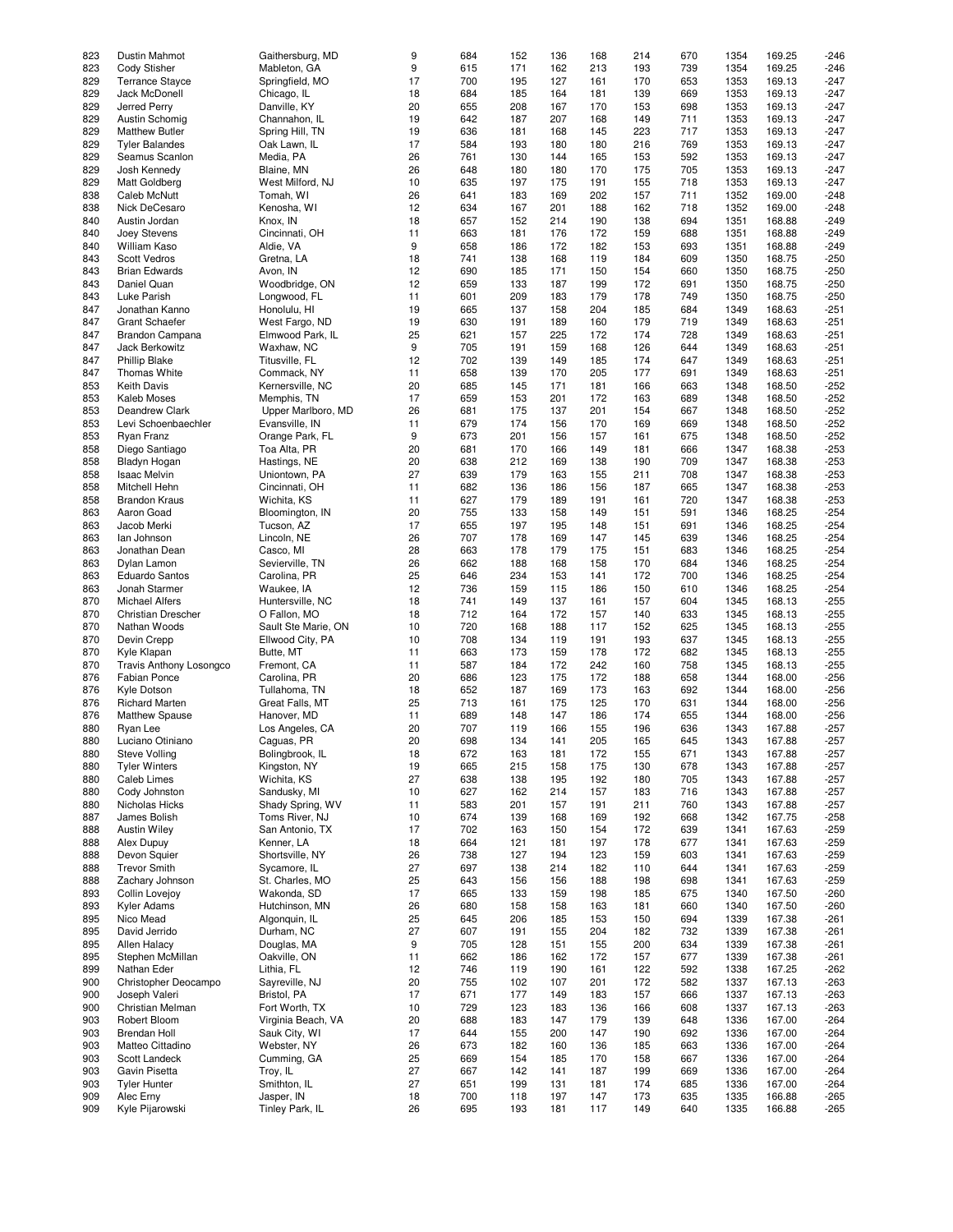| 909 | Logan Enerson              | Grayslake, IL           | 27 | 680 | 138 | 167 | 196 | 154 | 655 | 1335 | 166.88 | -265   |
|-----|----------------------------|-------------------------|----|-----|-----|-----|-----|-----|-----|------|--------|--------|
|     |                            |                         |    |     |     |     |     |     |     |      |        |        |
| 909 | Zackry Corter              | Titusville, FL          | 25 | 658 | 200 | 153 | 148 | 176 | 677 | 1335 | 166.88 | $-265$ |
| 909 | Nicholas Riley             | Mt Zion, IL             | 25 | 637 | 179 | 234 | 141 | 144 | 698 | 1335 | 166.88 | $-265$ |
| 909 | <b>Trevor Yurek</b>        | Addison, IL             | 10 | 584 | 209 | 196 | 165 | 181 | 751 | 1335 | 166.88 | $-265$ |
|     |                            |                         |    |     |     |     |     |     |     |      | 166.75 |        |
| 915 | <b>Timothy Cagle</b>       | Pinole, CA              | 20 | 696 | 152 | 169 | 150 | 167 | 638 | 1334 |        | $-266$ |
| 915 | Jordan Coose               | Houma, LA               | 20 | 664 | 182 | 139 | 164 | 185 | 670 | 1334 | 166.75 | $-266$ |
| 915 | Justin Ortiz               | Brentwood, NY           | 19 | 575 | 212 | 225 | 160 | 162 | 759 | 1334 | 166.75 | $-266$ |
| 915 | Dustan Mahan               | Washington, OK          | 19 | 569 | 201 | 194 | 212 | 158 | 765 | 1334 | 166.75 | $-266$ |
|     |                            |                         |    |     |     |     |     |     |     |      |        |        |
| 919 | <b>Tyler Harcourt</b>      | Pinole, CA              | 20 | 718 | 142 | 160 | 154 | 159 | 615 | 1333 | 166.63 | $-267$ |
| 919 | <b>Brett Hansen</b>        | Vermillion, SD          | 17 | 676 | 144 | 160 | 174 | 179 | 657 | 1333 | 166.63 | $-267$ |
| 919 | Jonathan Studer            | Channahon, IL           | 19 | 664 | 136 | 215 | 154 | 164 | 669 | 1333 | 166.63 | $-267$ |
| 919 |                            |                         | 9  | 674 |     |     | 145 | 158 |     |      | 166.63 | $-267$ |
|     | Mac Leightner              | Springfield, VA         |    |     | 180 | 176 |     |     | 659 | 1333 |        |        |
| 919 | Steven Kushner             | Skokie, IL              | 12 | 669 | 179 | 186 | 146 | 153 | 664 | 1333 | 166.63 | $-267$ |
| 924 | Zach Kreke                 | Beckemeyer, IL          | 18 | 690 | 193 | 138 | 154 | 157 | 642 | 1332 | 166.50 | $-268$ |
| 924 | <b>Ben Rynes</b>           | Forest Hill, MD         | 17 | 649 | 146 | 165 | 171 | 201 | 683 | 1332 | 166.50 | $-268$ |
|     |                            |                         |    |     |     |     |     |     |     |      |        |        |
| 924 | Joseph Nielsen             | Broken Bow, NE          | 26 | 692 | 142 | 180 | 157 | 161 | 640 | 1332 | 166.50 | $-268$ |
| 924 | Brenden Kuhns              | Montgomery, IL          | 28 | 656 | 165 | 150 | 191 | 170 | 676 | 1332 | 166.50 | $-268$ |
| 924 | Daniel Althouse            | Womelsdorf, PA          | 9  | 733 | 155 | 136 | 161 | 147 | 599 | 1332 | 166.50 | $-268$ |
|     |                            |                         |    |     |     |     |     |     |     |      |        |        |
| 924 | Jonathan Niemiec           | Bay City, MI            | 12 | 684 | 158 | 173 | 181 | 136 | 648 | 1332 | 166.50 | $-268$ |
| 930 | John Zilk                  | Virginia Beach, VA      | 20 | 692 | 189 | 160 | 132 | 158 | 639 | 1331 | 166.38 | $-269$ |
| 930 | <b>Adrian White</b>        | New Castle, CO          | 17 | 558 | 188 | 216 | 203 | 166 | 773 | 1331 | 166.38 | $-269$ |
| 930 | <b>Corey Ridley</b>        | Jay, ME                 | 27 | 609 | 164 | 158 | 210 | 190 | 722 | 1331 | 166.38 | $-269$ |
|     |                            |                         |    |     |     |     |     |     |     |      |        |        |
| 930 | Cody Schmitt               | Elkhart Lake, WI        | 12 | 704 | 171 | 130 | 151 | 175 | 627 | 1331 | 166.38 | $-269$ |
| 934 | Christopher Haley          | Murfreesboro, TN        | 18 | 704 | 123 | 156 | 174 | 173 | 626 | 1330 | 166.25 | $-270$ |
| 934 | <b>Dylan Shaffer</b>       | Racine, WI              | 26 | 645 | 140 | 241 | 142 | 162 | 685 | 1330 | 166.25 | $-270$ |
|     |                            |                         |    |     |     |     |     |     |     |      |        |        |
| 934 | <b>Ben Kratky</b>          | Carmel, IN              | 11 | 646 | 136 | 172 | 197 | 179 | 684 | 1330 | 166.25 | $-270$ |
| 934 | <b>Thomas Rush</b>         | Centreville, VA         | 11 | 641 | 178 | 171 | 156 | 184 | 689 | 1330 | 166.25 | $-270$ |
| 938 | Shaun Quinn                | Evergreen Park, IL      | 27 | 661 | 199 | 137 | 196 | 136 | 668 | 1329 | 166.13 | $-271$ |
| 938 | Connor Jacobson            | Faribault, MN           | 25 | 654 | 166 | 182 | 154 | 173 | 675 | 1329 | 166.13 | $-271$ |
|     |                            |                         |    |     |     |     |     |     |     |      |        |        |
| 938 | <b>Brennan Howard</b>      | Trappe, MD              | 25 | 644 | 212 | 158 | 135 | 180 | 685 | 1329 | 166.13 | $-271$ |
| 938 | <b>Heath Atkins</b>        | Columbia City, IN       | 10 | 676 | 164 | 170 | 151 | 168 | 653 | 1329 | 166.13 | $-271$ |
| 938 | Josh Turberville           | Tupelo, MS              | 10 | 647 | 153 | 182 | 134 | 213 | 682 | 1329 | 166.13 | $-271$ |
|     |                            |                         |    |     |     |     |     |     |     |      |        |        |
| 943 | Justin Nelson              | Grosse Ile, MI          | 19 | 659 | 158 | 175 | 173 | 163 | 669 | 1328 | 166.00 | $-272$ |
| 943 | Cameron Atherton           | Fayette, ME             | 19 | 532 | 211 | 203 | 168 | 214 | 796 | 1328 | 166.00 | $-272$ |
| 943 | Nick Moyer                 | Apopka, FL              | 26 | 698 | 166 | 140 | 168 | 156 | 630 | 1328 | 166.00 | $-272$ |
| 943 |                            | Lowell, MI              | 28 | 688 | 147 | 163 | 167 | 163 | 640 | 1328 | 166.00 | $-272$ |
|     | Justin Everitt             |                         |    |     |     |     |     |     |     |      |        |        |
| 943 | <b>Tyler Pringer</b>       | Norman, OK              | 25 | 640 | 152 | 205 | 145 | 186 | 688 | 1328 | 166.00 | $-272$ |
| 943 | <b>Matthew Owens</b>       | Oak Ridge, TN           | 10 | 667 | 129 | 168 | 189 | 175 | 661 | 1328 | 166.00 | $-272$ |
| 943 | Robbie Loehner             | Jefferson City, MO      | 9  | 643 | 199 | 169 | 173 | 144 | 685 | 1328 | 166.00 | $-272$ |
|     |                            |                         |    |     |     |     |     |     |     |      |        |        |
| 943 | Damian Banghart            | Warsaw, IN              | 9  | 621 | 180 | 176 | 185 | 166 | 707 | 1328 | 166.00 | $-272$ |
| 943 | <b>Eduard Meighan</b>      | Cocoa, FL               | 11 | 594 | 254 | 150 | 150 | 180 | 734 | 1328 | 166.00 | $-272$ |
| 952 | Jacob Hatfield             | Spotsylvania, VA        | 19 | 692 | 107 | 168 | 170 | 190 | 635 | 1327 | 165.88 | $-273$ |
| 952 |                            |                         | 20 | 688 |     | 142 | 173 |     | 639 | 1327 | 165.88 | $-273$ |
|     | Jordan Chavez              | Crest Hill, IL          |    |     | 144 |     |     | 180 |     |      |        |        |
| 952 | Nathan Stubler             | La Salle, IL            | 17 | 653 | 175 | 150 | 171 | 178 | 674 | 1327 | 165.88 | $-273$ |
| 952 | <b>Christopher Shipley</b> | Rockwall, TX            | 18 | 620 | 131 | 233 | 164 | 179 | 707 | 1327 | 165.88 | $-273$ |
| 952 | Andrew Yenna               | Brooklyn, NY            | 26 | 688 | 181 | 149 | 146 | 163 | 639 | 1327 | 165.88 | $-273$ |
|     |                            |                         |    |     |     |     |     |     |     |      |        |        |
| 952 | Kaleb Hansen               | La Crosse, WI           | 26 | 634 | 188 | 162 | 173 | 170 | 693 | 1327 | 165.88 | $-273$ |
| 952 | Jacob Boris                | Tabernacle, NJ          | 11 | 689 | 134 | 156 | 187 | 161 | 638 | 1327 | 165.88 | $-273$ |
| 952 | John Drost                 | Woodbridge, NJ          | 11 | 688 | 170 | 140 | 176 | 153 | 639 | 1327 | 165.88 | $-273$ |
|     |                            |                         |    |     |     |     |     |     |     |      |        |        |
| 952 | Francis Vitelli            | Annandale, NJ           | 12 | 679 | 111 | 130 | 221 | 186 | 648 | 1327 | 165.88 | $-273$ |
| 961 | Jonathan Zewiey            | North Reading, MA       | 19 | 711 | 192 | 107 | 158 | 158 | 615 | 1326 | 165.75 | $-274$ |
| 962 | Matthew Stephens           | Egg Harbor Township, NJ | 19 | 660 | 159 | 181 | 178 | 147 | 665 | 1325 | 165.63 | $-275$ |
| 962 | <b>Ethan Eister</b>        | Charles Town, WV        | 20 | 658 | 137 | 167 | 190 | 173 | 667 | 1325 | 165.63 | $-275$ |
|     |                            |                         |    |     |     |     |     |     |     |      |        |        |
| 964 | Cody Ozias                 | Knoxville, TN           | 18 | 640 | 160 | 162 | 205 | 157 | 684 | 1324 | 165.50 | $-276$ |
| 964 | Chris O'Connell            | Yorktown Heights, NY    | 19 | 638 | 186 | 186 | 123 | 191 | 686 | 1324 | 165.50 | $-276$ |
| 964 | Devon Gunderson            | Elmira, NY              | 26 | 719 | 152 | 135 | 165 | 153 | 605 | 1324 | 165.50 | $-276$ |
|     |                            |                         |    |     |     |     |     |     |     |      |        |        |
| 964 | <b>Derrick Sickler</b>     | Northfield, NJ          | 26 | 647 | 157 | 210 | 171 | 139 | 677 | 1324 | 165.50 | $-276$ |
| 964 | Quentin Fox                | Carmel, IN              | 9  | 654 | 143 | 162 | 219 | 146 | 670 | 1324 | 165.50 | $-276$ |
| 969 | <b>Timothy Woods</b>       | Virginia Beach, VA      | 20 | 657 | 133 | 162 | 183 | 188 | 666 | 1323 | 165.38 | $-277$ |
| 969 | Joshua Mabry               | Tucson, AZ              | 17 | 648 | 176 | 196 | 120 | 183 | 675 | 1323 | 165.38 | $-277$ |
|     |                            |                         |    |     |     |     |     |     |     |      |        |        |
| 969 | Zachary Garcia             | Parker, CO              | 11 | 661 | 164 | 167 | 164 | 167 | 662 | 1323 | 165.38 | $-277$ |
| 972 | Alec Hehir                 | Brick, NJ               | 20 | 627 | 198 | 166 | 164 | 167 | 695 | 1322 | 165.25 | $-278$ |
| 972 | Michael Creel              | Woodinville, WA         | 28 | 676 | 137 | 146 | 222 | 141 | 646 | 1322 | 165.25 | $-278$ |
| 972 | Christopher Wilson         | Centreville, VA         | 9  | 654 | 208 | 145 | 165 | 150 | 668 | 1322 | 165.25 | $-278$ |
|     |                            |                         |    |     |     |     |     |     |     |      |        |        |
| 975 | <b>Garrett Humphryes</b>   | Vance, AL               | 17 | 683 | 191 | 152 | 149 | 146 | 638 | 1321 | 165.13 | $-279$ |
| 975 | James Schirripa            | Killeen, TX             | 18 | 661 | 139 | 163 | 176 | 182 | 660 | 1321 | 165.13 | $-279$ |
| 975 | Austin Englehart           | Mifflinburg, PA         | 19 | 623 | 162 | 136 | 183 | 217 | 698 | 1321 | 165.13 | $-279$ |
| 975 | <b>Brandon Donohue</b>     | Webster, NY             | 26 | 693 | 132 | 169 | 172 | 155 | 628 | 1321 | 165.13 | $-279$ |
|     |                            |                         |    |     |     |     |     |     |     |      |        |        |
| 975 | <b>Christopher Myers</b>   | Panama City, FL         | 28 | 693 | 128 | 135 | 223 | 142 | 628 | 1321 | 165.13 | -279   |
| 975 | Norman Baldwin             | Alto, MI                | 28 | 688 | 192 | 106 | 140 | 195 | 633 | 1321 | 165.13 | $-279$ |
| 981 | Matthew Baum               | Rowlett, TX             | 18 | 682 | 150 | 165 | 180 | 143 | 638 | 1320 | 165.00 | $-280$ |
|     |                            |                         |    |     |     |     |     |     |     |      |        |        |
| 981 | Aaron Debor                | Natrona Heights, PA     | 17 | 649 | 161 | 178 | 180 | 152 | 671 | 1320 | 165.00 | $-280$ |
| 981 | Nicholas Sparta            | Garnerville, NY         | 19 | 569 | 212 | 163 | 166 | 210 | 751 | 1320 | 165.00 | $-280$ |
| 981 | <b>Thomas Nicholls</b>     | Melbourne, FL           | 26 | 649 | 179 | 175 | 188 | 129 | 671 | 1320 | 165.00 | $-280$ |
| 981 | Daniel Petriello           | Commack, NY             | 11 | 673 | 139 | 161 | 184 | 163 | 647 | 1320 | 165.00 | $-280$ |
|     |                            |                         |    |     |     |     |     |     |     |      |        |        |
| 981 | Josh Abbott                | Sidney, OH              | 9  | 593 | 220 | 166 | 176 | 165 | 727 | 1320 | 165.00 | $-280$ |
| 987 | Henry Borgstrom            | Yankton, SD             | 17 | 675 | 178 | 119 | 182 | 165 | 644 | 1319 | 164.88 | $-281$ |
| 987 | Nicholas Sanok             | Green Bay, WI           | 27 | 728 | 143 | 191 | 95  | 162 | 591 | 1319 | 164.88 | $-281$ |
|     |                            |                         |    |     |     |     |     |     |     |      |        |        |
| 987 | James Heim                 | Buffalo, NY             | 26 | 718 | 112 | 161 | 167 | 161 | 601 | 1319 | 164.88 | $-281$ |
| 987 | Maxwell Sloan              | Chicago, IL             | 12 | 748 | 132 | 190 | 127 | 122 | 571 | 1319 | 164.88 | $-281$ |
| 987 | <b>Dylan Scott</b>         | London, ON              | 12 | 725 | 123 | 127 | 160 | 184 | 594 | 1319 | 164.88 | $-281$ |
| 992 | Nick Penny                 | Apex, NC                | 18 | 668 | 190 | 151 | 149 | 160 | 650 | 1318 | 164.75 | $-282$ |
|     |                            |                         |    |     |     |     |     |     |     |      |        |        |
| 992 | James Tagliaferro          | Selden, NY              | 19 | 632 | 163 | 187 | 200 | 136 | 686 | 1318 | 164.75 | $-282$ |
| 992 | Donovan Koff               | Las Vegas, NV           | 28 | 711 | 167 | 124 | 138 | 178 | 607 | 1318 | 164.75 | $-282$ |
|     |                            |                         |    |     |     |     |     |     |     |      |        |        |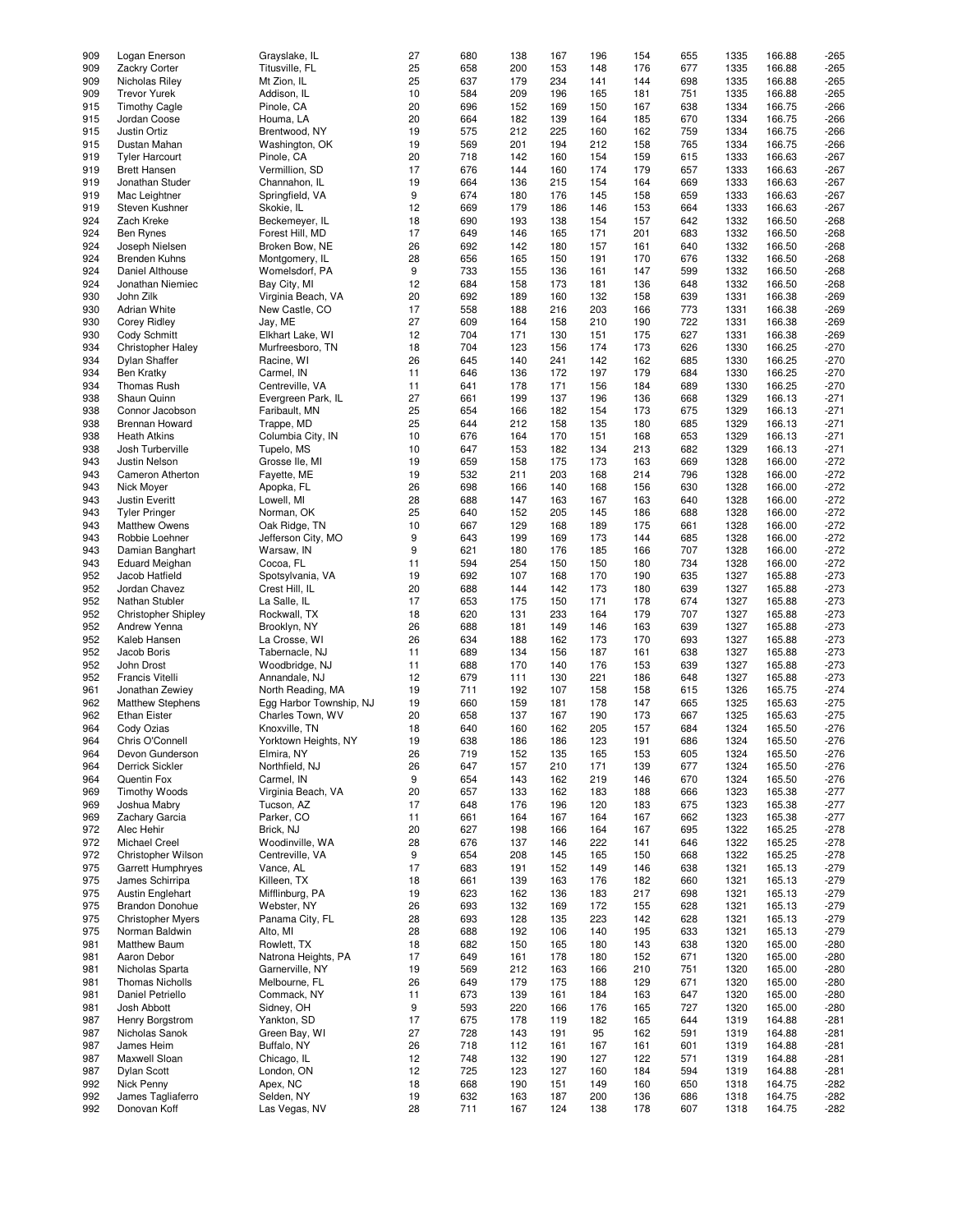| 995  | <b>Frederic Taylor</b>      | Baker, LA          | 18 | 689 | 115 | 178 | 188 | 147 | 628 | 1317 | 164.63 | $-283$ |
|------|-----------------------------|--------------------|----|-----|-----|-----|-----|-----|-----|------|--------|--------|
|      |                             |                    |    |     |     |     |     |     |     |      |        |        |
| 995  | Ian Nieuwendaal             | Riverview, FL      | 27 | 658 | 124 | 156 | 149 | 230 | 659 | 1317 | 164.63 | $-283$ |
| 995  | Andrew McGovern             | East Haven, CT     | 12 | 653 | 198 | 166 | 161 | 139 | 664 | 1317 | 164.63 | $-283$ |
| 998  | Jonathan Hart               | Metairie, LA       | 18 | 705 | 133 | 154 | 145 | 179 | 611 | 1316 | 164.50 | $-284$ |
|      |                             |                    |    |     |     |     |     |     |     |      |        |        |
| 998  | <b>Christopher Goulette</b> | Clinton, ME        | 19 | 643 | 141 | 178 | 221 | 133 | 673 | 1316 | 164.50 | $-284$ |
| 998  | <b>Ryan Bare</b>            | Sanford, FL        | 10 | 709 | 161 | 171 | 146 | 129 | 607 | 1316 | 164.50 | $-284$ |
| 998  | Spencer Pennington          | Nixa, MO           | 9  | 606 | 169 | 218 | 165 | 158 | 710 | 1316 | 164.50 | $-284$ |
| 998  | Michael Pennington          | Nixa, MO           | 9  | 600 | 157 | 165 | 215 | 179 | 716 | 1316 | 164.50 | $-284$ |
|      |                             |                    |    |     |     |     |     |     |     |      |        |        |
| 1003 | <b>Zachary Marlow</b>       | Hopkinsville, KY   | 19 | 660 | 133 | 147 | 190 | 185 | 655 | 1315 | 164.38 | $-285$ |
| 1003 | Ryan Jones                  | Mundelein, IL      | 19 | 606 | 149 | 170 | 201 | 189 | 709 | 1315 | 164.38 | $-285$ |
| 1003 | Nicholas Pondillo           | Troy, NY           | 25 | 693 | 178 | 141 | 163 | 140 | 622 | 1315 | 164.38 | $-285$ |
|      |                             |                    |    |     |     |     |     |     |     |      |        |        |
| 1006 | <b>Brandon Lee</b>          | Centerton, AR      | 27 | 614 | 172 | 165 | 192 | 171 | 700 | 1314 | 164.25 | $-286$ |
| 1006 | Zachary (Zac) Ludwig        | Archdale, NC       | 12 | 715 | 139 | 155 | 159 | 146 | 599 | 1314 | 164.25 | $-286$ |
| 1006 | Alexander McMahon           | Marlborough, MA    | 9  | 600 | 179 | 220 | 154 | 161 | 714 | 1314 | 164.25 | $-286$ |
| 1006 | <b>Austin Snider</b>        | Granville, IL      | 9  | 589 | 182 | 187 | 150 | 206 | 725 | 1314 | 164.25 | $-286$ |
|      |                             |                    |    |     |     |     |     |     |     |      |        |        |
| 1010 | Nick Gibson                 | Stillwater, MN     | 25 | 656 | 158 | 175 | 159 | 165 | 657 | 1313 | 164.13 | $-287$ |
| 1010 | Kody Westerfield            | Owensboro, KY      | 25 | 648 | 180 | 153 | 174 | 158 | 665 | 1313 | 164.13 | $-287$ |
| 1010 | <b>Steve Plaszkv</b>        | Fairlawn, NJ       | 9  | 656 | 137 | 160 | 202 | 158 | 657 | 1313 | 164.13 | $-287$ |
|      |                             |                    |    |     |     |     |     |     |     |      |        |        |
| 1013 | Jordan Fenner               | Neenah, WI         | 18 | 669 | 169 | 157 | 175 | 142 | 643 | 1312 | 164.00 | $-288$ |
| 1013 | Aidghan Ziegler             | Seattle, WA        | 28 | 671 | 142 | 181 | 179 | 139 | 641 | 1312 | 164.00 | $-288$ |
| 1013 | Garrett Anfinson            | Le Sueur, MN       | 25 | 654 | 182 | 159 | 150 | 167 | 658 | 1312 | 164.00 | $-288$ |
| 1016 | Justin Sokolowski           | East Amherst, NY   | 26 | 641 | 189 | 178 | 135 | 168 | 670 | 1311 | 163.88 | $-289$ |
|      |                             |                    |    |     |     |     |     |     |     |      |        |        |
| 1017 | <b>Williams Skinner</b>     | Plainfield, IN     | 18 | 717 | 138 | 139 | 159 | 157 | 593 | 1310 | 163.75 | $-290$ |
| 1017 | Joshua Looman               | Oakland, ME        | 25 | 659 | 139 | 158 | 218 | 136 | 651 | 1310 | 163.75 | $-290$ |
| 1017 | James Stockton              | Clarksville, TN    | 25 | 644 | 127 | 172 | 180 | 187 | 666 | 1310 | 163.75 | $-290$ |
|      |                             |                    |    |     |     |     |     |     |     |      |        |        |
| 1020 | Christopher Spencer         | Kendallville, IN   | 19 | 669 | 174 | 163 | 153 | 150 | 640 | 1309 | 163.63 | $-291$ |
| 1020 | Randy Rosenblum             | Longwood, FL       | 11 | 533 | 202 | 188 | 192 | 194 | 776 | 1309 | 163.63 | $-291$ |
| 1022 | Sam Espiritu                | Henderson, NV      | 28 | 616 | 184 | 174 | 154 | 180 | 692 | 1308 | 163.50 | $-292$ |
| 1022 | <b>Kyle Darge</b>           | Kasota, MN         | 25 | 609 | 167 | 173 | 191 | 168 | 699 | 1308 | 163.50 | $-292$ |
|      |                             |                    |    |     |     |     |     |     |     |      |        |        |
| 1022 | Sam Goebel                  | Colwich, KS        | 27 | 605 | 180 | 179 | 184 | 160 | 703 | 1308 | 163.50 | $-292$ |
| 1022 | Sinjin Slater               | Fond Du Lac, WI    | 12 | 665 | 157 | 170 | 155 | 161 | 643 | 1308 | 163.50 | $-292$ |
| 1026 | Gianni Coste                | Sierra Vista, AZ   | 17 | 650 | 173 | 178 | 158 | 148 | 657 | 1307 | 163.38 | $-293$ |
|      |                             |                    |    |     |     |     |     |     |     |      |        |        |
| 1026 | <b>Phillip Williams</b>     | New Braunfels, TX  | 18 | 638 | 179 | 131 | 201 | 158 | 669 | 1307 | 163.38 | $-293$ |
| 1026 | Zack Nelson                 | Kingsport, TN      | 19 | 568 | 228 | 165 | 180 | 166 | 739 | 1307 | 163.38 | $-293$ |
| 1026 | Sean Connelly               | Depere, WI         | 27 | 690 | 173 | 169 | 160 | 115 | 617 | 1307 | 163.38 | $-293$ |
|      |                             |                    |    |     |     |     |     |     |     |      |        |        |
| 1026 | Mark Kramer                 | Mckinney, TX       | 28 | 623 | 156 | 154 | 196 | 178 | 684 | 1307 | 163.38 | $-293$ |
| 1026 | Daniel Rutter               | Oak Harbor, WA     | 27 | 581 | 207 | 160 | 210 | 149 | 726 | 1307 | 163.38 | $-293$ |
| 1032 | Dylan Johnson               | Duncan, OK         | 19 | 690 | 136 | 184 | 144 | 152 | 616 | 1306 | 163.25 | $-294$ |
| 1032 | Christian Chiarito          | Schenectady, NY    | 28 | 687 | 152 | 131 | 163 | 173 | 619 | 1306 | 163.25 | $-294$ |
|      |                             |                    |    |     |     |     |     |     |     |      |        |        |
| 1032 | Mitchell Hook               | Becker, MN         | 25 | 645 | 151 | 157 | 188 | 165 | 661 | 1306 | 163.25 | $-294$ |
| 1032 | <b>Christopher Kokes</b>    | Mooers, NY         | 27 | 621 | 188 | 154 | 164 | 179 | 685 | 1306 | 163.25 | $-294$ |
| 1032 | Eric Capizzi                | Staten Island, NY  | 10 | 690 | 119 | 197 | 155 | 145 | 616 | 1306 | 163.25 | $-294$ |
|      |                             |                    |    |     |     |     |     |     |     |      |        |        |
| 1032 | <b>Taylor Butgereit</b>     | Salisbury, NC      | 9  | 613 | 157 | 167 | 189 | 180 | 693 | 1306 | 163.25 | $-294$ |
| 1038 | James Neidballa             | Destrehan, LA      | 18 | 721 | 153 | 152 | 145 | 134 | 584 | 1305 | 163.13 | $-295$ |
| 1038 | <b>Justin Albert</b>        | Baltimore, MD      | 19 | 643 | 185 | 163 | 178 | 136 | 662 | 1305 | 163.13 | $-295$ |
|      |                             |                    | 17 | 590 |     | 208 | 183 | 180 | 715 |      |        |        |
| 1038 | Kyle Fishleigh              | Mentor, OH         |    |     | 144 |     |     |     |     | 1305 | 163.13 | $-295$ |
| 1038 | <b>Zachary Cook</b>         | Peyton, CO         | 25 | 613 | 178 | 183 | 193 | 138 | 692 | 1305 | 163.13 | $-295$ |
| 1038 | Adam Schleicher             | St Joseph, MN      | 25 | 573 | 227 | 199 | 172 | 134 | 732 | 1305 | 163.13 | $-295$ |
| 1043 | Nicholas Brown              | Montross, VA       | 27 | 629 | 198 | 158 | 146 | 173 | 675 | 1304 | 163.00 | $-296$ |
|      |                             |                    |    |     |     |     |     |     |     |      |        |        |
| 1044 | <b>Preston Swanson</b>      | Baxter, MN         | 20 | 660 | 114 | 188 | 174 | 166 | 642 | 1302 | 162.75 | $-298$ |
| 1044 | Michael Taber               | New Baltimore, NY  | 17 | 596 | 175 | 182 | 234 | 115 | 706 | 1302 | 162.75 | $-298$ |
| 1044 | Zachary Sullivan            | Racine, WI         | 26 | 664 | 152 | 153 | 196 | 137 | 638 | 1302 | 162.75 | $-298$ |
|      |                             |                    |    |     |     |     |     |     |     |      |        |        |
| 1047 | <b>Brandon Smith</b>        | Plymouth, IN       | 18 | 699 | 132 | 174 | 156 | 140 | 602 | 1301 | 162.63 | $-299$ |
| 1047 | Ryan O'Harra                | Galloway, OH       | 17 | 661 | 186 | 144 | 181 | 129 | 640 | 1301 | 162.63 | $-299$ |
| 1047 | Cory Hardcastle             | Indianapolis, IN   | 19 | 584 | 153 | 173 | 187 | 204 | 717 | 1301 | 162.63 | $-299$ |
| 1047 | <b>Matthew Douglas</b>      | Bangor, ME         | 27 | 662 | 152 | 163 | 167 | 157 | 639 | 1301 | 162.63 | $-299$ |
|      |                             |                    |    |     |     |     |     |     |     |      |        |        |
| 1047 | Jacob Bloomfield            | Hickory, NC        | 28 | 662 | 185 | 167 | 151 | 136 | 639 | 1301 | 162.63 | $-299$ |
| 1047 | <b>Anthony Butler</b>       | South Holland, IL  | 12 | 690 | 131 | 137 | 191 | 152 | 611 | 1301 | 162.63 | $-299$ |
| 1053 | Ricardo Mesa                | Miami, FL          | 19 | 738 | 135 | 148 | 136 | 143 | 562 | 1300 | 162.50 | $-300$ |
| 1053 | <b>Trey Kauffman</b>        | Prairieville, LA   | 17 | 690 | 122 | 115 | 169 | 204 | 610 | 1300 | 162.50 | $-300$ |
|      |                             |                    |    |     |     |     |     |     |     |      |        |        |
| 1053 | Pete Oliver                 | Colonial Beach, VA | 27 | 612 | 152 | 180 | 166 | 190 | 688 | 1300 | 162.50 | $-300$ |
| 1053 | Jordan Rodriguez            | Cottage Grove, MN  | 25 | 611 | 193 | 188 | 143 | 165 | 689 | 1300 | 162.50 | $-300$ |
| 1053 | Zachary Benevides           | Carver, MA         | 10 | 696 | 177 | 129 | 153 | 145 | 604 | 1300 | 162.50 | $-300$ |
| 1053 | <b>Jared Schmit</b>         | Green Bay, WI      | 12 | 691 | 158 | 164 | 161 | 126 | 609 | 1300 | 162.50 | $-300$ |
|      |                             |                    |    |     |     |     |     |     |     |      |        |        |
| 1053 | Nicholas Teague             | Apopka, FL         | 12 | 659 | 160 | 144 | 172 | 165 | 641 | 1300 | 162.50 | $-300$ |
| 1053 | Eddie Langdon               | Bonaire, GA        | 12 | 617 | 153 | 138 | 225 | 167 | 683 | 1300 | 162.50 | $-300$ |
| 1061 | Marty Freeborn              | Dyer, IN           | 27 | 646 | 163 | 147 | 172 | 171 | 653 | 1299 | 162.38 | $-301$ |
|      |                             |                    |    |     |     |     |     |     |     |      |        |        |
| 1062 | <b>Andrew Eyster</b>        | Rockford, IL       | 20 | 706 | 162 | 156 | 155 | 119 | 592 | 1298 | 162.25 | $-302$ |
| 1062 | <b>Daniel Miller</b>        | New Castle, IN     | 19 | 634 | 190 | 158 | 146 | 170 | 664 | 1298 | 162.25 | $-302$ |
| 1062 | William Uhls                | Portland, TN       | 20 | 605 | 138 | 235 | 133 | 187 | 693 | 1298 | 162.25 | $-302$ |
| 1062 | Ryan Lopano                 | Little River, SC   | 26 | 693 | 157 | 138 | 146 | 164 | 605 | 1298 | 162.25 | $-302$ |
|      |                             |                    |    |     |     |     |     |     |     |      |        |        |
| 1066 | <b>Ryen Middleton</b>       | Woodbridge, VA     | 19 | 634 | 215 | 169 | 135 | 144 | 663 | 1297 | 162.13 | $-303$ |
| 1066 | Connor Bradley              | Goodlettsville, TN | 19 | 613 | 174 | 203 | 137 | 170 | 684 | 1297 | 162.13 | $-303$ |
| 1066 | Johnthan Stevens            | Junction City, KY  | 17 | 595 | 168 | 168 | 187 | 179 | 702 | 1297 | 162.13 | $-303$ |
|      |                             |                    |    |     |     |     |     |     |     |      |        |        |
| 1066 | Hayden Childs               | Lynnwood, WA       | 28 | 670 | 149 | 142 | 187 | 149 | 627 | 1297 | 162.13 | $-303$ |
| 1066 | Dustin Mailloux             | Bloomington, IL    | 11 | 636 | 150 | 182 | 152 | 177 | 661 | 1297 | 162.13 | $-303$ |
| 1071 | Gerald Houston              | Clearwater, FL     | 18 | 680 | 132 | 166 | 183 | 135 | 616 | 1296 | 162.00 | $-304$ |
| 1071 | Ryan Holzworth              | Bismarck, ND       | 17 | 602 | 226 | 157 | 135 | 176 | 694 | 1296 | 162.00 | $-304$ |
|      |                             |                    |    |     |     |     |     |     |     |      |        |        |
| 1071 | Mitchell Harms              | Apple Valley, MN   | 25 | 598 | 164 | 201 | 167 | 166 | 698 | 1296 | 162.00 | $-304$ |
| 1074 | Alexander England           | Bloomington, IN    | 20 | 737 | 140 | 115 | 145 | 157 | 557 | 1294 | 161.75 | $-306$ |
| 1074 | Jarod Fisher                | Sachse, TX         | 20 | 728 | 127 | 158 | 147 | 134 | 566 | 1294 | 161.75 | $-306$ |
|      |                             |                    |    |     |     |     |     |     |     |      |        |        |
| 1074 | JC Gunther                  | Raleigh, NC        | 18 | 651 | 158 | 110 | 199 | 176 | 643 | 1294 | 161.75 | $-306$ |
| 1074 | <b>Matthew Forry</b>        | Dover, PA          | 10 | 734 | 175 | 150 | 102 | 133 | 560 | 1294 | 161.75 | $-306$ |
| 1074 | Dawson Walters              | St. Charles, IL    | 12 | 654 | 133 | 167 | 186 | 154 | 640 | 1294 | 161.75 | $-306$ |
|      |                             |                    |    |     |     |     |     |     |     |      |        |        |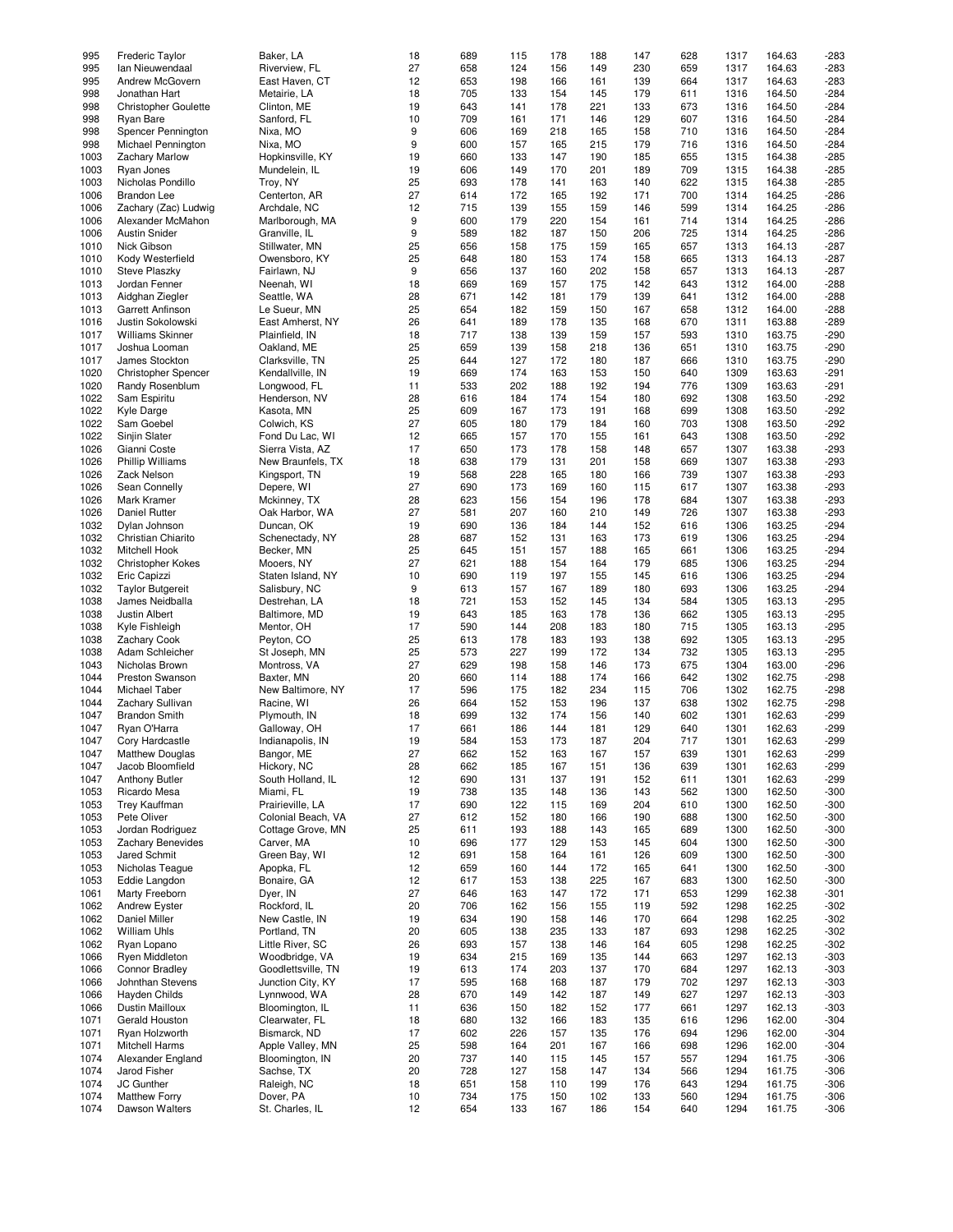| 1074 | Mark Fobes              | New Castle, PA      | 9  | 611 | 154 | 153 | 172 | 204 | 683 | 1294 | 161.75 | $-306$ |
|------|-------------------------|---------------------|----|-----|-----|-----|-----|-----|-----|------|--------|--------|
|      |                         |                     |    |     |     |     |     |     |     |      |        |        |
| 1080 | Michael Putzier         | Sioux Falls, SD     | 17 | 562 | 190 | 184 | 194 | 163 | 731 | 1293 | 161.63 | $-307$ |
| 1080 | Jackson Short           | Brooksville, FL     | 28 | 708 | 145 | 151 | 146 | 143 | 585 | 1293 | 161.63 | $-307$ |
| 1080 | <b>Brady Adler</b>      | Madison, IN         | 25 | 693 | 159 | 143 | 134 | 164 | 600 | 1293 | 161.63 | $-307$ |
|      |                         |                     |    |     |     |     |     |     |     |      |        |        |
| 1080 | <b>Brady Omo</b>        | Coldwater, MI       | 27 | 632 | 192 | 126 | 164 | 179 | 661 | 1293 | 161.63 | $-307$ |
| 1080 | Connor McGrath          | Davison, MI         | 10 | 591 | 195 | 160 | 159 | 188 | 702 | 1293 | 161.63 | $-307$ |
| 1085 | <b>Tommy Brewer</b>     | Rogersville, MO     | 17 | 679 | 129 | 179 | 173 | 132 | 613 | 1292 | 161.50 | $-308$ |
| 1085 |                         | Indianapolis, IN    | 18 |     | 125 | 220 |     |     |     | 1292 | 161.50 | $-308$ |
|      | LaVon Hampton           |                     |    | 646 |     |     | 166 | 135 | 646 |      |        |        |
| 1085 | Zachary Bobbett         | Port Byron, NY      | 26 | 737 | 126 | 169 | 157 | 103 | 555 | 1292 | 161.50 | $-308$ |
| 1085 | Nash Doucette           | Faribault, MN       | 27 | 634 | 154 | 200 | 131 | 173 | 658 | 1292 | 161.50 | $-308$ |
| 1085 | John Sylvester          | West Boylston, MA   | 9  | 612 | 170 | 135 | 201 | 174 | 680 | 1292 | 161.50 | $-308$ |
|      |                         |                     |    |     |     |     |     |     |     |      |        |        |
| 1090 | <b>Austin Harris</b>    | New Albany, MS      | 17 | 660 | 146 | 169 | 134 | 182 | 631 | 1291 | 161.38 | $-309$ |
| 1090 | Sean Espey              | Grayson, GA         | 25 | 617 | 160 | 173 | 153 | 188 | 674 | 1291 | 161.38 | $-309$ |
| 1090 | Jordan Schoettmer       | Vinton, IA          | 27 | 587 | 185 | 178 | 189 | 152 | 704 | 1291 | 161.38 | $-309$ |
|      |                         |                     |    |     |     |     |     |     |     |      |        |        |
| 1093 | Patrick Hoey            | Latham, NY          | 10 | 705 | 142 | 156 | 154 | 133 | 585 | 1290 | 161.25 | $-310$ |
| 1093 | Daniel Hummel           | Belleville, IL      | 10 | 674 | 141 | 163 | 166 | 146 | 616 | 1290 | 161.25 | $-310$ |
| 1093 | Evan Haas               | Mason, OH           | 9  | 621 | 155 | 185 | 168 | 161 | 669 | 1290 | 161.25 | $-310$ |
|      |                         |                     |    |     |     |     |     |     |     |      |        |        |
| 1096 | Luke Grams              | Michigan City, IN   | 20 | 672 | 147 | 177 | 185 | 108 | 617 | 1289 | 161.13 | $-311$ |
| 1096 | Frank Terpo             | Brooklyn, NY        | 26 | 661 | 158 | 161 | 168 | 141 | 628 | 1289 | 161.13 | $-311$ |
| 1098 | Jacob Lawson            | Independence, KY    | 18 | 644 | 158 | 158 | 166 | 162 | 644 | 1288 | 161.00 | $-312$ |
|      |                         |                     |    |     |     |     |     |     |     |      |        |        |
| 1098 | Elijah Church           | Murfreesboro, TN    | 19 | 634 | 125 | 179 | 168 | 182 | 654 | 1288 | 161.00 | $-312$ |
| 1098 | <b>Garrett Wilson</b>   | Keene, NH           | 20 | 610 | 148 | 171 | 180 | 179 | 678 | 1288 | 161.00 | $-312$ |
| 1101 | Ryan O'Rourke           | Bronson, MI         | 26 | 642 | 153 | 151 | 176 | 165 | 645 | 1287 | 160.88 | $-313$ |
| 1102 |                         |                     | 12 | 706 |     | 202 |     | 144 | 580 |      | 160.75 | $-314$ |
|      | Vincent Schneider       | Staten Island, NY   |    |     | 113 |     | 121 |     |     | 1286 |        |        |
| 1103 | Corey Gill              | Calumet City, IL    | 19 | 669 | 124 | 202 | 135 | 155 | 616 | 1285 | 160.63 | $-315$ |
| 1103 | Donald Cooper           | Seguin, TX          | 28 | 755 | 124 | 127 | 113 | 166 | 530 | 1285 | 160.63 | $-315$ |
| 1103 | <b>Matthew Hebert</b>   | Tecumseh, ON        | 10 | 658 | 190 | 145 | 130 | 162 | 627 | 1285 | 160.63 | $-315$ |
|      |                         |                     |    |     |     |     |     |     |     |      |        |        |
| 1106 | Bryan Bir               | Dayton, OH          | 19 | 634 | 160 | 176 | 143 | 171 | 650 | 1284 | 160.50 | $-316$ |
| 1106 | John Medvec             | Struthers, OH       | 28 | 659 | 146 | 152 | 157 | 170 | 625 | 1284 | 160.50 | $-316$ |
| 1108 | Adam Gault              | Raleigh, NC         | 18 | 656 | 170 | 169 | 141 | 147 | 627 | 1283 | 160.38 | $-317$ |
|      |                         |                     |    |     |     |     |     |     |     |      |        |        |
| 1108 | Kvle Bowman             | Hoffman Estates, IL | 25 | 673 | 183 | 192 | 109 | 126 | 610 | 1283 | 160.38 | $-317$ |
| 1108 | <b>Brandon Rollins</b>  | Port St Lucie, FL   | 27 | 634 | 147 | 143 | 176 | 183 | 649 | 1283 | 160.38 | $-317$ |
| 1108 | Michael Heath           | St Peters, MO       | 9  | 575 | 189 | 171 | 211 | 137 | 708 | 1283 | 160.38 | $-317$ |
|      |                         |                     |    |     |     |     |     |     |     |      |        |        |
| 1112 | Dylan Lautanen          | Minot, ND           | 17 | 619 | 150 | 190 | 146 | 177 | 663 | 1282 | 160.25 | $-318$ |
| 1112 | Darren Forkey           | Waterville, ME      | 27 | 706 | 130 | 171 | 130 | 145 | 576 | 1282 | 160.25 | $-318$ |
| 1114 | Austin Horton           | Naples, FL          | 20 | 692 | 145 | 139 | 168 | 136 | 588 | 1280 | 160.00 | $-320$ |
|      |                         |                     |    |     |     |     |     |     |     |      |        |        |
| 1114 | Omar Landrau            | Kissimmee, FL       | 19 | 583 | 144 | 188 | 175 | 190 | 697 | 1280 | 160.00 | $-320$ |
| 1114 | Jopfel Gafate           | Las Vegas, NV       | 28 | 669 | 136 | 127 | 187 | 161 | 611 | 1280 | 160.00 | $-320$ |
| 1114 | Justin Simpson          | Granite City, IL    | 9  | 655 | 169 | 135 | 157 | 164 | 625 | 1280 | 160.00 | $-320$ |
|      |                         |                     |    |     |     |     |     |     |     |      |        |        |
| 1114 | David Carter            | Flower Mound, TX    | 12 | 597 | 170 | 176 | 148 | 189 | 683 | 1280 | 160.00 | $-320$ |
| 1119 | Daniel Havens           | Leesburg, FL        | 12 | 682 | 166 | 169 | 125 | 137 | 597 | 1279 | 159.88 | $-321$ |
| 1119 | <b>Kelvin Oats</b>      | New York, NY        | 11 | 550 | 215 | 153 | 182 | 179 | 729 | 1279 | 159.88 | $-321$ |
|      |                         |                     | 25 |     |     | 179 |     |     | 667 |      | 159.75 |        |
| 1121 | Zachary Buchholz        | Tomah, WI           |    | 611 | 183 |     | 176 | 129 |     | 1278 |        | $-322$ |
| 1121 | Noah Anderson           | White House, TN     | 9  | 662 | 130 | 163 | 164 | 159 | 616 | 1278 | 159.75 | $-322$ |
| 1123 | <b>Austin Hicks</b>     | Gorham, ME          | 27 | 608 | 190 | 186 | 151 | 142 | 669 | 1277 | 159.63 | $-323$ |
|      |                         |                     |    |     |     |     |     |     |     |      |        |        |
| 1124 | Matt Hanson             | Minneapolis, MN     | 25 | 619 | 158 | 188 | 155 | 156 | 657 | 1276 | 159.50 | $-324$ |
| 1125 | Joshua Johnson          | Heath, TX           | 20 | 688 | 190 | 138 | 120 | 139 | 587 | 1275 | 159.38 | $-325$ |
| 1125 | Jacob Bassell           | Jacksonville, FL    | 20 | 684 | 122 | 157 | 143 | 169 | 591 | 1275 | 159.38 | $-325$ |
| 1125 | Jon Langevin            | Eastlake, CO        | 10 | 652 | 144 | 170 | 192 | 117 | 623 | 1275 | 159.38 | $-325$ |
|      |                         |                     |    |     |     |     |     |     |     |      |        |        |
| 1125 | Scott Spause            | Hanover, MD         | 11 | 626 | 167 | 139 | 193 | 150 | 649 | 1275 | 159.38 | $-325$ |
| 1129 | <b>Brandon Sears</b>    | Imperial, MO        | 25 | 584 | 191 | 183 | 166 | 150 | 690 | 1274 | 159.25 | $-326$ |
| 1130 | <b>Blake Weavil</b>     | Clemmons, NC        | 20 | 653 | 130 | 141 | 197 | 152 | 620 | 1273 | 159.13 | $-327$ |
|      |                         |                     |    |     |     |     |     |     |     |      |        |        |
| 1131 | <b>Trevor Disberger</b> | Higginsville, MO    | 9  | 596 | 162 | 161 | 171 | 182 | 676 | 1272 | 159.00 | $-328$ |
| 1131 | Aaron Burns             | New Haven, IN       | 11 | 557 | 141 | 158 | 216 | 200 | 715 | 1272 | 159.00 | $-328$ |
| 1133 | <b>Nick Crase</b>       | Dover, OH           | 18 | 612 | 166 | 142 | 155 | 196 | 659 | 1271 | 158.88 | $-329$ |
|      |                         |                     |    |     |     |     |     |     |     |      |        |        |
| 1133 | Tommy Gigioli           | Laurel, MD          | 28 | 676 | 138 | 145 | 169 | 143 | 595 | 1271 | 158.88 | $-329$ |
| 1133 | Zackary Hall            | Cocoa, FL           | 27 | 570 | 160 | 160 | 164 | 217 | 701 | 1271 | 158.88 | $-329$ |
| 1133 | Devyn Humphress         | Wentzille, MO       | 10 | 687 | 142 | 160 | 149 | 133 | 584 | 1271 | 158.88 | $-329$ |
|      |                         |                     |    |     |     |     |     |     |     |      |        |        |
| 1133 | Danny Reichwein         | Cincinnati, OH      | 12 | 656 | 149 | 127 | 176 | 163 | 615 | 1271 | 158.88 | $-329$ |
| 1138 | <b>Kelsy Peck</b>       | Enid, OK            | 20 | 610 | 174 | 165 | 150 | 171 | 660 | 1270 | 158.75 | $-330$ |
| 1138 | Ryan Koesema            | Joliet, IL          | 10 | 673 | 163 | 160 | 129 | 145 | 597 | 1270 | 158.75 | $-330$ |
| 1140 | Michael McClain         | Kingsport, TN       | 19 | 620 | 148 | 176 | 198 | 127 | 649 | 1269 | 158.63 | $-331$ |
|      |                         |                     |    |     |     |     |     |     |     |      |        |        |
| 1141 | Donnie Baker            | Ravena, NY          | 20 | 709 | 130 | 168 | 126 | 135 | 559 | 1268 | 158.50 | $-332$ |
| 1141 | Preston Moeller         | Green Bay, WI       | 20 | 645 | 191 | 151 | 159 | 122 | 623 | 1268 | 158.50 | $-332$ |
| 1141 | Martin Hoffman          | Connersville, IN    | 17 | 628 | 193 | 158 | 149 | 140 | 640 | 1268 | 158.50 | $-332$ |
|      |                         |                     |    |     |     |     |     |     |     |      |        |        |
| 1144 | Sebastian Bekkaoui      | Brooklyn, NY        | 26 | 651 | 152 | 127 | 178 | 159 | 616 | 1267 | 158.38 | $-333$ |
| 1144 | David Robinson          | Gordon, GA          | 26 | 613 | 155 | 170 | 170 | 159 | 654 | 1267 | 158.38 | $-333$ |
| 1144 | Jacob Nadeau            | Hutchinson, MN      | 10 | 752 | 149 | 112 | 124 | 130 | 515 | 1267 | 158.38 | $-333$ |
|      |                         |                     |    |     |     |     |     |     |     |      |        |        |
| 1144 | Aaron Dodd              | Rome, GA            | 11 | 614 | 151 | 182 | 173 | 147 | 653 | 1267 | 158.38 | -333   |
| 1148 | Cooper Neavill          | Sheridan, WY        | 17 | 622 | 171 | 190 | 133 | 150 | 644 | 1266 | 158.25 | $-334$ |
| 1148 | Seth Myers              | Winona, MN          | 27 | 618 | 164 | 129 | 152 | 203 | 648 | 1266 | 158.25 | $-334$ |
|      |                         |                     |    |     |     |     |     |     |     |      |        |        |
| 1148 | Banner Bradshaw         | Seguin, TX          | 11 | 605 | 173 | 138 | 182 | 168 | 661 | 1266 | 158.25 | $-334$ |
| 1148 | Nolan Renfro            | Lexington, KY       | 11 | 559 | 231 | 173 | 161 | 142 | 707 | 1266 | 158.25 | $-334$ |
| 1152 | Andrew Wagner           | Barrington, IL      | 28 | 643 | 149 | 127 | 168 | 177 | 621 | 1264 | 158.00 | -336   |
|      |                         |                     |    |     |     |     |     |     |     |      |        |        |
| 1152 | Isaiah Mackley-Boone    | Fulton, MO          | 9  | 670 | 126 | 145 | 140 | 183 | 594 | 1264 | 158.00 | $-336$ |
| 1154 | Kyle Johnston           | South Bend, IN      | 28 | 731 | 127 | 122 | 162 | 121 | 532 | 1263 | 157.88 | -337   |
| 1154 | Alex Stigliano          | Clark, NJ           | 10 | 684 | 152 | 149 | 147 | 131 | 579 | 1263 | 157.88 | $-337$ |
|      |                         |                     |    |     |     |     |     |     |     |      |        |        |
| 1156 | Schuyler Henderson      | Cheswick, PA        | 17 | 643 | 169 | 156 | 148 | 146 | 619 | 1262 | 157.75 | $-338$ |
| 1156 | Colin Felberg           | Omaha, NE           | 26 | 645 | 168 | 181 | 142 | 126 | 617 | 1262 | 157.75 | $-338$ |
| 1156 | Dante Kiaunis           | North Plains, OR    | 28 | 628 | 130 | 155 | 159 | 190 | 634 | 1262 | 157.75 | $-338$ |
| 1156 | Matt Hibbard            | Mukwonago, WI       | 11 | 645 | 157 | 134 | 179 | 147 | 617 | 1262 | 157.75 | $-338$ |
|      |                         |                     |    |     |     |     |     |     |     |      |        |        |
| 1160 | Samuel Anderson         | Woodbridge, VA      | 17 | 566 | 161 | 194 | 189 | 151 | 695 | 1261 | 157.63 | $-339$ |
| 1160 | Stephen Luna            | Antelope, CA        | 26 | 614 | 171 | 163 | 116 | 197 | 647 | 1261 | 157.63 | $-339$ |
| 1160 | Jackson Wood            | Rogers, AR          | 27 | 609 | 164 | 155 | 169 | 164 | 652 | 1261 | 157.63 | $-339$ |
|      |                         |                     |    |     |     |     |     |     |     |      |        |        |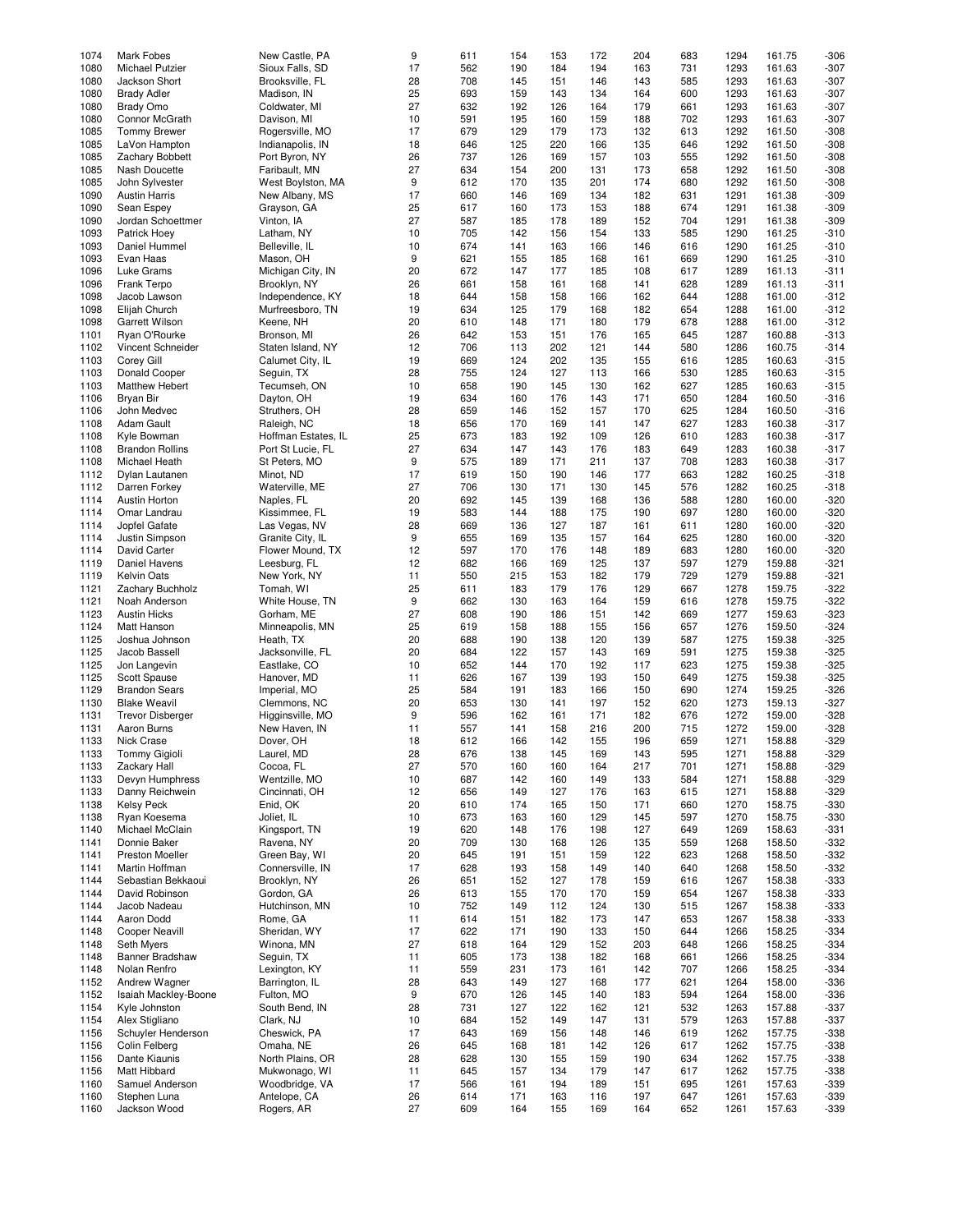| 1160 | Robert Wayne            | Oelwein, IA             | 12 | 751 | 116 | 121 | 138 | 135 | 510 | 1261 | 157.63 | $-339$ |
|------|-------------------------|-------------------------|----|-----|-----|-----|-----|-----|-----|------|--------|--------|
|      |                         |                         |    |     |     |     |     |     |     |      |        |        |
| 1164 | Joshua Bradshaw         | O Fallon, IL            | 19 | 578 | 175 | 136 | 158 | 212 | 681 | 1259 | 157.38 | $-341$ |
| 1164 | Nicolas Bravo           | Rogers, AR              | 27 | 636 | 143 | 152 | 156 | 172 | 623 | 1259 | 157.38 | $-341$ |
|      |                         |                         |    |     |     |     |     |     |     |      |        |        |
| 1164 | Jacob Dubuc             | Auburn, ME              | 25 | 561 | 157 | 162 | 224 | 155 | 698 | 1259 | 157.38 | $-341$ |
| 1164 | Vincent Pontecorvo      | Bedford, TX             | 10 | 685 | 146 | 123 | 187 | 118 | 574 | 1259 | 157.38 | $-341$ |
|      |                         |                         |    |     |     |     |     |     |     |      |        |        |
| 1168 | <b>Julian Ellis</b>     | Frisco, TX              | 20 | 680 | 125 | 135 | 157 | 161 | 578 | 1258 | 157.25 | $-342$ |
| 1168 | Pablo Gaztambide        | San Juan, PR            | 20 | 617 | 179 | 168 | 169 | 125 | 641 | 1258 | 157.25 | $-342$ |
|      |                         |                         |    |     |     |     |     |     |     |      |        |        |
| 1168 | Johnathan Maragos       | Ripon, CA               | 19 | 593 | 180 | 166 | 160 | 159 | 665 | 1258 | 157.25 | $-342$ |
| 1171 | Logan Goodman           | Sullivan, IN            | 25 | 660 | 142 | 156 | 149 | 150 | 597 | 1257 | 157.13 | $-343$ |
|      |                         |                         |    |     |     |     |     |     |     |      |        |        |
| 1171 | Andrew Krueger          | Green Bay, WI           | 27 | 628 | 133 | 160 | 167 | 169 | 629 | 1257 | 157.13 | $-343$ |
| 1173 | Joshua Connors          | Tampa, FL               | 28 | 649 | 162 | 148 | 156 | 141 | 607 | 1256 | 157.00 | $-344$ |
|      |                         |                         |    |     |     |     |     |     |     |      |        |        |
| 1173 | <b>Brandon Gaines</b>   | Laurel, MD              | 11 | 615 | 190 | 179 | 153 | 119 | 641 | 1256 | 157.00 | $-344$ |
| 1175 | Jeremy Isaacs           | Howell, NJ              | 17 | 625 | 166 | 144 | 179 | 141 | 630 | 1255 | 156.88 | $-345$ |
|      |                         |                         |    |     |     |     |     |     |     |      |        |        |
| 1175 | Allan Chrisman          | Adel, GA                | 10 | 703 | 121 | 147 | 160 | 124 | 552 | 1255 | 156.88 | $-345$ |
| 1175 | Joseph Vann             | Staten Island, NY       | 10 | 663 | 148 | 136 | 136 | 172 | 592 | 1255 | 156.88 | $-345$ |
|      |                         |                         |    |     |     |     |     |     |     |      |        |        |
| 1178 | <b>Tyler Rowe</b>       | Maple Park, IL          | 25 | 591 | 178 | 169 | 182 | 133 | 662 | 1253 | 156.63 | $-347$ |
| 1179 | <b>Ryan Gentes</b>      | Manchester, NH          | 20 | 679 | 201 | 161 | 101 | 110 | 573 | 1252 | 156.50 | $-348$ |
|      |                         |                         |    |     |     |     |     |     |     |      |        |        |
| 1179 | <b>Chad Burgess</b>     | Noblesville, IN         | 17 | 544 | 147 | 167 | 228 | 166 | 708 | 1252 | 156.50 | $-348$ |
| 1179 | <b>Tyler Carr</b>       | Durham, ME              | 25 | 611 | 145 | 170 | 169 | 157 | 641 | 1252 | 156.50 | $-348$ |
|      |                         |                         |    |     |     |     |     |     |     |      |        |        |
| 1182 | Josh Arms               | Hoffman Estates, IL     | 28 | 642 | 165 | 144 | 151 | 149 | 609 | 1251 | 156.38 | $-349$ |
| 1183 | Christopher Johnson     | Philadelphia, PA        | 17 | 662 | 154 | 112 | 171 | 151 | 588 | 1250 | 156.25 | $-350$ |
|      |                         |                         |    |     |     |     |     |     |     |      |        |        |
| 1183 | Daniel Johnson          | Oak Harbor, WA          | 28 | 629 | 165 | 148 | 167 | 141 | 621 | 1250 | 156.25 | $-350$ |
| 1183 | Colton Vonk             | Ballwin, MO             | 26 | 604 | 188 | 166 | 118 | 174 | 646 | 1250 | 156.25 | $-350$ |
|      |                         |                         |    |     |     |     |     |     |     |      |        |        |
| 1183 | <b>Wesley Parker</b>    | Louisville, KY          | 10 | 751 | 121 | 136 | 117 | 125 | 499 | 1250 | 156.25 | $-350$ |
| 1187 | <b>Isaac Richardson</b> | Seattle, WA             | 28 | 676 | 112 | 163 | 129 | 169 | 573 | 1249 | 156.13 | $-351$ |
|      |                         |                         |    |     |     |     |     |     |     |      |        |        |
| 1187 | Quiyah Pesce            | Egg Harbor Township, NJ | 10 | 695 | 98  | 189 | 152 | 115 | 554 | 1249 | 156.13 | $-351$ |
| 1187 | Jacob Benefield         | Hixson, TN              | 9  | 591 | 169 | 155 | 140 | 194 | 658 | 1249 | 156.13 | $-351$ |
|      |                         |                         |    |     |     |     |     |     |     |      |        |        |
| 1190 | Anthony Bellonio        | Piscataway, NJ          | 10 | 658 | 179 | 145 | 113 | 153 | 590 | 1248 | 156.00 | $-352$ |
| 1190 | Nathan Friedman         | Arnold, MO              | 9  | 613 | 170 | 167 | 149 | 149 | 635 | 1248 | 156.00 | $-352$ |
|      |                         |                         |    |     |     |     |     |     |     |      |        |        |
| 1192 | Casey Cohagan           | Fairport Harbor, OH     | 17 | 613 | 138 | 188 | 146 | 162 | 634 | 1247 | 155.88 | $-353$ |
| 1192 | Justin Bushor           | Gillette, WY            | 18 | 599 | 164 | 159 | 195 | 130 | 648 | 1247 | 155.88 | $-353$ |
|      |                         |                         |    |     |     |     |     |     |     |      |        |        |
| 1192 | Mateo Appleton          | Hillsboro, MO           | 25 | 597 | 156 | 145 | 150 | 199 | 650 | 1247 | 155.88 | $-353$ |
| 1192 | Cale Palmer             | Indianapolis, IN        | 12 | 620 | 165 | 163 | 143 | 156 | 627 | 1247 | 155.88 | $-353$ |
|      |                         |                         |    |     |     |     |     |     |     |      |        |        |
| 1196 | Ty Resendez             | Alice, TX               | 20 | 602 | 169 | 147 | 124 | 204 | 644 | 1246 | 155.75 | $-354$ |
| 1196 |                         | Crown Point, IN         | 17 | 588 |     | 206 | 150 | 141 |     |      |        | $-354$ |
|      | Patrick McDonald        |                         |    |     | 161 |     |     |     | 658 | 1246 | 155.75 |        |
| 1198 | Hunter Lankford         | Athens, TN              | 18 | 674 | 204 | 169 | 91  | 107 | 571 | 1245 | 155.63 | $-355$ |
| 1198 | Scott Schnur            | Churchville, MD         | 19 | 605 | 145 | 171 | 171 | 153 | 640 | 1245 | 155.63 | $-355$ |
|      |                         |                         |    |     |     |     |     |     |     |      |        |        |
| 1198 | <b>Phillip Pryor</b>    | Spotsylvania, VA        | 25 | 664 | 143 | 157 | 124 | 157 | 581 | 1245 | 155.63 | $-355$ |
| 1198 | Robert Ashworth         | Van Buren, AR           | 27 | 632 | 158 | 147 | 138 | 170 | 613 | 1245 | 155.63 | $-355$ |
|      |                         |                         |    |     |     |     |     |     |     |      |        |        |
| 1202 | <b>Tyler Halpern</b>    | Chesapeake, VA          | 20 | 638 | 168 | 124 | 146 | 168 | 606 | 1244 | 155.50 | $-356$ |
| 1203 | <b>Austin Castillo</b>  | Lynn Haven, FL          | 28 | 670 | 147 | 156 | 132 | 138 | 573 | 1243 | 155.38 | $-357$ |
|      |                         |                         |    |     |     |     |     |     |     |      |        |        |
| 1203 | Jonah Drush             | Arnold, MO              | 25 | 599 | 126 | 166 | 189 | 163 | 644 | 1243 | 155.38 | $-357$ |
| 1205 | Joseph Fritz            | Virginia Beach, VA      | 20 | 582 | 177 | 175 | 161 | 147 | 660 | 1242 | 155.25 | $-358$ |
|      |                         |                         |    |     |     |     |     |     |     |      |        |        |
| 1205 | Jacob Kostoff           | Trinity, FL             | 28 | 704 | 172 | 163 | 101 | 102 | 538 | 1242 | 155.25 | $-358$ |
| 1205 | Michael Rachal          | Lafayette, LA           | 28 | 654 | 163 | 140 | 149 | 136 | 588 | 1242 | 155.25 | $-358$ |
|      |                         |                         |    |     |     |     |     |     |     |      |        |        |
| 1208 | <b>Anthony Meola</b>    | Murphy, NC              | 10 | 654 | 134 | 134 | 176 | 143 | 587 | 1241 | 155.13 | $-359$ |
| 1209 | lan Ridgway             | Naperville, IL          | 28 | 635 | 114 | 188 | 149 | 154 | 605 | 1240 | 155.00 | $-360$ |
|      |                         |                         |    |     |     |     |     |     |     |      |        |        |
| 1210 | Spencer Baumruk         | Green Oaks, IL          | 19 | 598 | 142 | 155 | 193 | 149 | 639 | 1237 | 154.63 | $-363$ |
| 1210 | Joshua Hoffer           | Washington, PA          | 17 | 542 | 186 | 205 | 158 | 146 | 695 | 1237 | 154.63 | $-363$ |
|      |                         |                         |    |     |     |     |     |     |     |      |        |        |
| 1210 | Alexander Melnychuk     | South Salem, NY         | 19 | 525 | 167 | 164 | 234 | 147 | 712 | 1237 | 154.63 | $-363$ |
| 1210 | <b>Brandon Jerome</b>   | Cedar Falls, IA         | 26 | 641 | 180 | 146 | 149 | 121 | 596 | 1237 | 154.63 | $-363$ |
|      |                         |                         |    |     |     |     |     |     |     |      |        |        |
| 1210 | Aaron Lenzmeier         | Belle Plaine, MN        | 25 | 586 | 157 | 161 | 160 | 173 | 651 | 1237 | 154.63 | $-363$ |
| 1215 | Jordan Robertson        | Bloomington, IN         | 19 | 633 | 113 | 134 | 178 | 178 | 603 | 1236 | 154.50 | $-364$ |
|      |                         |                         |    |     |     |     |     |     |     |      |        |        |
| 1215 | Montana Hines           | Louisville, KY          | 26 | 677 | 139 | 136 | 142 | 142 | 559 | 1236 | 154.50 | $-364$ |
| 1217 |                         |                         | 19 | 554 | 174 | 185 | 155 | 167 | 681 | 1235 | 154.38 | $-365$ |
|      | <b>Patrick Maragos</b>  | Ripon, CA               |    |     |     |     |     |     |     |      |        |        |
| 1217 | Daniel Feehan           | West Babylon, NY        | 26 | 680 | 149 | 149 | 159 | 98  | 555 | 1235 | 154.38 | $-365$ |
| 1217 | Alex Lewis              | Maryville, TN           | 28 | 677 | 118 | 159 | 151 | 130 | 558 | 1235 | 154.38 | $-365$ |
|      |                         |                         |    |     |     |     |     |     |     |      |        |        |
| 1220 | Nathan Boothby          | Augusta, ME             | 27 | 565 | 170 | 197 | 167 | 134 | 668 | 1233 | 154.13 | $-367$ |
| 1220 | <b>Richard Cruz</b>     | Tampa, FL               | 27 | 543 | 171 | 161 | 145 | 213 | 690 | 1233 | 154.13 | $-367$ |
|      |                         |                         |    |     |     |     |     |     |     |      |        |        |
| 1222 | Jonathon Womble         | Cleveland, TN           | 20 | 665 | 137 | 121 | 135 | 174 | 567 | 1232 | 154.00 | $-368$ |
| 1222 | Tanner Goodman          | Sonora, KY              | 19 | 582 | 157 | 146 | 159 | 188 | 650 | 1232 | 154.00 | $-368$ |
|      |                         |                         |    |     |     |     |     |     |     |      |        |        |
| 1222 | <b>Brian Weber</b>      | Zephyrhills, FL         | 26 | 574 | 136 | 192 | 182 | 148 | 658 | 1232 | 154.00 | $-368$ |
| 1225 | Philipp Faul            | Saint Charles, MO       | 19 | 573 | 168 | 161 | 161 | 168 | 658 | 1231 | 153.88 | $-369$ |
|      |                         |                         |    |     |     |     |     |     |     |      |        |        |
| 1226 | Shawn Carson            | Fuguay Varina, NC       | 18 | 655 | 140 | 130 | 166 | 139 | 575 | 1230 | 153.75 | $-370$ |
| 1227 | <b>Isaiah Tukes</b>     | Augusta, GA             | 19 | 524 | 135 | 180 | 201 | 189 | 705 | 1229 | 153.63 | $-371$ |
|      |                         |                         |    |     |     |     |     |     |     |      |        |        |
| 1228 | Aaron Jones             | Stallings, NC           | 9  | 605 | 159 | 108 | 176 | 178 | 621 | 1226 | 153.25 | $-374$ |
| 1229 | Cameron Waldhelm        | Brick, NJ               | 20 | 626 | 85  | 149 | 212 | 153 | 599 | 1225 | 153.13 | $-375$ |
|      |                         |                         |    |     |     |     |     |     |     |      |        |        |
| 1229 | Ronald Williams         | Clover, SC              | 19 | 596 | 154 | 150 | 150 | 175 | 629 | 1225 | 153.13 | $-375$ |
| 1231 | Alec Samples            | Evington, VA            | 10 | 684 | 104 | 144 | 166 | 126 | 540 | 1224 | 153.00 | $-376$ |
|      |                         |                         |    |     |     |     |     |     |     |      |        |        |
| 1231 | Eric Pike               | Rochester, MN           | 10 | 666 | 144 | 139 | 155 | 120 | 558 | 1224 | 153.00 | $-376$ |
| 1231 | <b>Brandon Kirby</b>    | Westport, MA            | 9  | 636 | 150 | 170 | 142 | 126 | 588 | 1224 | 153.00 | $-376$ |
|      |                         |                         |    |     |     |     |     |     |     |      |        |        |
| 1231 | Connor Hill             | Kansas City, KS         | 9  | 620 | 132 | 154 | 181 | 137 | 604 | 1224 | 153.00 | $-376$ |
| 1235 | <b>Anthony Evans</b>    | Beaver Dams, NY         | 26 | 621 | 145 | 141 | 180 | 136 | 602 | 1223 | 152.88 | $-377$ |
|      |                         |                         |    |     |     |     |     |     |     |      |        |        |
| 1235 | Zach Schatz             | Elk Grove Village, IL   | 9  | 631 | 160 | 148 | 135 | 149 | 592 | 1223 | 152.88 | $-377$ |
| 1235 | Nick Corbin             | White House, TN         | 11 | 618 | 137 | 145 | 164 | 159 | 605 | 1223 | 152.88 | $-377$ |
|      |                         |                         |    |     |     |     |     |     |     |      |        |        |
| 1238 | Chris Horsman           | Rochester, MN           | 25 | 600 | 178 | 141 | 147 | 156 | 622 | 1222 | 152.75 | $-378$ |
| 1239 | James Reitano           | East Brunswick, NJ      | 17 | 616 | 116 | 181 | 174 | 134 | 605 | 1221 | 152.63 | $-379$ |
|      |                         |                         |    |     |     |     |     |     |     |      |        |        |
| 1239 | <b>Tyler Harris</b>     | Cheyenne, WY            | 17 | 596 | 158 | 138 | 172 | 157 | 625 | 1221 | 152.63 | $-379$ |
| 1239 | <b>Collin Vervinck</b>  | Rochester Hills, MI     | 28 | 627 | 171 | 148 | 130 | 145 | 594 | 1221 | 152.63 | $-379$ |
|      |                         |                         |    |     |     |     |     |     |     |      |        |        |
| 1242 | Nick Stein              | Vinton, IA              | 27 | 499 | 244 | 128 | 142 | 207 | 721 | 1220 | 152.50 | $-380$ |
| 1242 | Jeremy Davidson         | Coraopolis, PA          | 9  | 591 | 175 | 117 | 175 | 162 | 629 | 1220 | 152.50 | $-380$ |
|      |                         |                         |    |     |     |     |     |     |     |      |        |        |
| 1244 | Dominic Germano         | Tonawanda, NY           | 18 | 609 | 155 | 132 | 147 | 175 | 609 | 1218 | 152.25 | $-382$ |
| 1244 | Dominick Decker         | Newburgh, NY            | 19 | 543 | 198 | 139 | 177 | 161 | 675 | 1218 | 152.25 | $-382$ |
|      |                         |                         |    |     |     |     |     |     |     |      |        |        |
| 1244 | Doug Stump              | Carleton, MI            | 26 | 681 | 132 | 158 | 127 | 120 | 537 | 1218 | 152.25 | $-382$ |
|      |                         |                         |    |     |     |     |     |     |     |      |        |        |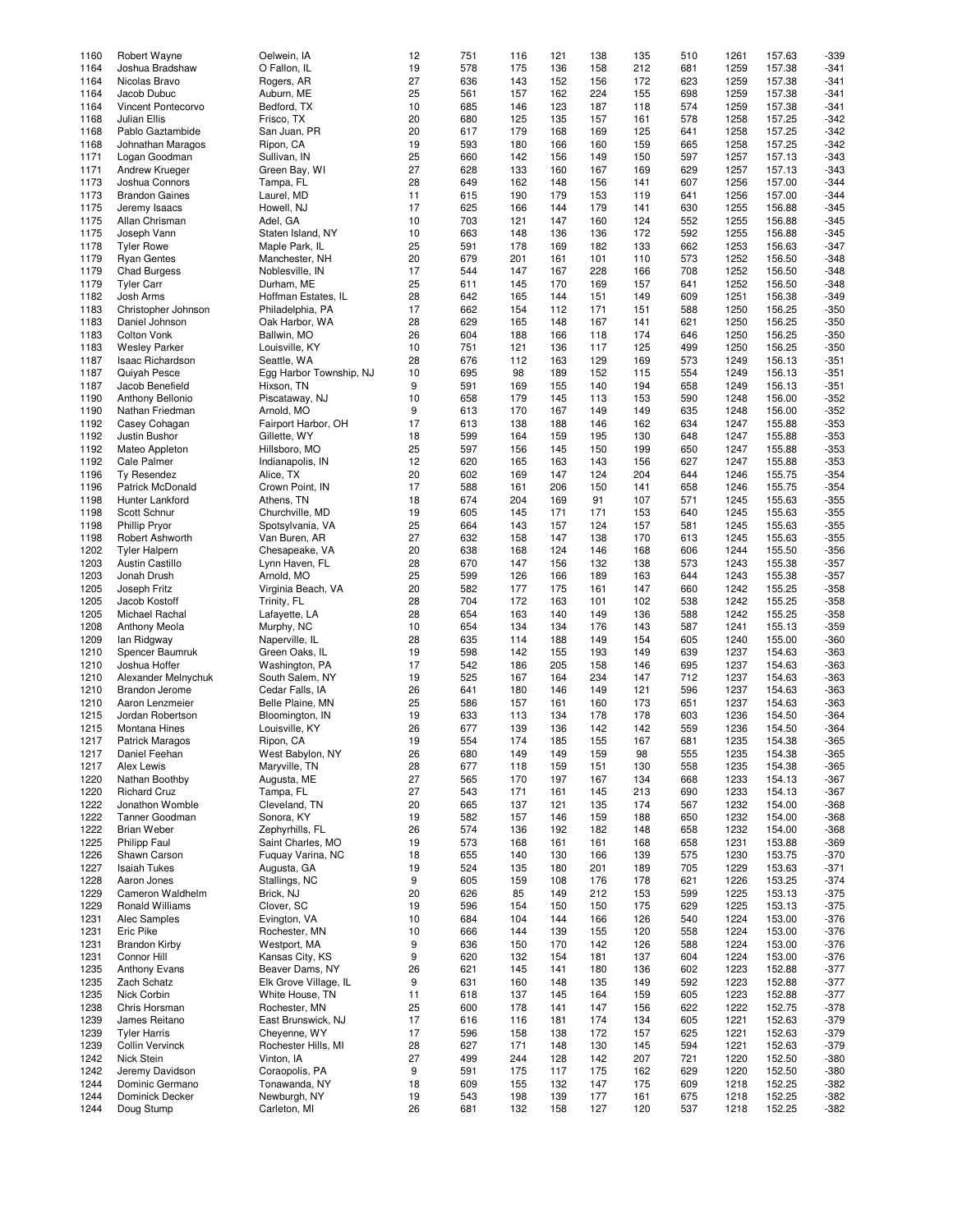| 1247         | Kyle Egan                         | Stoughton, MA                    | 20       | 641        | 129        | 139        | 136        | 172        | 576        | 1217         | 152.13           | $-383$           |
|--------------|-----------------------------------|----------------------------------|----------|------------|------------|------------|------------|------------|------------|--------------|------------------|------------------|
|              |                                   |                                  |          |            |            |            |            |            |            |              |                  |                  |
| 1247         | Chris Liloia                      | Nutley, NJ                       | 19       | 596        | 157        | 145        | 170        | 149        | 621        | 1217         | 152.13           | $-383$           |
| 1249         | Kurtis Murphy                     | Belleville, IL                   | 12       | 618        | 156        | 113        | 155        | 174        | 598        | 1216         | 152.00           | $-384$           |
| 1250         | <b>Brandon Plummer</b>            | Scarborough, ME                  | 27       | 564        | 165        | 159        | 177        | 150        | 651        | 1215         | 151.88           | $-385$           |
|              |                                   |                                  |          |            |            |            |            |            |            |              |                  |                  |
| 1250         | Michael Boyce                     | Schuylerville, NY                | 11       | 630        | 164        | 130        | 101        | 190        | 585        | 1215         | 151.88           | $-385$           |
| 1250         | <b>Brandon Spencer</b>            | Salem, WI                        | 9        | 621        | 118        | 155        | 133        | 188        | 594        | 1215         | 151.88           | $-385$           |
| 1253         | Ryan O'Connor                     | Westerville, OH                  | 27       | 627        | 133        | 149        | 150        | 155        | 587        | 1214         | 151.75           | $-386$           |
| 1253         | Jonathan Guash                    | Staten Island, NY                | 10       | 645        | 116        | 133        | 188        | 132        | 569        | 1214         | 151.75           | $-386$           |
|              |                                   |                                  |          |            |            |            |            |            |            |              |                  |                  |
| 1253         | Dakota Costa                      | Westport, MA                     | 9        | 537        | 149        | 146        | 182        | 200        | 677        | 1214         | 151.75           | $-386$           |
| 1256         | Donald Denton                     | Willis, Tx                       | 18       | 660        | 132        | 133        | 157        | 131        | 553        | 1213         | 151.63           | $-387$           |
| 1256         | <b>Brandon Pendley</b>            | Utica, KY                        | 26       | 666        | 147        | 139        | 135        | 126        | 547        | 1213         | 151.63           | $-387$           |
|              |                                   |                                  |          |            |            |            |            |            |            |              |                  |                  |
| 1256         | Liam Reloba                       | Miami, FL                        | 28       | 648        | 134        | 170        | 158        | 103        | 565        | 1213         | 151.63           | $-387$           |
| 1256         | Aaron Anderson                    | North Bend, NE                   | 26       | 618        | 169        | 144        | 129        | 153        | 595        | 1213         | 151.63           | $-387$           |
| 1256         | Jared Scheppers                   | Fremont, NE                      | 25       | 548        | 195        | 138        | 157        | 175        | 665        | 1213         | 151.63           | $-387$           |
| 1256         | Andrew Wehner                     | Pittsburgh, PA                   | 25       | 527        | 149        | 150        | 170        | 217        | 686        | 1213         | 151.63           | $-387$           |
|              |                                   |                                  |          |            |            |            |            |            |            |              |                  |                  |
| 1262         | <b>Tyler Sims</b>                 | Portage, IN                      | 27       | 612        | 169        | 151        | 145        | 135        | 600        | 1212         | 151.50           | $-388$           |
| 1263         | Ryan Ransom                       | Cookeville, TN                   | 19       | 588        | 147        | 150        | 191        | 135        | 623        | 1211         | 151.38           | $-389$           |
| 1264         | Matthew Flandreau                 | Voorheesville, NY                | 10       | 610        | 152        | 193        | 135        | 120        | 600        | 1210         | 151.25           | $-390$           |
|              |                                   |                                  |          |            |            |            |            |            |            |              |                  |                  |
| 1265         | <b>Ben Griffin</b>                | Crossville, TN                   | 17       | 517        | 180        | 142        | 167        | 201        | 690        | 1207         | 150.88           | $-393$           |
| 1266         | Zachary Davidson                  | Poynette, WI                     | 12       | 578        | 155        | 185        | 170        | 118        | 628        | 1206         | 150.75           | $-394$           |
| 1267         | <b>Benjamin Furrow</b>            | Winslow, ME                      | 19       | 568        | 192        | 139        | 128        | 178        | 637        | 1205         | 150.63           | $-395$           |
|              |                                   |                                  | 12       | 589        |            |            | 149        |            |            |              | 150.63           | $-395$           |
| 1267         | Joshua Singer                     | Buffalo Grove, IL                |          |            | 135        | 177        |            | 155        | 616        | 1205         |                  |                  |
| 1269         | <b>Brandon Taber</b>              | Eagle Bridge, NY                 | 17       | 621        | 158        | 131        | 152        | 142        | 583        | 1204         | 150.50           | $-396$           |
| 1269         | Casey Mitchell                    | Smyrna, TN                       | 20       | 579        | 158        | 159        | 173        | 135        | 625        | 1204         | 150.50           | $-396$           |
| 1269         | <b>Tyson Schuyler</b>             | Southwold, ON                    | 11       | 586        | 158        | 158        | 166        | 136        | 618        | 1204         | 150.50           | $-396$           |
|              |                                   |                                  |          |            |            |            |            |            |            |              |                  |                  |
| 1272         | Anthony Branca                    | Yorktown Heights, NY             | 19       | 579        | 154        | 178        | 158        | 134        | 624        | 1203         | 150.38           | $-397$           |
| 1272         | Joseph Thomas                     | New Castle, PA                   | 26       | 587        | 149        | 159        | 150        | 158        | 616        | 1203         | 150.38           | $-397$           |
| 1274         | Nicholas Johnson                  | Colonial Heights, VA             | 17       | 582        | 158        | 141        | 157        | 164        | 620        | 1202         | 150.25           | $-398$           |
|              |                                   |                                  |          | 510        |            |            |            |            |            |              |                  |                  |
| 1274         | Austin Henderson                  | Smyrna, GA                       | 17       |            | 193        | 176        | 153        | 170        | 692        | 1202         | 150.25           | $-398$           |
| 1276         | Paul Jurkovic                     | Painesville, OH                  | 17       | 558        | 170        | 147        | 145        | 181        | 643        | 1201         | 150.13           | $-399$           |
| 1277         | Zachary Barrett                   | Murfreesboro, TN                 | 26       | 587        | 166        | 155        | 158        | 134        | 613        | 1200         | 150.00           | $-400$           |
| 1278         | Roman Redfearn                    | Leesville, LA                    | 18       | 588        | 144        | 162        | 151        | 154        | 611        | 1199         | 149.88           | $-401$           |
|              |                                   |                                  |          |            |            |            |            |            |            |              |                  |                  |
| 1278         | <b>Brandon Crews</b>              | Madison, AL                      | 27       | 562        | 191        | 173        | 131        | 142        | 637        | 1199         | 149.88           | $-401$           |
| 1280         | Caleb Wallace                     | Kannapolis, NC                   | 18       | 613        | 161        | 187        | 136        | 101        | 585        | 1198         | 149.75           | $-402$           |
| 1280         | Jeremy Scott                      | West Milford, NJ                 | 9        | 614        | 144        | 134        | 171        | 135        | 584        | 1198         | 149.75           | $-402$           |
|              |                                   |                                  |          |            |            |            |            |            |            |              |                  |                  |
| 1282         | Dylan Ringo                       | Pride, LA                        | 12       | 595        | 152        | 153        | 154        | 143        | 602        | 1197         | 149.63           | $-403$           |
| 1282         | Coby Galderise                    | Dallas, GA                       | 11       | 580        | 120        | 165        | 172        | 160        | 617        | 1197         | 149.63           | $-403$           |
| 1284         | <b>Chris Syfrett</b>              | Orlando, FL                      | 20       | 655        | 121        | 140        | 111        | 169        | 541        | 1196         | 149.50           | $-404$           |
| 1285         | Nathan Kuenker                    | Fenton, MO                       | 17       | 582        | 137        | 129        | 153        | 194        | 613        | 1195         | 149.38           | $-405$           |
|              |                                   |                                  |          |            |            |            |            |            |            |              |                  |                  |
| 1285         | Jacob Mengel                      | Hudson, FL                       | 11       | 545        | 158        | 156        | 182        | 154        | 650        | 1195         | 149.38           | $-405$           |
| 1285         | <b>Taylor Stroup</b>              | Northport, AL                    | 9        | 544        | 159        | 175        | 183        | 134        | 651        | 1195         | 149.38           | $-405$           |
| 1288         | <b>Tyler Geesey</b>               | York, PA                         | 28       | 595        | 158        | 161        | 146        | 133        | 598        | 1193         | 149.13           | $-407$           |
|              |                                   |                                  |          |            |            |            |            |            |            |              |                  |                  |
| 1288         | Johnathan McCoy                   | Lawton, OK                       | 9        | 602        | 165        | 139        | 146        | 141        | 591        | 1193         | 149.13           | $-407$           |
| 1290         | Doug Fowler                       | Ardmore, AL                      | 27       | 566        | 133        | 197        | 141        | 155        | 626        | 1192         | 149.00           | $-408$           |
| 1290         | <b>Brandon Whitehead</b>          | Beltsville, MD                   | 28       | 554        | 116        | 126        | 184        | 212        | 638        | 1192         | 149.00           | $-408$           |
| 1292         | Joshua Morin                      |                                  | 11       | 606        | 159        | 176        | 122        | 128        | 585        | 1191         | 148.88           | $-409$           |
|              |                                   | Kodiak, AK                       |          |            |            |            |            |            |            |              |                  |                  |
| 1293         | <b>Ben Downs</b>                  | Virginia Beach, VA               | 28       | 656        | 175        | 139        | 111        | 109        | 534        | 1190         | 148.75           | $-410$           |
| 1293         | <b>Mathew Mcallister</b>          | Bella Vista, AR                  | 27       | 630        | 158        | 105        | 140        | 157        | 560        | 1190         | 148.75           | $-410$           |
| 1293         | Gavin Maricich                    | Richardson, TX                   | 26       | 570        | 157        | 162        | 171        | 130        | 620        | 1190         | 148.75           | $-410$           |
|              |                                   |                                  |          |            |            |            |            |            |            |              |                  |                  |
| 1296         | Darren Johnson                    | Ashburn, VA                      | 9        | 618        | 128        | 148        | 157        | 138        | 571        | 1189         | 148.63           | $-411$           |
| 1297         | Brenden Lampo                     | Coraopolis, PA                   | 27       | 561        | 139        | 173        | 158        | 157        | 627        | 1188         | 148.50           | $-412$           |
| 1298         | Cameron Patterson                 | Gulfport, MS                     | 17       | 535        | 137        | 169        | 170        | 176        | 652        | 1187         | 148.38           | $-413$           |
| 1298         |                                   | Ballwin, MO                      | 12       | 583        | 168        |            | 107        | 164        | 604        | 1187         | 148.38           | $-413$           |
|              | <b>Brendan Davis</b>              |                                  |          |            |            | 165        |            |            |            |              |                  |                  |
| 1300         | Josh Johnson                      | Rochester, NY                    | 11       | 554        | 172        | 158        | 152        | 150        | 632        | 1186         | 148.25           | $-414$           |
| 1301         | Chase Stout                       | Steelville, MO                   | 17       | 605        | 135        | 162        | 131        | 151        | 579        | 1184         | 148.00           | $-416$           |
| 1301         | Mason Tonsager                    | Sioux Falls, SD                  | 17       | 558        | 146        | 159        | 158        | 163        | 626        | 1184         | 148.00           | $-416$           |
|              |                                   |                                  |          |            |            |            |            |            |            |              |                  |                  |
| 1301         | Joshua Welch                      | Ranburne, AL                     | 9        | 536        | 175        | 169        | 158        | 146        | 648        | 1184         | 148.00           | $-416$           |
| 1304         | <b>Patrick Nelson</b>             | Howell, NJ                       | 17       | 576        | 124        | 135        | 212        | 136        | 607        | 1183         | 147.88           | -417             |
| 1304         | Zachary Lessard                   | Greene, ME                       | 25       | 543        | 188        | 136        | 155        | 161        | 640        | 1183         | 147.88           | $-417$           |
| 1306         | Nicholas Thies                    | Lake Hopatcong, NY               | 17       | 563        | 149        | 125        | 178        | 167        | 619        | 1182         | 147.75           | $-418$           |
|              |                                   |                                  |          |            |            |            |            |            |            |              |                  |                  |
| 1307         | Jonathan Blair                    | Mesquite, TX                     | 20       | 597        | 138        | 141        | 144        | 160        | 583        | 1180         | 147.50           | -420             |
| 1307         | Jesse Maharaj                     | Patchogue, NY                    | 19       | 529        | 174        | 178        | 124        | 175        | 651        | 1180         | 147.50           | $-420$           |
| 1307         | Keaton Rossi                      | Roanoke, IN                      | 26       | 617        | 147        | 178        | 101        | 137        | 563        | 1180         | 147.50           | $-420$           |
| 1310         | Joshua Huber                      | Crestview, FL                    | 28       | 602        | 139        | 121        | 170        | 147        | 577        | 1179         | 147.38           | $-421$           |
|              |                                   |                                  |          |            |            |            |            |            |            |              |                  |                  |
| 1311         | Joshua Barnett                    | Ford City, PA                    | 27       | 562        | 153        | 133        | 186        | 144        | 616        | 1178         | 147.25           | $-422$           |
| 1312         | <b>Thomas Croskrey</b>            | Great Falls, MT                  | 25       | 577        | 134        | 163        | 169        | 133        | 599        | 1176         | 147.00           | $-424$           |
| 1313         | Ryne Navarro                      | Leesville, LA                    | 18       | 644        | 162        | 109        | 111        | 149        | 531        | 1175         | 146.88           | $-425$           |
| 1313         | Shane Matthews                    | Hamilton, NJ                     | 19       | 560        | 156        | 157        | 162        | 140        | 615        | 1175         | 146.88           | -425             |
|              |                                   |                                  |          |            |            |            |            |            |            |              |                  |                  |
| 1313         | <b>Avery Manuel</b>               | Chicago Heights, IL              | 26       | 599        | 201        | 123        | 118        | 134        | 576        | 1175         | 146.88           | $-425$           |
| 1316         | AJ Balich                         | Chicago Ridge, IL                | 27       | 596        | 154        | 127        | 137        | 157        | 575        | 1171         | 146.38           | -429             |
| 1317         | Seth Kolreg                       | Auburn, ME                       | 19       | 587        | 124        | 156        | 144        | 158        | 582        | 1169         | 146.13           | -431             |
|              |                                   |                                  |          |            |            |            |            |            |            |              |                  |                  |
| 1318         | Randy Newlin                      | Falling Waters, WV               | 20       | 632        | 120        | 168        | 129        | 119        | 536        | 1168         | 146.00           | -432             |
| 1319         | Alex Mack                         | Valrico, FL                      | 27       | 613        | 118        | 126        | 151        | 158        | 553        | 1166         | 145.75           | -434             |
| 1319         | Nicholas Orefice                  | Longwood, FL                     | 11       | 576        | 116        | 142        | 139        | 193        | 590        | 1166         | 145.75           | -434             |
|              |                                   |                                  |          |            |            |            |            |            |            |              |                  |                  |
| 1319         | <b>Colton Probert</b>             | Arlington, TX                    | 11       | 506        | 164        | 198        | 151        | 147        | 660        | 1166         | 145.75           | $-434$           |
| 1322         | Joshua Patterson                  | Bella Vista, AR                  | 27       | 533        | 166        | 136        | 151        | 174        | 627        | 1160         | 145.00           | $-440$           |
| 1323         | Adam Schmit                       | Green Bay, WI                    | 12       | 623        | 142        | 135        | 145        | 114        | 536        | 1159         | 144.88           | $-441$           |
| 1323         |                                   | Grand Prairie, TX                | 12       | 550        | 102        | 152        | 190        | 165        | 609        | 1159         | 144.88           | $-441$           |
|              |                                   |                                  |          |            |            |            |            |            |            |              |                  |                  |
|              | Elijah Davila                     |                                  |          |            |            |            |            |            |            |              |                  |                  |
| 1325         | Camden Sublett                    | Altus, OK                        | 9        | 492        | 204        | 183        | 124        | 155        | 666        | 1158         | 144.75           | -442             |
| 1326         | Duncan Whitaker                   | Poulsbo, WA                      | 10       | 596        | 146        | 155        | 148        | 112        | 561        | 1157         | 144.63           | -443             |
|              |                                   |                                  |          |            |            |            |            |            |            |              |                  |                  |
| 1327         | Stephen Brault                    | Mooresburg, TN                   | 19       | 517        | 152        | 210        | 125        | 149        | 636        | 1153         | 144.13           | -447             |
| 1328         | <b>Brody Roskelley</b>            | Minot, ND                        | 9        | 532        | 188        | 180        | 106        | 144        | 618        | 1150         | 143.75           | -450             |
| 1329<br>1330 | Jonathan Dygert<br>Kendall Milner | Virginia Beach, VA<br>Powell, OH | 20<br>19 | 584<br>567 | 127<br>199 | 151<br>103 | 124<br>142 | 157<br>131 | 559<br>575 | 1143<br>1142 | 142.88<br>142.75 | $-457$<br>$-458$ |